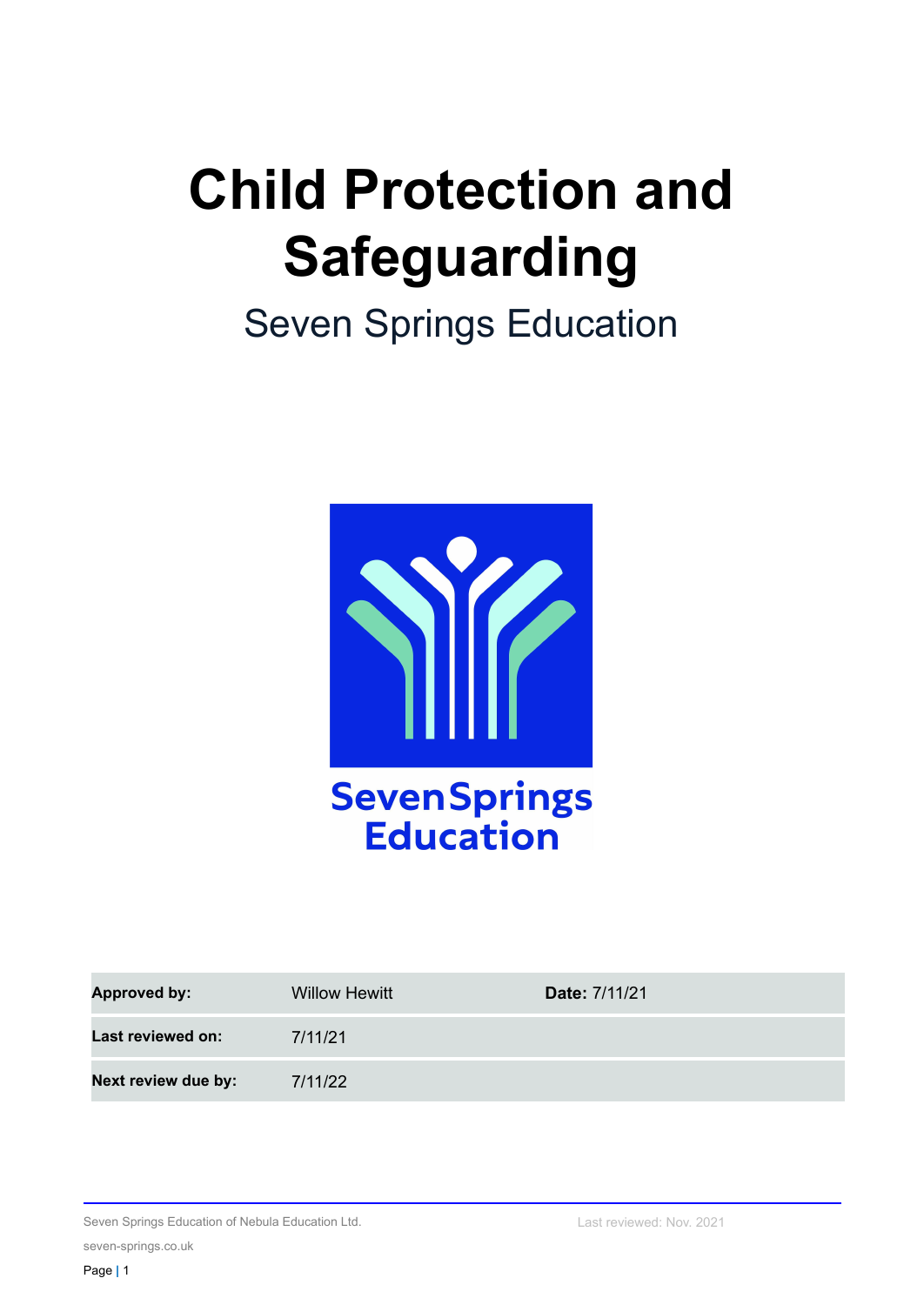## **Contents**

<span id="page-1-0"></span>

| Important contacts                                                         | 3              |
|----------------------------------------------------------------------------|----------------|
| 1. Aims                                                                    | 3              |
| 2. Legislation and statutory guidance                                      | 3              |
| 3. Definitions                                                             | 4              |
| 4. Equality statement                                                      | 5              |
| 5. Roles and responsibilities                                              | 5              |
| 6. Confidentiality                                                         | 7              |
| 7. Recognising abuse and taking action                                     | $\overline{7}$ |
| 8. Online safety and the use of mobile technology                          | 14             |
| 9. Notifying parents                                                       | 15             |
| 10. Students with special educational needs and disabilities               | 16             |
| 11. Students with a Social Worker                                          | 16             |
| 12. Looked-after and Previously looked-after Children                      | 16             |
| 13. Complaints and concerns about safeguarding policies                    | 16             |
| 14. Record-keeping                                                         | 17             |
| 15. Training                                                               | 17             |
| 16. Monitoring arrangements                                                | 19             |
| 17. Links with other policies                                              | 19             |
| Appendix 1: types of abuse                                                 | 20             |
| Appendix 2: safer recruitment and DBS checks - policy and procedures       | 21             |
| Appendix 3: allegations of abuse made against staff                        | 30             |
| Appendix 4: specific safeguarding issues                                   | 37             |
| Appendix 5: safeguarding reporting procedure - National Tutoring Programme | 45             |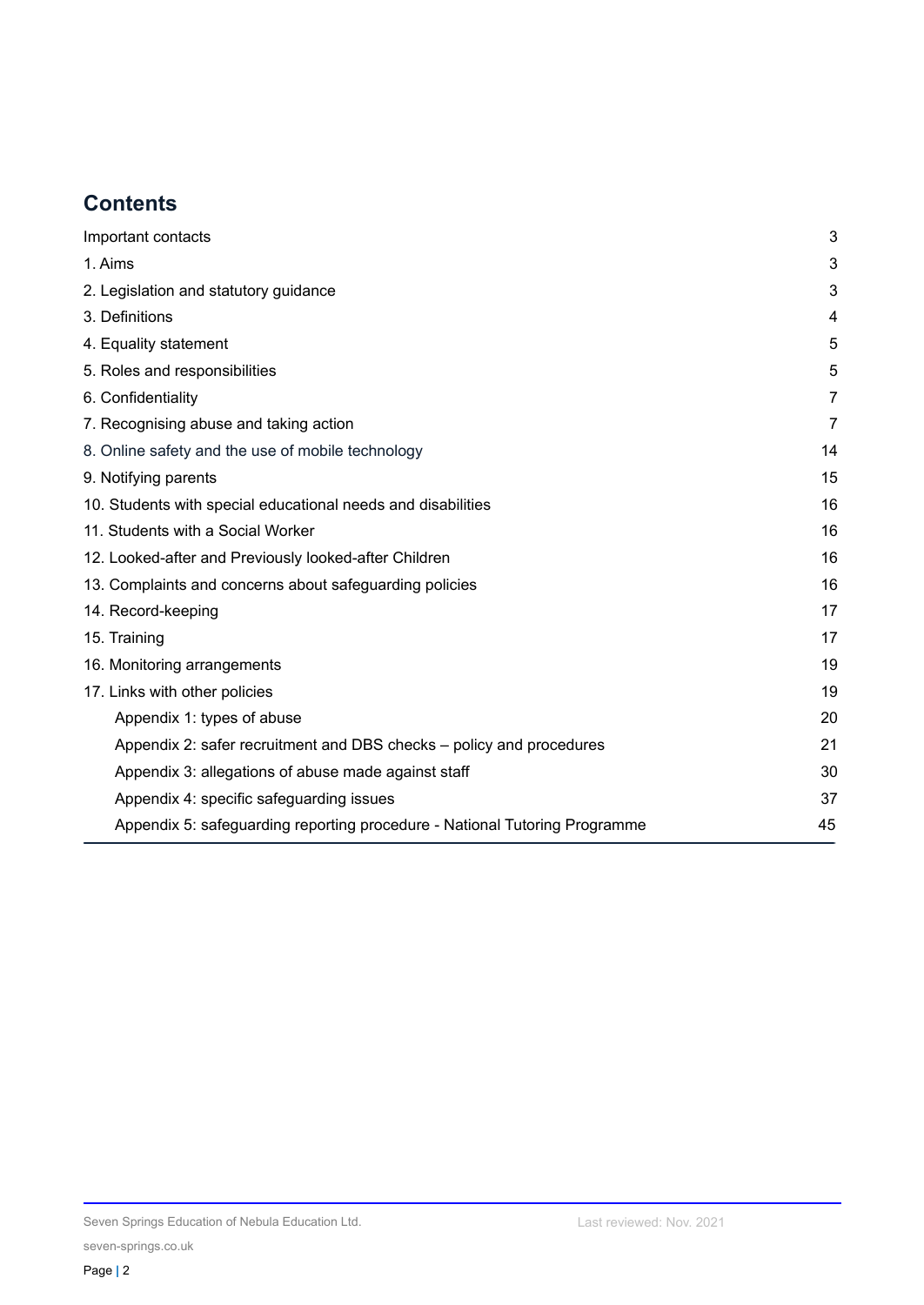## **Important contacts**

| ROLE/ORGANISATION                                              | <b>NAME</b>          | <b>CONTACT DETAILS</b>                                     |
|----------------------------------------------------------------|----------------------|------------------------------------------------------------|
| Designated safeguarding lead (DSL)                             | <b>Willow Hewitt</b> | willow@seven-springs.co.uk                                 |
|                                                                |                      | 07392013379 (out-of-hours)                                 |
| Deputy DSL                                                     | Joyce Wong           | joyce@seven-springs.co.uk                                  |
| Alternative contact when DSL and Deputy<br>DSL are unavailable | Ceri Moss            | ceri@seven-springs.co.uk                                   |
| <b>NSPCC</b> helpline                                          |                      | 0808 800 5000                                              |
| Reporting Child Abuse to a Local Council                       |                      | https://www.gov.uk/report-child-abuse-t<br>o-local-council |
|                                                                |                      | 020 7340 7264                                              |
| Channel helpline                                               |                      | counter.extremism@education.gov.uk                         |
| Confidential anti-terrorist hotline                            |                      | 0800 789 321                                               |
|                                                                |                      | 020 7008 0151                                              |
| Forced Marriage Unit                                           |                      | fmu@fco.gov.uk                                             |

## **1. Aims**

Seven Springs Education aims to ensure that:

- Appropriate action is taken in a timely manner to safeguard and promote children's welfare
- All staff are aware of their statutory responsibilities with respect to safeguarding
- <span id="page-2-0"></span>• Staff are properly trained in recognising and reporting safeguarding issues

## **2. Legislation and statutory guidance**

This policy is based on the Department for [Education](https://assets.publishing.service.gov.uk/government/uploads/system/uploads/attachment_data/file/1021914/KCSIE_2021_September_guidance.pdf)'s statutory guidance Keeping Children Safe in Education [\(2021\)](https://assets.publishing.service.gov.uk/government/uploads/system/uploads/attachment_data/file/1021914/KCSIE_2021_September_guidance.pdf) and Working Together to [Safeguard](https://www.gov.uk/government/publications/working-together-to-safeguard-children--2) Children (2018).

This policy is also based on the following legislation:

- Section 175 of the [Education](http://www.legislation.gov.uk/ukpga/2002/32/section/175) Act 2002
- The School Staffing (England) [Regulations](http://www.legislation.gov.uk/uksi/2009/2680/contents/made) 2009, which set out what must be recorded on the single central record and the requirement for at least one person conducting an interview to be trained in safer recruitment techniques
- The [Children](http://www.legislation.gov.uk/ukpga/1989/41) Act 1989 (and 2004 [amendment\)](http://www.legislation.gov.uk/ukpga/2004/31/contents), which provides a framework for the care and protection of children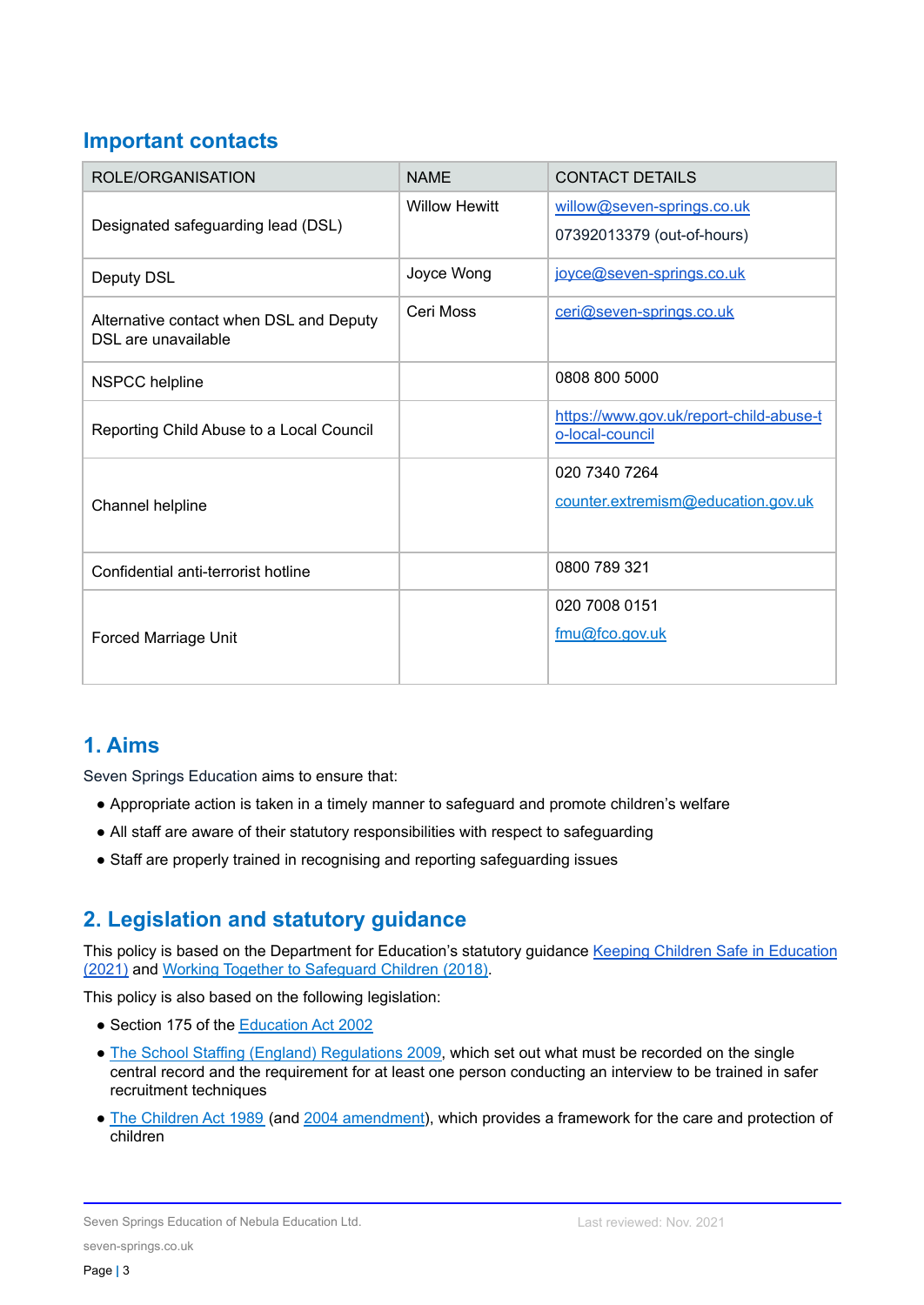- Section 5B(11) of the Female Genital Mutilation Act 2003, as inserted by section 74 of the [Serious](http://www.legislation.gov.uk/ukpga/2015/9/part/5/crossheading/female-genital-mutilation) Crime Act [2015,](http://www.legislation.gov.uk/ukpga/2015/9/part/5/crossheading/female-genital-mutilation) which places a statutory duty on teachers to report to the police where they discover that female genital mutilation (FGM) appears to have been carried out on a girl under 18
- Statutory [guidance](https://www.gov.uk/government/publications/multi-agency-statutory-guidance-on-female-genital-mutilation) on FGM, which sets out responsibilities with regards to safeguarding and supporting girls affected by FGM
- The [Rehabilitation](http://www.legislation.gov.uk/ukpga/1974/53) of Offenders Act 1974, which outlines when people with criminal convictions can work with children
- Schedule 4 of the [Safeguarding](http://www.legislation.gov.uk/ukpga/2006/47/schedule/4) Vulnerable Groups Act 2006, which defines what 'regulated activity' is in relation to children
- Statutory [guidance](https://www.gov.uk/government/publications/prevent-duty-guidance) on the Prevent duty, which explains schools' duties under the Counter-Terrorism and Security Act 2015 with respect to protecting people from the risk of radicalisation and extremism
- The Childcare [\(Disqualification\)](http://www.legislation.gov.uk/uksi/2018/794/contents/made) and Childcare (Early Years Provision Free of Charge) (Extended Entitlement) [\(Amendment\)](http://www.legislation.gov.uk/uksi/2018/794/contents/made) Regulations 2018 (referred to in this policy as the "2018 Childcare Disqualification Regulations") and [Childcare](http://www.legislation.gov.uk/ukpga/2006/21/contents) Act 2006, which set out who is disqualified from working with children
- This policy also meets requirements relating to safeguarding and welfare in the statutory [framework](https://www.gov.uk/government/publications/early-years-foundation-stage-framework--2) for the Early Years [Foundation](https://www.gov.uk/government/publications/early-years-foundation-stage-framework--2) Stage.

## <span id="page-3-0"></span>**3. Definitions**

**Safeguarding and promoting the welfare of children** means:

- Protecting children from maltreatment
- Preventing impairment of children's health or development
- Ensuring that children grow up in circumstances consistent with the provision of safe and effective care
- Taking action to enable all children to have the best outcomes

**Child protection** is part of this definition and refers to activities undertaken to prevent children suffering, or being likely to suffer, significant harm.

**Abuse** is a form of maltreatment of a child, and may involve inflicting harm or failing to act to prevent harm. Appendix 1 explains the different types of abuse.

**Neglect** is a form of abuse and is the persistent failure to meet a child's basic physical and/or psychological needs, likely to result in the serious impairment of the child's health or development. Appendix 1 defines neglect in more detail.

**Sexting** (also known as youth produced sexual imagery) is the sharing of sexual imagery (photos or videos) by children

**Children** includes everyone under the age of 18.

The following 3 **safeguarding partners** are identified in Keeping Children Safe in Education (and defined in the Children Act 2004, as amended by chapter 2 of the Children and Social Work Act 2017). Schools work with the safeguarding partners for their local area. The 3 safeguarding partners will make arrangements to work together to safeguard and promote the welfare of local children, including identifying and responding to their needs:

- The local authority (LA)
- A clinical commissioning group for an area within the LA
- The chief officer of police for a police area in the LA area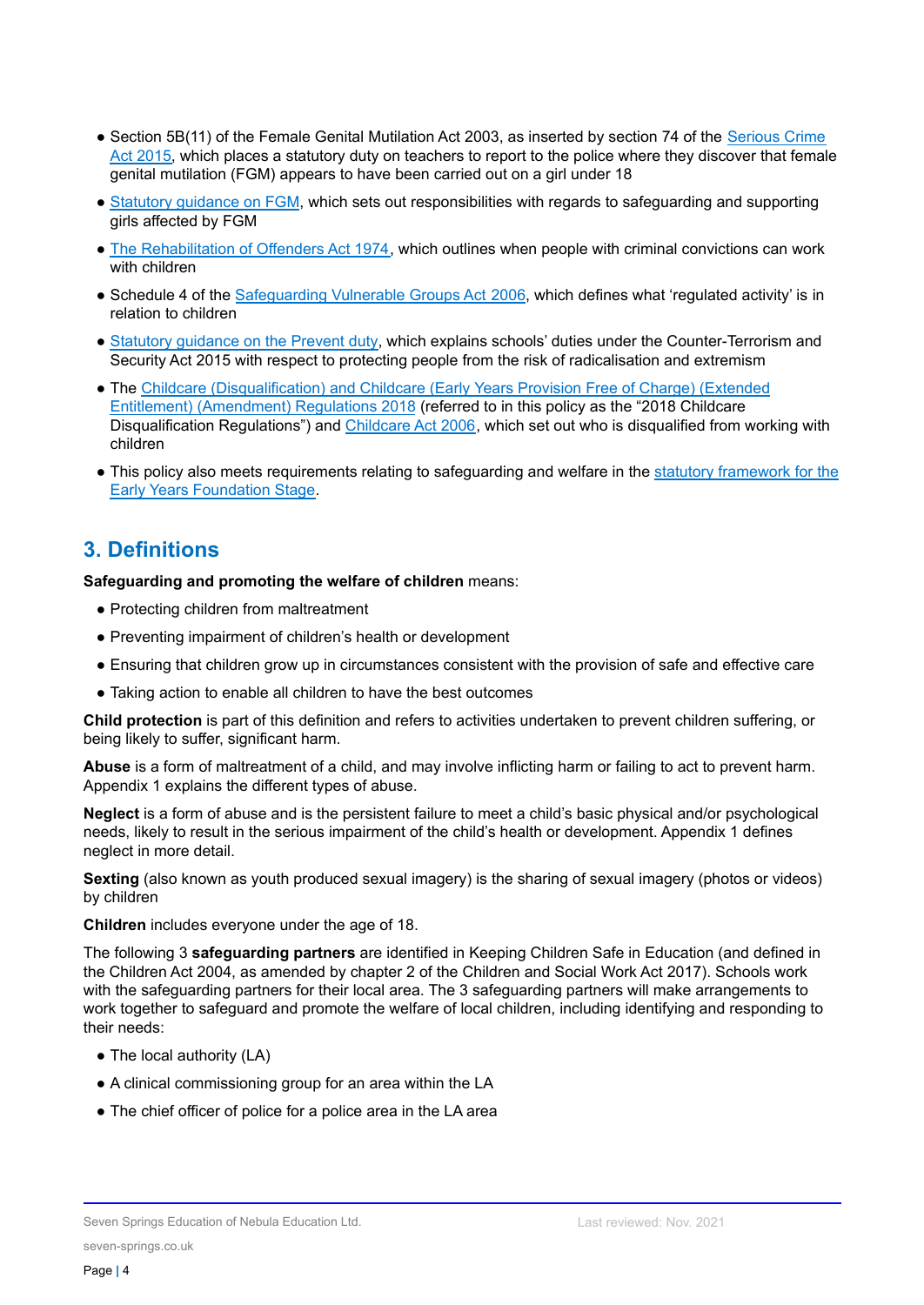## **4. Equality statement**

Some children have an increased risk of abuse, and additional barriers can exist for some children with respect to recognising or disclosing it. We are committed to anti-discriminatory practice and recognise children's diverse circumstances. We ensure that all children have the same protection, regardless of any barriers they may face.

We give special consideration to children who:

- Have special educational needs (SEN) or disabilities (see section 10)
- Are young carers
- May experience discrimination due to their race, ethnicity, religion, gender identification or sexuality
- Have English as an additional language
- Are known to be living in difficult situations for example, temporary accommodation or where there are issues such as substance abuse or domestic violence
- Are at risk of FGM, sexual exploitation, forced marriage, or radicalisation
- Are asylum seekers
- Are at risk due to either their own or a family member's mental health needs
- Are looked after or previously looked after (see section 12)
- Whose parent/carer has expressed an intention to remove them from school to be home educated

## **5. Roles and responsibilities**

Safeguarding and child protection is **everyone's** responsibility. This policy applies to all staff and people working at Seven Springs Education and is consistent with the procedures set by the 3 safeguarding partners.

#### **5.1 All staff**

All staff will read and understand part 1 and Annex A of the Department for Education's statutory safeguarding guidance, Keeping Children Safe in [Education,](https://www.gov.uk/government/publications/keeping-children-safe-in-education--2) and review this guidance at least annually.

All staff will be aware of:

- Our systems which support safeguarding, including this child protection and safeguarding policy, the staff code of conduct, the role and identity of the designated safeguarding lead (DSL) and deputy, the behaviour policy, the online safety policy, and the safeguarding response to children who go missing from education
- The early help process (sometimes known as the common assessment framework) and their role in it, including identifying emerging problems, liaising with the DSL, and sharing information with other professionals to support early identification and assessment
- How to contact our DSL who will liaise with the school. The school will make a further referral to the relevant local authority children's social care and may conduct statutory assessments that may follow a referral
- The signs of different types of abuse and neglect, as well as specific safeguarding issues, such as peer-on-peer abuse, child sexual exploitation (CSE), child criminal exploitation (CCE), indicators of being at risk from or involved with serious violent crime, FGM and radicalisation
- The importance of reassuring victims that they are being taken seriously and that they will be supported and kept safe

Section 15 and appendix 4 of this policy outline in more detail how staff are supported to do this.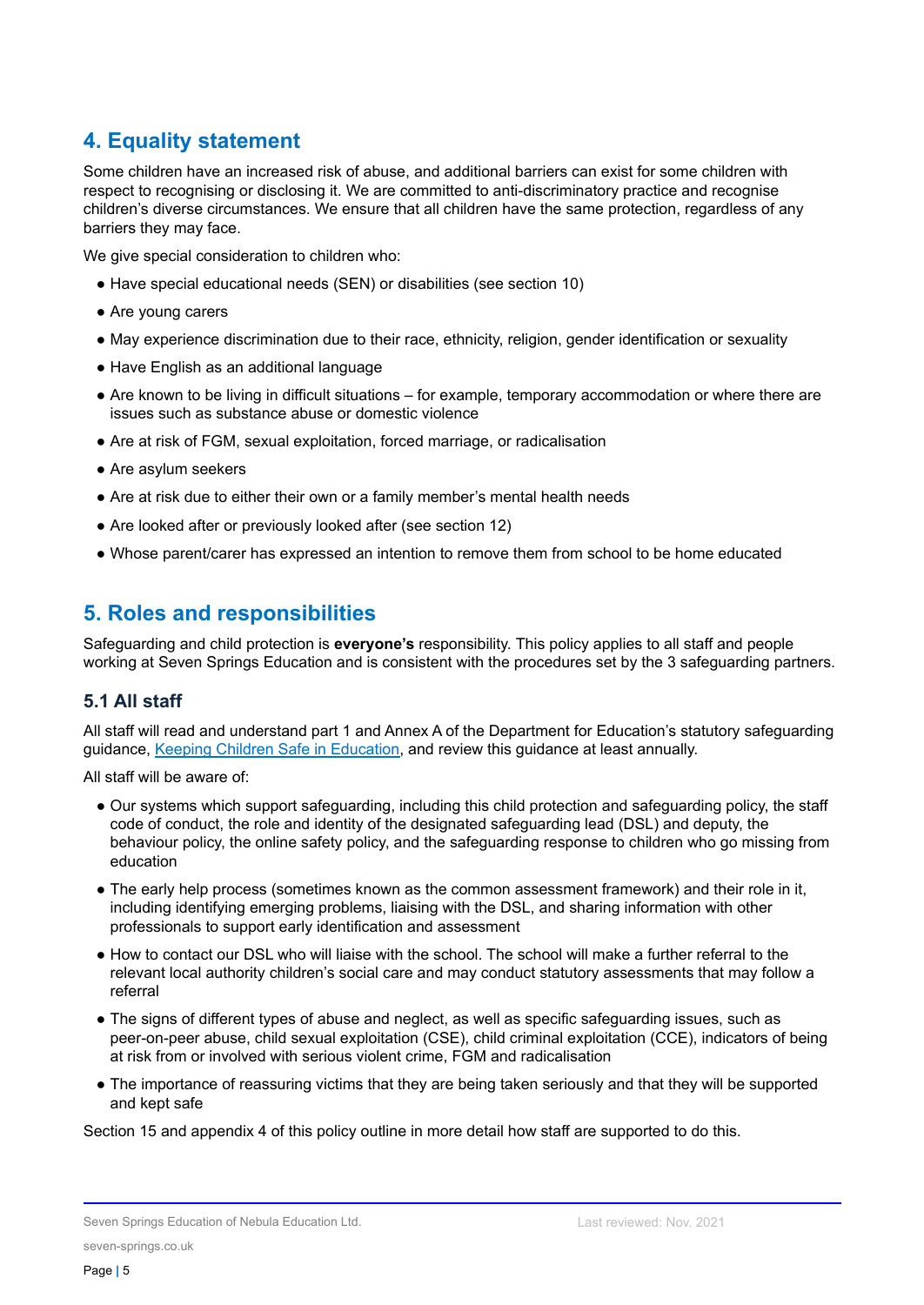## **5.2 The designated safeguarding lead (DSL)**

The DSL is a member of the senior leadership team. Our DSL is Willow Hewitt. The DSL takes lead responsibility for child protection and wider safeguarding at Seven Springs Education.

The DSL will be available during working hours for staff to discuss any safeguarding concerns.

The DSL may be contacted out of working hours if necessary on 07392013379.

When the DSL is absent, the deputy – Joyce Wong – will act as cover.

If the DSL and deputy are not available, Ceri Moss will act as cover.

The DSL will be given the time, funding, training, resources and support to:

- Provide advice and support to other staff on child welfare and child protection matters
- Take part in strategy discussions and inter-agency meetings and/or support other staff to do so
- Contribute to the assessment of children
- Refer suspected cases, as appropriate, to the relevant body (local authority children's social care, Channel programme, Disclosure and Barring Service, and/or police), and support staff who make such referrals directly

The DSL will liaise with the child's school, who shall also liaise with their local authority case managers and designated officers for child protection concerns as appropriate.

The full responsibilities of the DSL and deputy are set out in their job description.

#### **5.3 The Senior Leadership Team**

The Senior Leadership Team is responsible for reviewing and approving this policy. The Senior Leadership Team is also responsible for the implementation of this policy with the support of the DSL, including:

- Ensuring that all staff are informed of our systems which support safeguarding, including this policy, as part of their induction
- Ensuring that all staff understand and follow the procedures included in this policy, particularly those concerning referrals of cases of suspected abuse and neglect
- Facilitating a whole-organisation approach to safeguarding, ensuring that safeguarding and child protection are at the forefront and underpin all relevant aspects of process and policy development
- Communicating this policy to schools or parents/carers when a child joins Seven Springs Education and via the Seven Springs Education website
- Ensuring that the DSL has appropriate time, funding, training and resources, and that there is always adequate cover if the DSL is absent
- Ensuring that all staff undertake appropriate safeguarding and child protection training and update this regularly
- Acting as the 'case manager' in the event of an allegation of abuse made against another member of staff, where appropriate (see appendix 3)
- <span id="page-5-0"></span>● Ensuring the relevant staffing ratios are met, where applicable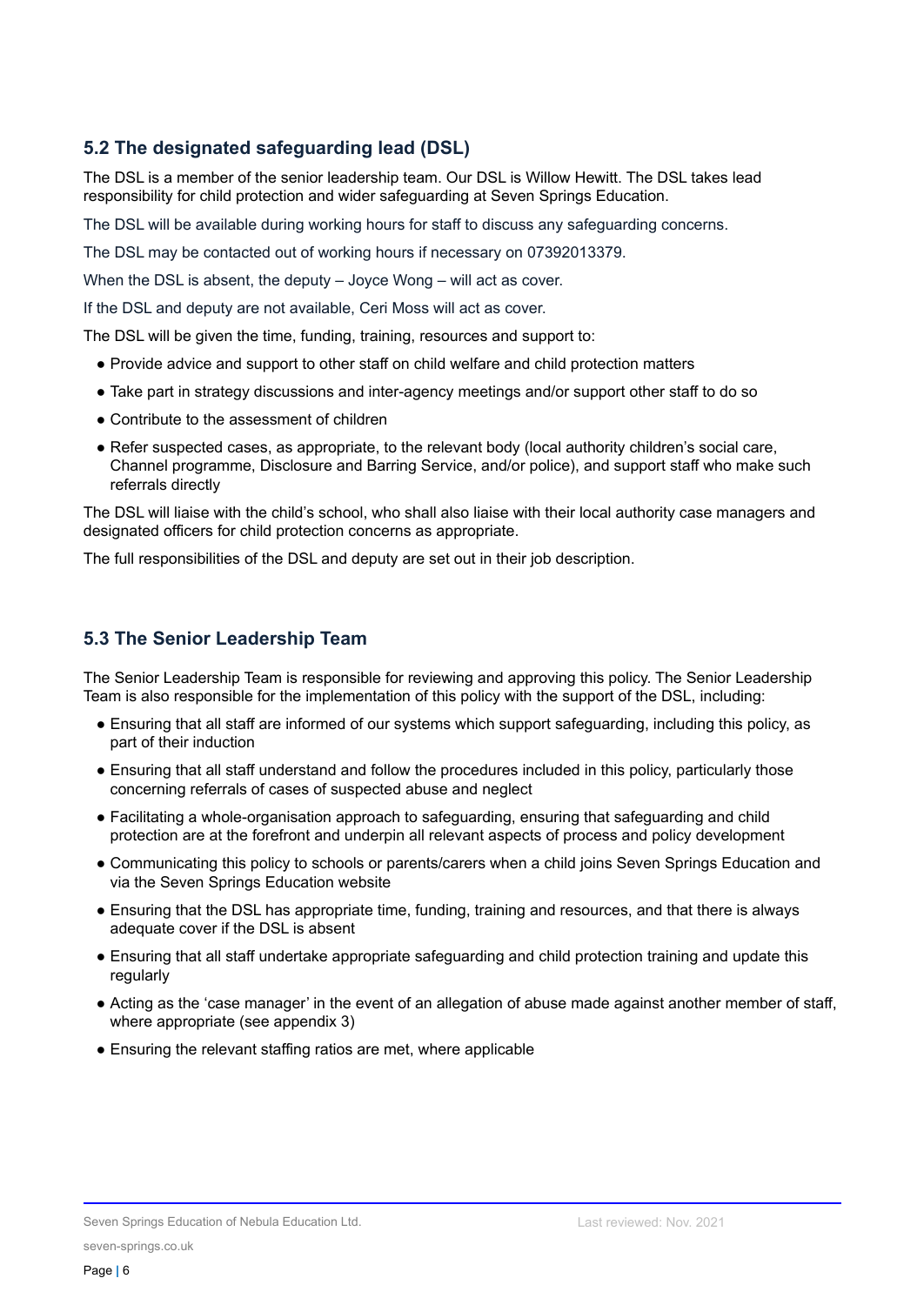## **6. Confidentiality**

Seven Springs Education respects confidentiality and data protection legislation. We understand the need to protect sensitive and confidential personal data and we only ever share data for child protection and safeguarding reasons. Where there is concern, we will share information with the school, safeguarding partners and other agencies, where relevant, in accordance with data protection legislation and safeguarding legislation and guidance.

All staff should note that:

- Timely information sharing is essential to effective safeguarding
- Fears about sharing information must not be allowed to stand in the way of the need to promote the welfare, and protect the safety, of children
- The Data Protection Act (DPA) 2018 and GDPR do not prevent, or limit, the sharing of information for the purposes of keeping children safe
- If staff need to share 'special category personal data', the DPA 2018 contains 'safeguarding of children and individuals at risk' as a processing condition that allows practitioners to share information without consent if it is not possible to gain consent, it cannot be reasonably expected that a practitioner gains consent, or if to gain consent would place a child at risk
- Staff should never promise a child that they will not tell anyone about a report of abuse, as this may not be in the child's best interests
- The government's information sharing advice for [safeguarding](https://www.gov.uk/government/publications/safeguarding-practitioners-information-sharing-advice) practitioners includes 7 'golden rules' for sharing information, and will support staff who have to make decisions about sharing information
- If staff are in any doubt about sharing information, you should speak to the designated safeguarding lead (or deputy)
- Confidentiality is also addressed in this policy with respect to record-keeping in section 14, and allegations of abuse against staff in appendix 3

## <span id="page-6-0"></span>**7. Recognising abuse and taking action**

All staff must follow the procedures set out below in the event of a safeguarding issue.

Please note – in this and subsequent sections, you should take any references to the DSL to mean "the DSL (or deputy DSL)".

## **7.1 If a child is suffering or likely to suffer harm, or in immediate danger**

Make a referral to children's social care and/or the police **immediately** if you believe a child is suffering or likely to suffer from harm, or in immediate danger. **Anyone can make a referral.**

Tell the DSL (see section 5.2) as soon as possible if you make a referral directly. The DSL will inform the relevant school's DSL, who will follow their local procedures as put in place by their 3 safeguarding partners.

You may find the contact details for reporting child abuse to your local council using the GOV.UK webpage:

#### <https://www.gov.uk/report-child-abuse-to-local-council>

In an emergency or if the child is in immediate danger, call 999, otherwise call 111 to contact the police.

#### **7.2 If a child makes a disclosure to you**

If a child discloses a safeguarding issue to you, you should:

• Listen to and believe them. Allow them time to talk freely and do not ask leading questions

seven-springs.co.uk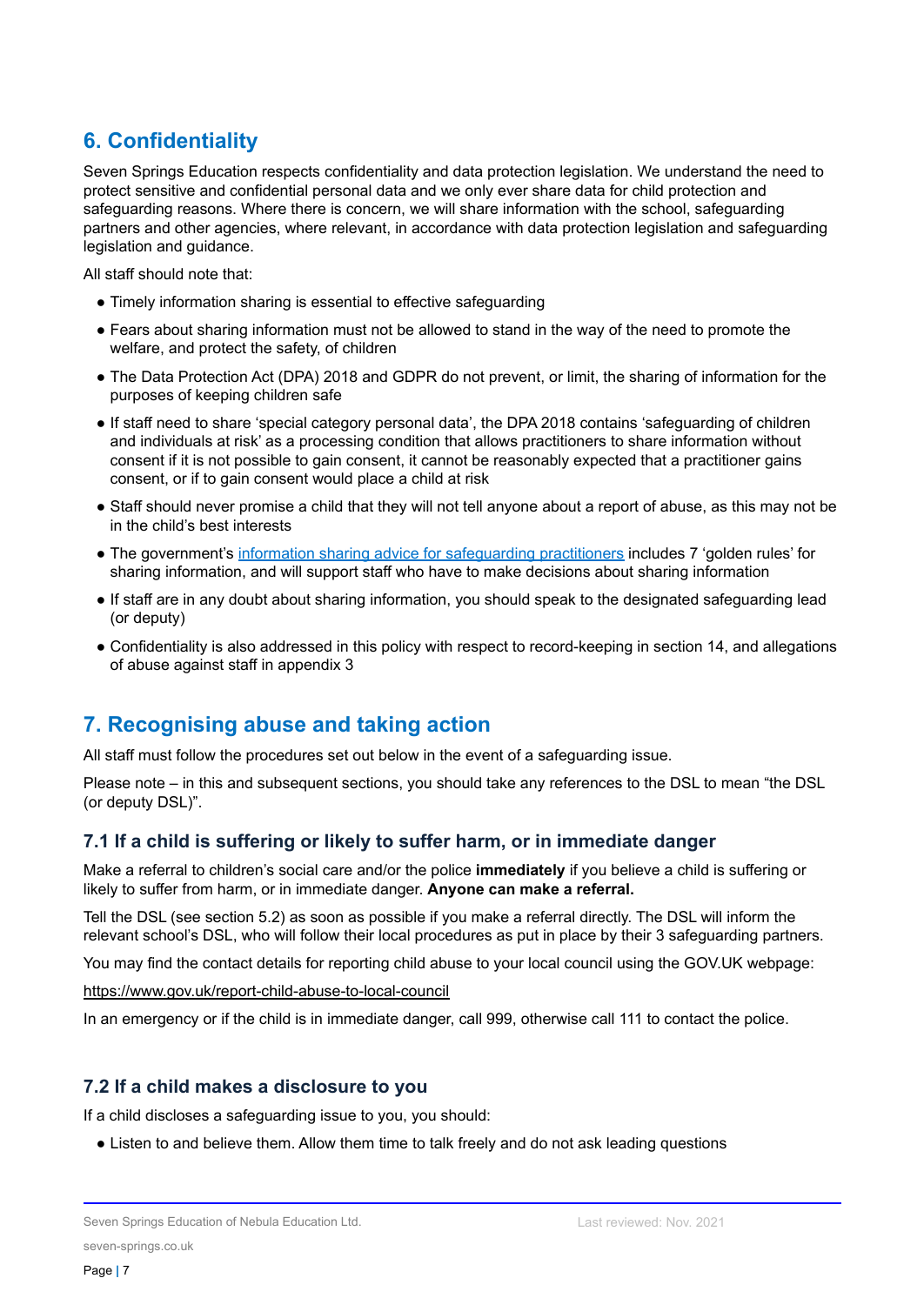- Stay calm and do not show that you are shocked or upset
- Tell the child they have done the right thing in telling you. Do not tell them they should have told you sooner
- Explain what will happen next and that you will have to pass this information on. Do not promise to keep it a secret
- Write up your conversation as soon as possible in the child's own words. Stick to the facts, and do not put your own judgement on it
- Sign and date the write-up and pass it on to the DSL. Alternatively, if appropriate, make a referral to children's social care and/or the police directly (see 7.1), and tell the DSL as soon as possible that you have done so. Aside from these people, do not disclose the information to anyone else unless told to do so by a relevant authority involved in the safeguarding process.

The DSL will immediately pass on information to the school's DSL or child protection lead. The school shall follow their school procedure for reporting to the Local Authority or other relevant authorities. Seven Springs Education shall support the school with any action that the school deems appropriate and shall undertake reasonable endeavours to provide the school with any assistance or documents.

Seven Springs Education staff shall not, under any circumstances, undertake any independent investigation or questioning unless or until Seven Springs Education is given authorisation by the school or the authorities. Following authorisation, Seven Springs Education may independently follow up on allegations.

## **7.3 If you discover that FGM has taken place or a student is at risk of FGM**

Keeping Children Safe in Education explains that FGM comprises "all procedures involving partial or total removal of the external female genitalia, or other injury to the female genital organs".

FGM is illegal in the UK and a form of child abuse with long-lasting, harmful consequences. It is also known as 'female genital cutting', 'circumcision' or 'initiation'.

Possible indicators that a student has already been subjected to FGM, and factors that suggest a student may be at risk, are set out in appendix 4.

#### **Any teacher/tutor** who either:

- Is informed by a girl under 18 that an act of FGM has been carried out on her; or
- Observes physical signs which appear to show that an act of FGM has been carried out on a girl under 18 and they have no reason to believe that the act was necessary for the girl's physical or mental health or for purposes connected with labour or birth

#### Must immediately report this to the police, personally. **This is a mandatory statutory duty, and teachers/tutors will face disciplinary sanctions for failing to meet it.**

Unless they have been specifically told not to disclose, they should also discuss the case with the DSL, who shall inform the school's DSL, and involve children's social care as appropriate.

If in Wales, teachers/tutors who identify cases of FGM need to make a report to both the police and the relevant local authority.

**Any other member of staff** who discovers that an act of FGM appears to have been carried out on a **student under 18** must speak to the DSL immediately. The DSL will inform the school's DSL and/or social care lead who will follow their local safeguarding procedures.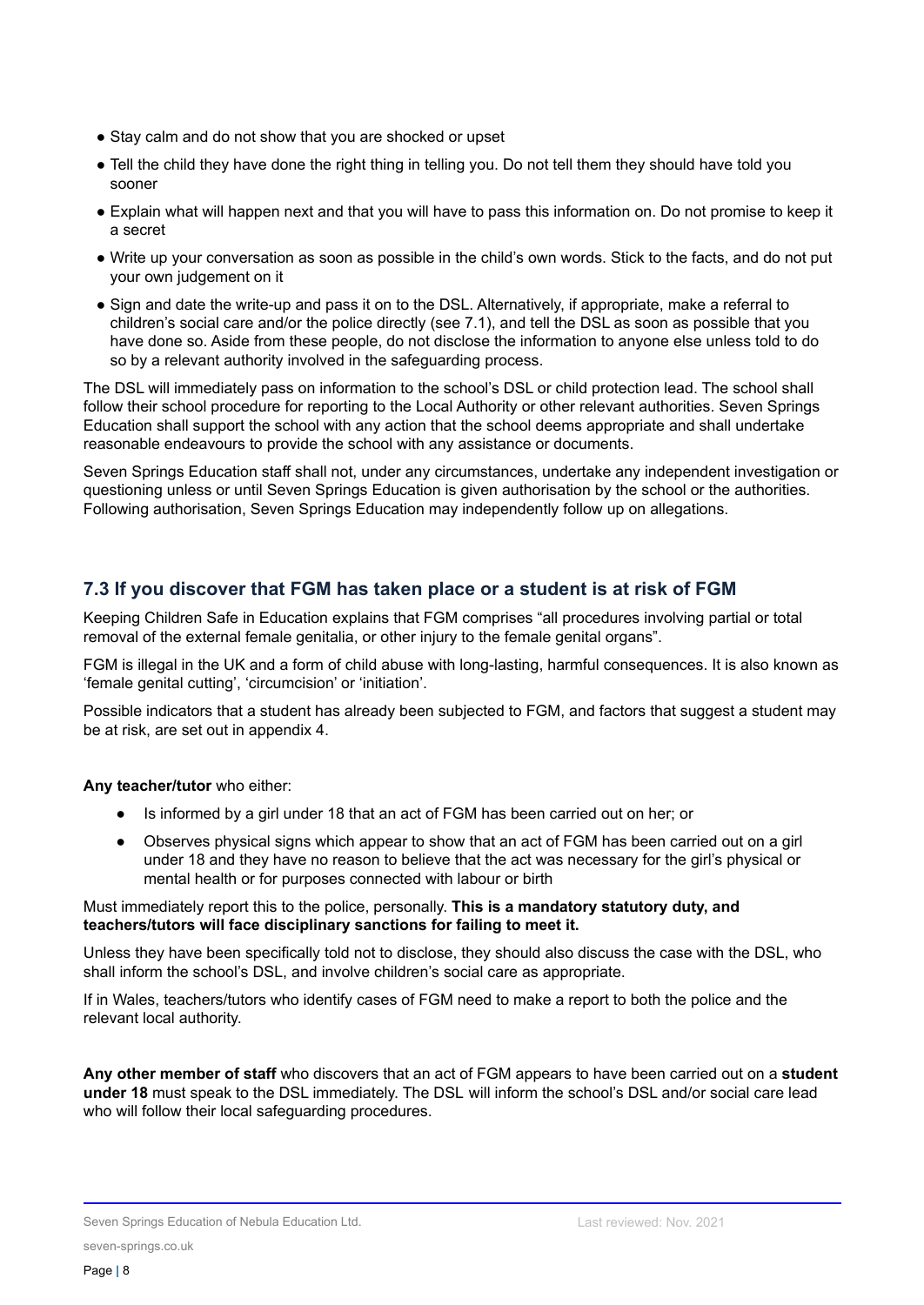The duty for teachers/tutors mentioned above does not apply in cases where a student is *at risk* of FGM or FGM is suspected but is not known to have been carried out. Staff should not examine students.

**Any member of staff** who suspects a student is *at risk* of FGM or suspects that FGM has been carried out or discovers that a student **age 18 or over** appears to have been a victim of FGM must speak to the DSL immediately.

The DSL shall contact the police on 999 if there is an immediate risk, otherwise 101, inform the child's school's DSL and report it to the children's social care team at their local council. The school will also follow their local safeguarding procedures.

#### **7.4 If you have concerns about a child (as opposed to believing a child is suffering or likely to suffer from harm, or is in immediate danger)**

Where possible, speak to the DSL first to agree a course of action.

If in exceptional circumstances the DSL is not available, this should not delay appropriate action being taken. Speak to a member of the senior leadership team and/or take advice from local authority children's social care. You can also seek advice at any time from the NSPCC helpline on 0808 800 5000. Share details of any actions you take with the DSL as soon as practically possible.

Make a referral to the relevant local authority children's social care directly, if appropriate (see 'Referral' below). Share any action taken with the DSL as soon as possible.

#### **Early help**

If early help is appropriate, the DSL will generally lead on liaising with other agencies and contacting the child's school. Staff may be required to support other agencies and professionals in an early help assessment where deemed necessary.

The DSL will keep the case under constant review with the school if the situation does not seem to be improving. The child's school shall be responsible for considering whether a referral to local authority children's social care is needed if the situation does not seem to be improving. Timelines of interventions will be monitored and reviewed.

#### **Referral**

If it is appropriate to refer the case to local authority children's social care or the police, the DSL will make the referral or support you to do so.

If you make a referral directly (see section 7.1), you must tell the DSL as soon as possible.

The local authority will make a decision within 1 working day of a referral about what course of action to take and will let the person who made the referral know the outcome. The DSL or person who made the referral must follow up with the local authority if this information is not made available, and ensure outcomes are properly recorded.

If the child's situation does not seem to be improving after the referral, the DSL must follow up with the child's school, who shall follow local escalation procedures to ensure their concerns have been addressed and that the child's situation improves.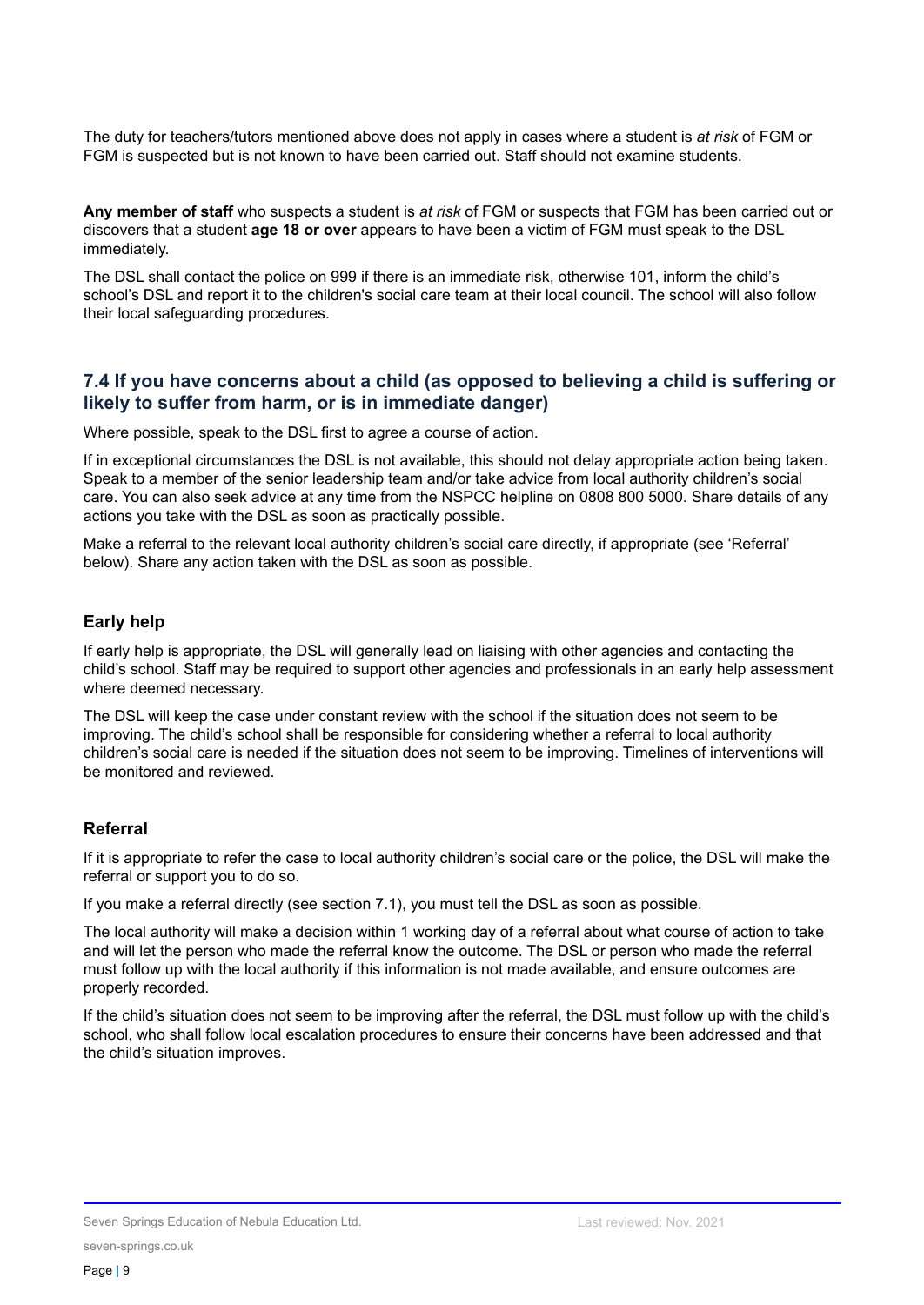#### **7.5 If you have concerns about extremism**

If a child is not suffering or likely to suffer from harm, or in immediate danger, where possible speak to the DSL first to agree a course of action. The DSL will also liaise with the child's school's DSL.

If in exceptional circumstances the DSL is not available, this should not delay appropriate action being taken. Speak to a member of the senior leadership team and/or seek relevant advice from local authority children's social care. Make a referral to local authority children's social care directly, if appropriate (see 'Referral' above). Inform the DSL or deputy as soon as practically possible after the referral.

Where there is a concern, the DSL and the child's school DSL will consider the level of risk together and decide which agency to make a referral to. This could include [Channel](https://www.gov.uk/government/publications/channel-guidance), the government's programme for identifying and supporting individuals at risk of being drawn into terrorism, or the local authority children's social care team.

The Department for Education also has a dedicated telephone helpline, 020 7340 7264, which all staff can call to raise concerns about extremism with respect to a student. You can also email [counter.extremism@education.gov.uk](mailto:counter.extremism@education.gov.uk). Note that this is not for use in emergency situations.

In an emergency, call 999 or the confidential anti-terrorist hotline on 0800 789 321 if you:

- Think someone is in immediate danger
- Think someone may be planning to travel to join an extremist group
- See or hear something that may be terrorist-related

#### **7.6 If you have a mental health concern**

Mental health problems can, in some cases, be an indicator that a child has suffered or is at risk of suffering abuse, neglect or exploitation.

Staff will be alert to behavioural signs that suggest a child may be experiencing a mental health problem or be at risk of developing one.

If you have a mental health concern about a child that is also a safeguarding concern, take immediate action by following the steps in section 7.4.

If you have a mental health concern that is **not** also a safeguarding concern, speak to the DSL to agree a course of action.

#### **7.7 Concerns about a staff member**

If you have concerns about a member of staff, or an allegation is made about a member of staff posing a risk of harm to children, speak to the DSL. If the concerns/allegations are about the DSL, speak to a member of the Senior Leadership Team.

The member of the Senior Leadership Team will then follow the procedures set out in appendix 3, if appropriate.

Where you believe there is a conflict of interest in reporting a concern or allegation about a member of staff to the Senior Leadership Team, report it directly to the relevant local authority designated officer (LADO).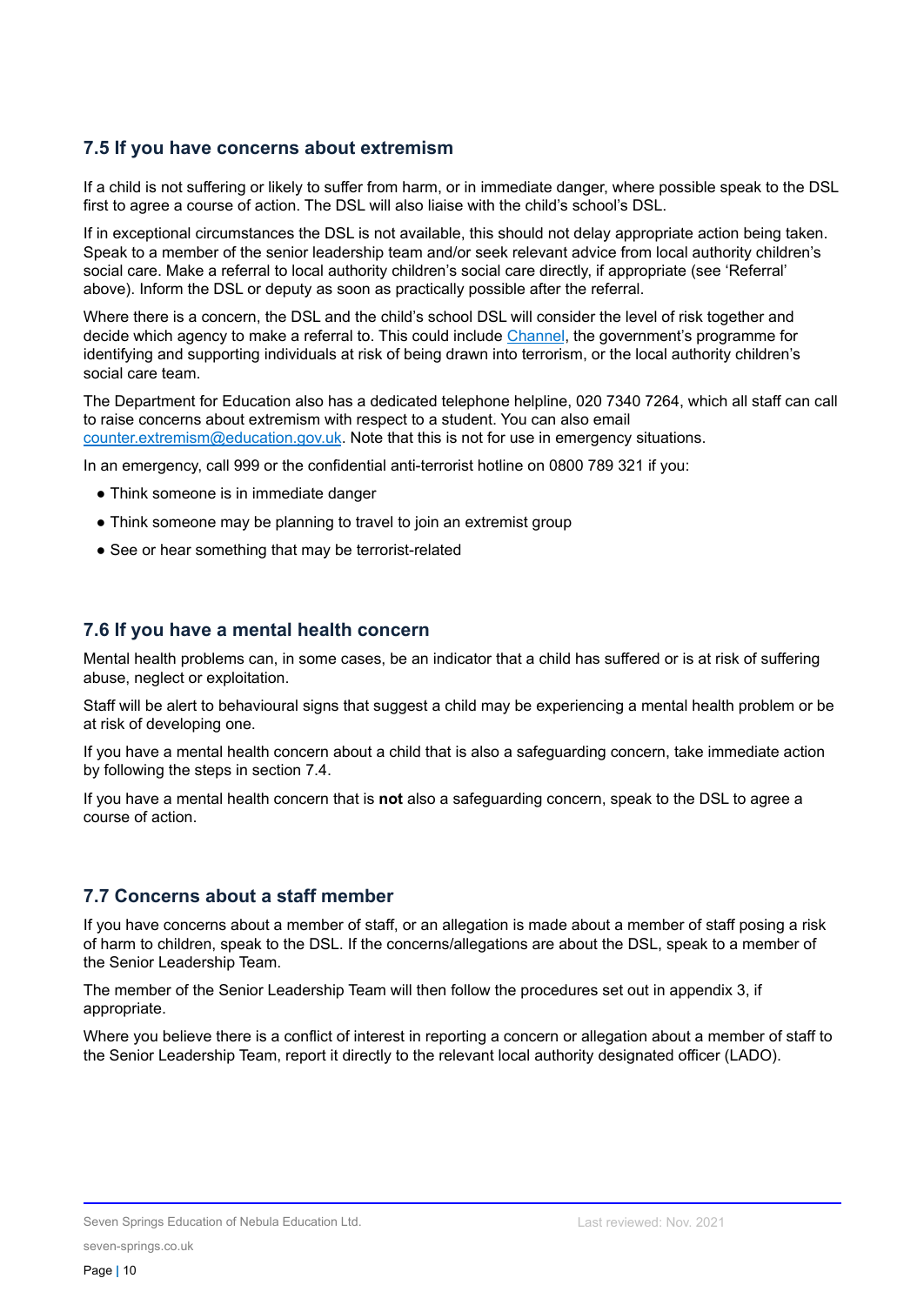## **7.8 Allegations of abuse made against other students**

We recognise that children are capable of abusing their peers. Abuse will never be tolerated or passed off as "banter", "just having a laugh" or "part of growing up", as this can lead to a culture of unacceptable behaviours and an unsafe environment for students..

We also recognise the gendered nature of peer-on-peer abuse. However, all peer-on-peer abuse is unacceptable and will be taken seriously.

Most cases of students hurting other students will be dealt with under our Seven Springs Education behaviour policy, but this child protection and safeguarding policy will apply to any allegations that raise safeguarding concerns. This might include where the alleged behaviour:

- Is serious, and potentially a criminal offence
- Could put other students at risk
- Is violent
- Involves students being forced to use drugs or alcohol
- Involves sexual exploitation, sexual abuse or sexual harassment, such as indecent exposure, sexual assault, upskirting or sexually inappropriate pictures or videos (including the sharing of nudes and semi-nudes)

See appendix 4 for more information about peer-on-peer abuse.

#### **Procedures for dealing with allegations of peer-on-peer abuse**

If a student makes an allegation of abuse against another student:

- You must record the allegation and tell the DSL, but do not investigate it
- The DSL will inform the school's DSL who shall follow their reporting procedures
- Where deemed appropriate, the DSL will contact the local authority children's social care team and follow its advice, as well as the police if the allegation involves a potential criminal offence
- The school's DSL will put a risk assessment and support plan into place for all children involved (including the victim(s), the child(ren) against whom the allegation has been made and any others affected) with a named person they can talk to if needed
- The school's DSL will contact the children and adolescent mental health services (CAMHS), if appropriate
- The DSL will support the school with any action that the school deems appropriate and shall undertake reasonable endeavours to provide the school with any assistance or documents

#### **Creating a supportive environment and minimising the risk of peer-on-peer abuse**

We recognise the importance of taking proactive action to minimise the risk of peer-on-peer abuse, and of creating a supportive environment where victims feel confident in reporting incidents.

To achieve this, we will:

- Challenge any form of derogatory or sexualised language or inappropriate behaviour between peers, including requesting or sending sexual images
- Be vigilant to issues that particularly affect different genders
- Help to educate students about appropriate behaviour and consent
- Ensure students are able to easily and confidently report abuse using our reporting systems (as described in section 7.10 below)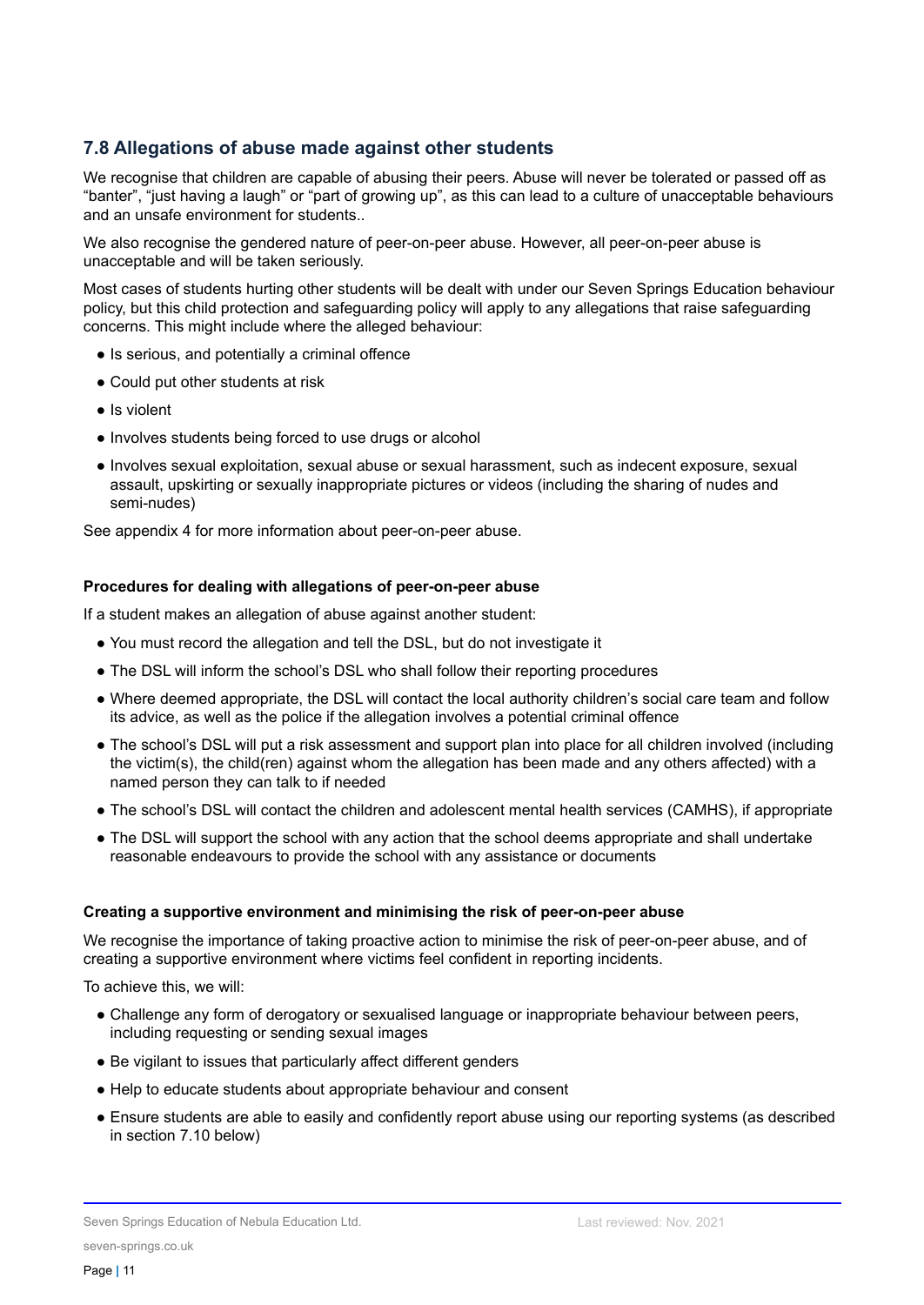- Ensure staff reassure victims that they are being taken seriously
- Ensure staff are trained to understand:
	- o How to recognise the indicators and signs of peer-on-peer abuse, and know how to identify it and respond to reports
	- o That even if there are no reports of peer-on-peer abuse, it does not mean it is not happening staff should maintain an attitude of "it could happen here"
	- o That if they have any concerns about a child's welfare, they should act on them immediately rather than wait to be told, and that victims may not always make a direct report. For example:
		- Children can show signs or act in ways they hope adults will notice and react to
		- A friend may make a report
		- A member of staff may overhear a conversation
		- A child's behaviour might indicate that something is wrong
	- o That certain children may face additional barriers to telling someone because of their vulnerability, disability, gender, ethnicity and/or sexual orientation
	- o That a student harming a peer could be a sign that the child is being abused themselves, and that this would fall under the scope of this policy
	- o The important role they have to play in preventing peer-on-peer abuse and responding where they believe a child may be at risk from it
	- o That they should speak to the DSL if they have any concerns

#### **7.9 Sharing of nudes and semi-nudes ('sexting')**

#### **Your responsibilities when responding to an incident**

If you are made aware of an incident involving the consensual or non-consensual sharing of nude or semi-nude images/videos (also known as 'sexting' or 'youth produced sexual imagery'), you must report it to the DSL immediately.

You must **not**:

- View, copy, print, share, store or save the imagery yourself, or ask a student to share or download it (if you have already viewed the imagery by accident, you must report this to the DSL)
- Delete the imagery or ask the student to delete it
- Ask the student(s) who are involved in the incident to disclose information regarding the imagery (this is the DSL's responsibility)
- Share information about the incident with other members of staff, the student(s) it involves or their, or other, parents and/or carers
- Say or do anything to blame or shame any young people involved

You should explain that you need to report the incident, and reassure the student(s) that they will receive support and help from their school's DSL. Seven Springs Education's DSL will inform and work with their school's DSL.

#### **Initial review meeting**

Following a report of an incident, the DSL will hold an initial review meeting with relevant staff and members, this may include the school's DSL lead and the member of staff who reported the incident. This meeting will consider the initial evidence and aim to determine: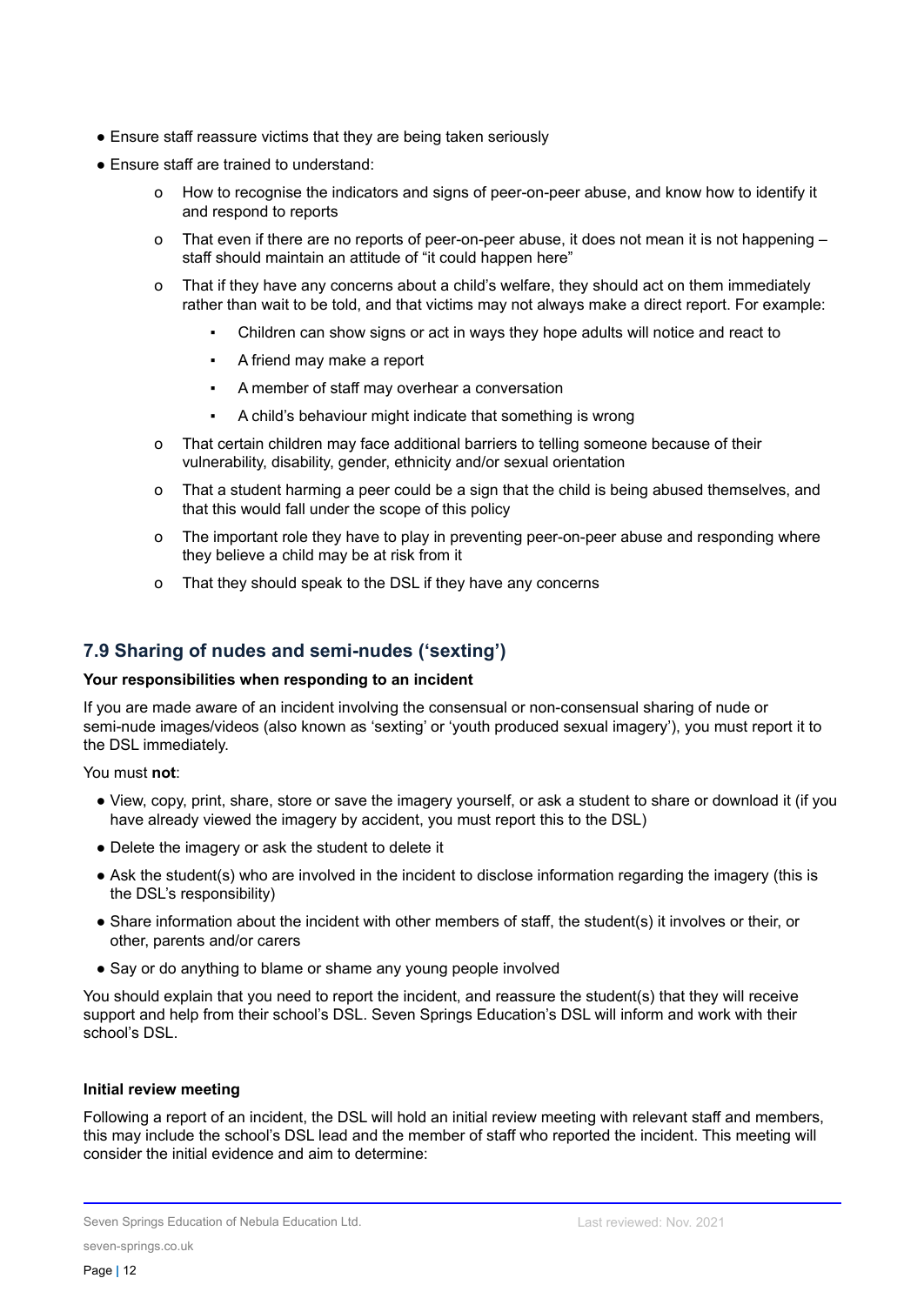- Whether there is an immediate risk to the student(s)
- If a referral needs to be made to the police and/or children's social care
- If it is necessary to view the imagery in order to safeguard the young person (in most cases, imagery should not be viewed)
- What further information is required to decide on the best response
- Whether the imagery has been shared widely and via what services and/or platforms (this may be unknown)
- Whether immediate action should be taken to delete or remove images from devices or online services
- Any relevant facts about the students involved which would influence risk assessment
- If there is a need to contact another school, college, setting or individual
- Whether to contact parents or carers of the students involved (in most cases parents should be involved)

The DSL or the school's DSL will make an immediate referral to police and/or children's social care if:

- The incident involves an adult
- There is reason to believe that a young person has been coerced, blackmailed or groomed, or if there are concerns about their capacity to consent (for example owing to special educational needs)
- What the DSL knows about the imagery suggests the content depicts sexual acts which are unusual for the young person's developmental stage, or are violent
- The imagery involves sexual acts and any student in the images or videos is under 13
- The DSL has reason to believe a student is at immediate risk of harm owing to the sharing of the imagery (for example, the young person is presenting as suicidal or self-harming)

If none of the above apply then the DSL, in consultation with the school's DSL and other members of staff as appropriate, may decide to respond to the incident without involving the police or children's social care. The decision will be made and recorded in line with the procedures set out in this policy.

#### **Further review by the DSL**

If at the initial review stage a decision has been made not to refer to police and/or children's social care, the DSL will conduct a further review.

If at any point in the process there is a concern that a student has been harmed or is at risk of harm, a referral will be made to children's social care and/or the police immediately. The school's DSL will be informed at each step.

#### **Informing parents**

The DSL will inform the child's school immediately who shall inform parents at an early stage and keep them involved in the process, unless there is a good reason to believe that involving them would put the student at risk of harm.

#### **Referring to the police**

If it is necessary to refer an incident to the police, this will be done through dialling 101 or contacting the local neighbourhood police of the child's school if known.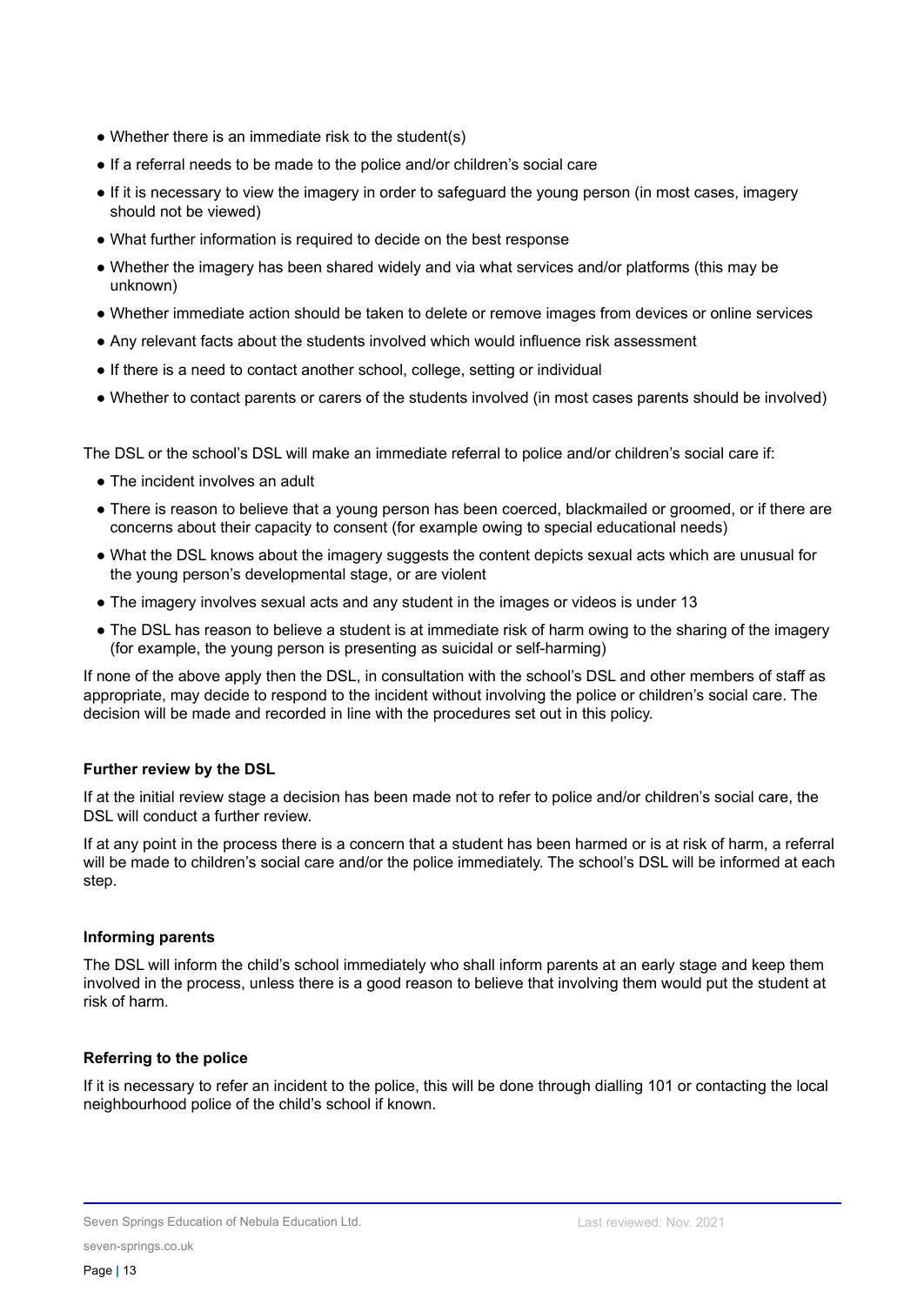#### **Recording incidents**

All incidents of sharing of nudes and semi-nudes, and the decisions made in responding to them, will be recorded. The record-keeping arrangements set out in section 14 of this policy also apply to recording these incidents.

#### **7.10 Reporting systems for our students**

Where there is a safeguarding concern, we will take the child's wishes and feelings into account when determining what action to take and what services to provide.

We recognise the importance of ensuring students feel safe and comfortable to come forward and report any concerns and/or allegations.

To achieve this, we will:

- Put systems in place for students to confidently report abuse
- Ensure our reporting systems are well promoted, easily understood and easily accessible for students
- Make it clear to students that their concerns will be taken seriously, and that they can safely express their views and give feedback

## **8. Online safety and the use of mobile technology**

We recognise the importance of safeguarding children from potentially harmful and inappropriate online material, and we understand that technology is a significant component in many safeguarding and wellbeing issues.

To address this, we aim to:

- Have robust processes in place to ensure the online safety of students and staff
- Protect and educate students on safe and responsible use of technology, including mobile and smart technology (which we refer to as 'mobile phones')
- Set clear guidelines for the use of mobile phones and devices
- Establish clear mechanisms to identify, intervene in and escalate any incidents or concerns, where appropriate

#### **The 4 key categories of risk**

Our approach to online safety is based on addressing the following categories of risk:

- **Content** being exposed to illegal, inappropriate or harmful content, such as pornography, fake news, racism, misogyny, self-harm, suicide, anti-Semitism, radicalisation and extremism
- **Contact** being subjected to harmful online interaction with other users, such as peer-to-peer pressure, commercial advertising and adults posing as children or young adults with the intention to groom or exploit them for sexual, criminal, financial or other purposes
- **Conduct** personal online behaviour that increases the likelihood of, or causes, harm, such as making, sending and receiving explicit images (e.g. consensual and non-consensual sharing of nudes and semi-nudes and/or pornography), sharing other explicit images and online bullying; and
- **Commerce** risks such as online gambling, inappropriate advertising, phishing and/or financial scams

#### **To meet our aims and address the risks above we will:**

● Educate students about online safety through our online safety policy and student guide. For example: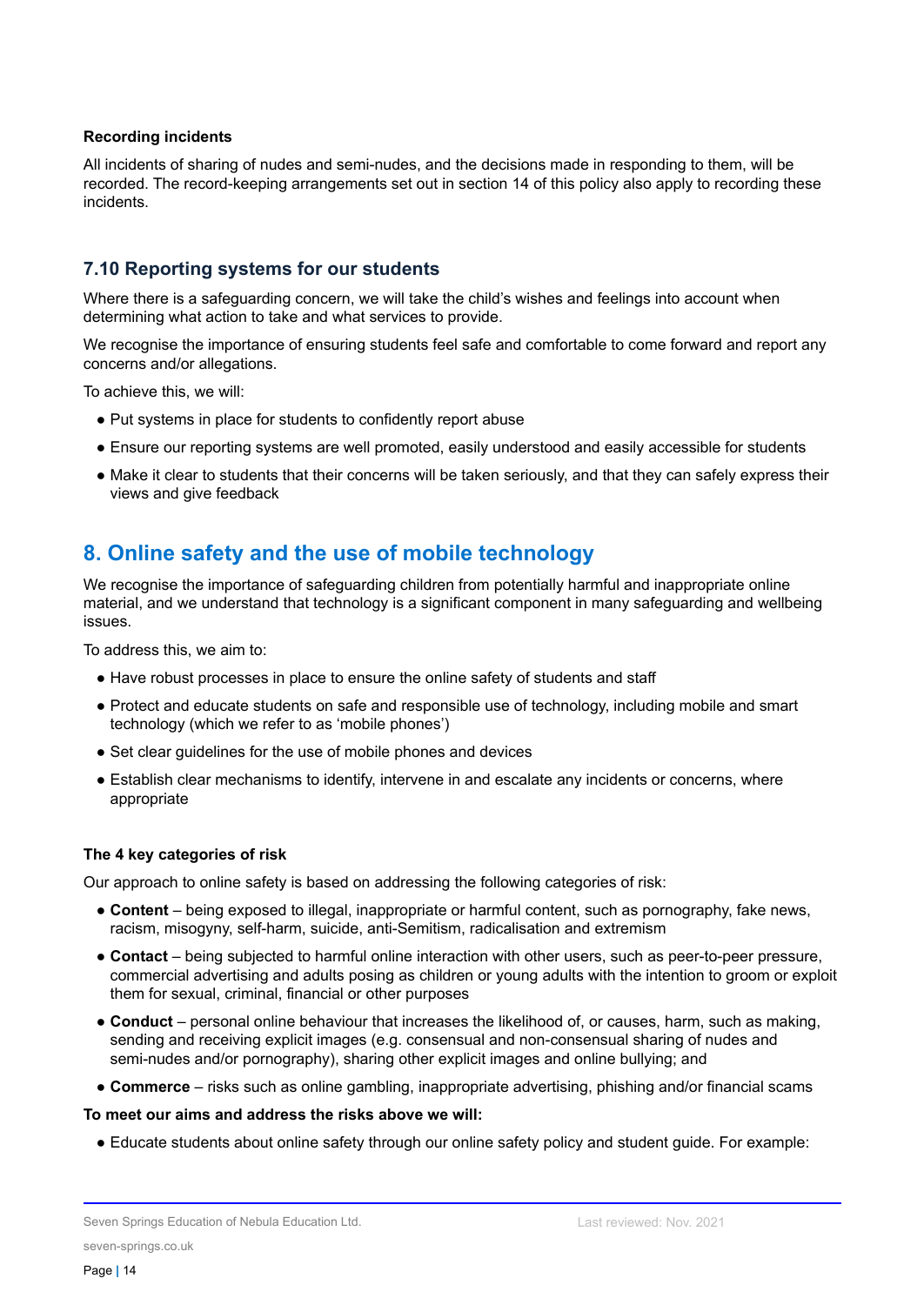- o The safe use of social media, the internet and technology
- o Keeping personal information private
- o How to report any incidents of cyber-bullying, ensuring students are encouraged to do so, including where they are a witness rather than a victim
- Train staff, as part of their induction, on safe internet use and online safeguarding issues including cyber-bullying and the risks of online radicalisation. All staff members will receive refresher training at least once each academic year
- Make sure staff are aware of any restrictions placed on them with regards to the use of their mobile phone and cameras, for example that:
	- o Staff are not allowed to use their mobile phones during lessons except in emergencies
	- o Staff will not take pictures or recordings of students on their personal phones or cameras
- Make all students, parents/carers and staff aware that they are expected to sign an agreement regarding the acceptable use of Seven Springs Education's platforms and services, and use of their mobile and smart technology
- Record all live Zoom lessons and save chat logs and Zoom participants data for safeguarding
- Limit communication between students in Zoom lessons by removing private chat features to other students
- Preventing students from communicating and interacting without the presence of a tutor by logging out all students from the Zoom lesson when the host is logged out (e.g. disconnected)
- Monitoring content posted on Seven Springs Education platforms and services
- Explain the sanctions we will use if a student is in breach of our policies on the acceptable use of mobile phones
- Put in place systems to limit children's exposure to the 4 key categories of risk (described above)
- Carry out an annual review of our approach to online safety, supported by an annual risk assessment that considers and reflects the risks faced

This section summarises our approach to online safety and mobile phone use. For comprehensive details about our policy on online safety and the use of mobile phones, please refer to our online safety policy, which you can find on our website.

## **9. Notifying parents**

Where appropriate, the DSL shall inform the school's DSL of any concerns regarding a child. The school DSL will discuss any concerns about a child with the child's parents. The DSL will normally do this in the event of a suspicion or disclosure.

Other staff will only talk to parents about any such concerns following consultation with the DSL and the school's DSL.

If we believe that notifying the parents would increase the risk to the child, we will discuss this with the school's DSL, who shall contact their local authority children's social care team before doing so.

<span id="page-14-0"></span>In the case of allegations of abuse made against other children, we will normally notify the schools' DSL, who shall inform parents of all the children involved. Where deemed necessary, we will notify the parents of all the children involved.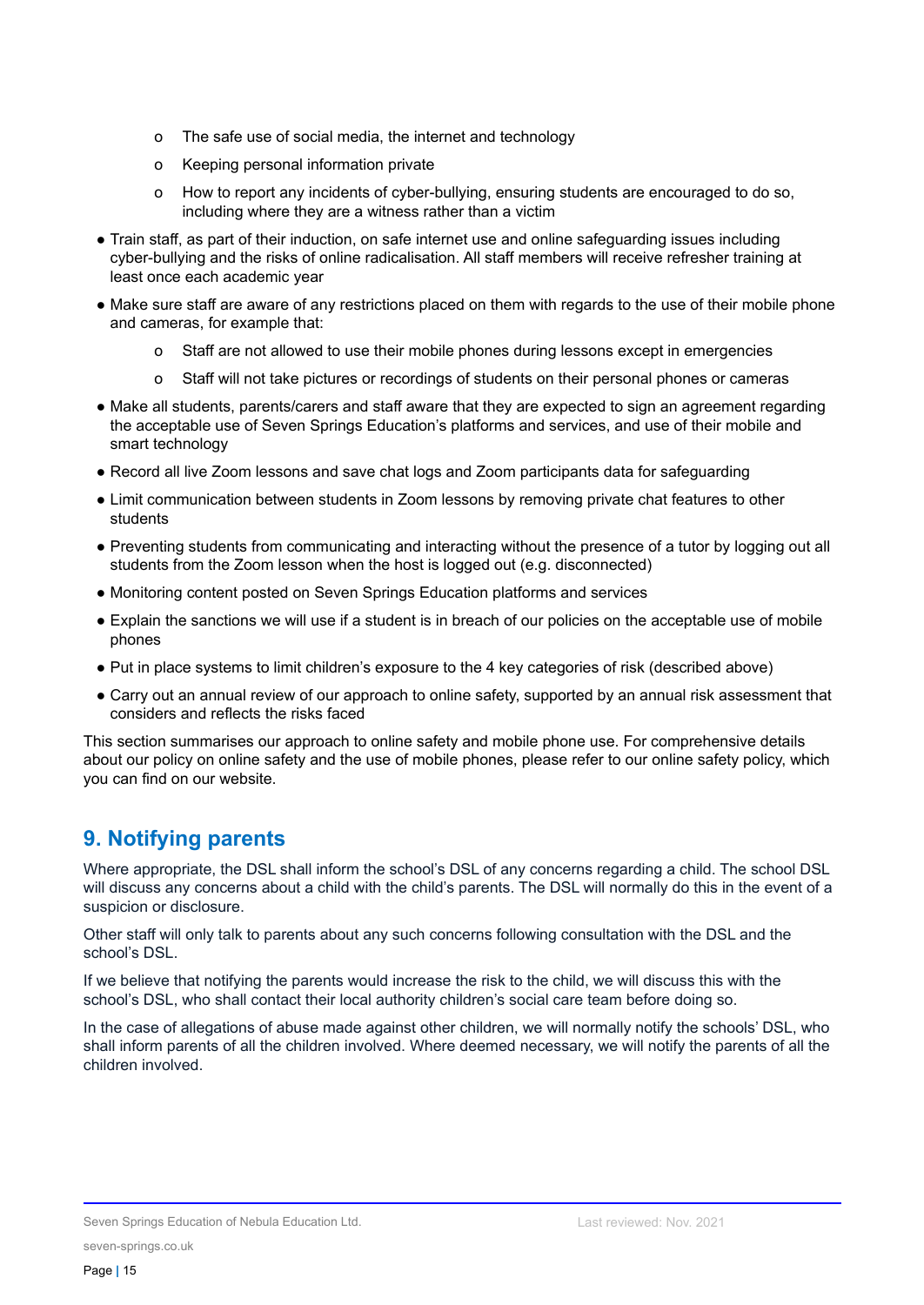## **10. Students with special educational needs, disabilities or health issues**

We recognise that students with special educational needs (SEN) or disabilities or certain health conditions can face additional safeguarding challenges. Additional barriers can exist when recognising abuse and neglect in this group, including:

- Assumptions that indicators of possible abuse such as behaviour, mood and injury relate to the child's condition without further exploration
- Students being more prone to peer group isolation or bullying (including prejudice-based bullying) than other students
- The potential for students with SEN, disabilities or certain health conditions to be disproportionately impacted by behaviours such as bullying, without outwardly showing any signs
- Communication barriers and difficulties in managing or reporting these challenges

<span id="page-15-0"></span>We offer extra pastoral support for these students. This includes:

- providing one-on-one or one-on-two classes, where necessary
- SEN training for all tutors

## **11. Students with a social worker**

Students may need a social worker due to safeguarding or welfare needs. We recognise that a child's experiences of adversity and trauma can leave them vulnerable to further harm as well as potentially creating barriers to attendance, learning, behaviour and mental health.

The DSL and all members of staff will work with and support social workers to help protect vulnerable children.

Where we are aware that a student has a social worker, the DSL will always consider this fact to ensure any decisions are made in the best interests of the student's safety, welfare and educational outcomes. For example, it will inform decisions about:

- Responding to unauthorised absence or missing education where there are known safeguarding risks
- The provision of pastoral and/or academic support

## **12. Looked-after and previously looked-after children**

We will ensure that staff have the skills, knowledge and understanding to keep looked-after children and previously looked-after children safe. In particular, we will ensure that schools inform us of the following, where relevant:

- Relevant information about children's looked after legal status, contact arrangements with birth parents or those with parental responsibility, and care arrangements
- Details of children's social workers and relevant virtual school heads

Our DSL will work to ensure that any safeguarding concerns regarding looked-after and previously looked-after children are quickly and effectively responded to.

## **13. Complaints and concerns about safeguarding policies**

#### **13.1 Complaints against staff**

Complaints against staff that are likely to require a child protection investigation will be handled in accordance with our procedures for dealing with allegations of abuse made against staff (see appendix 3).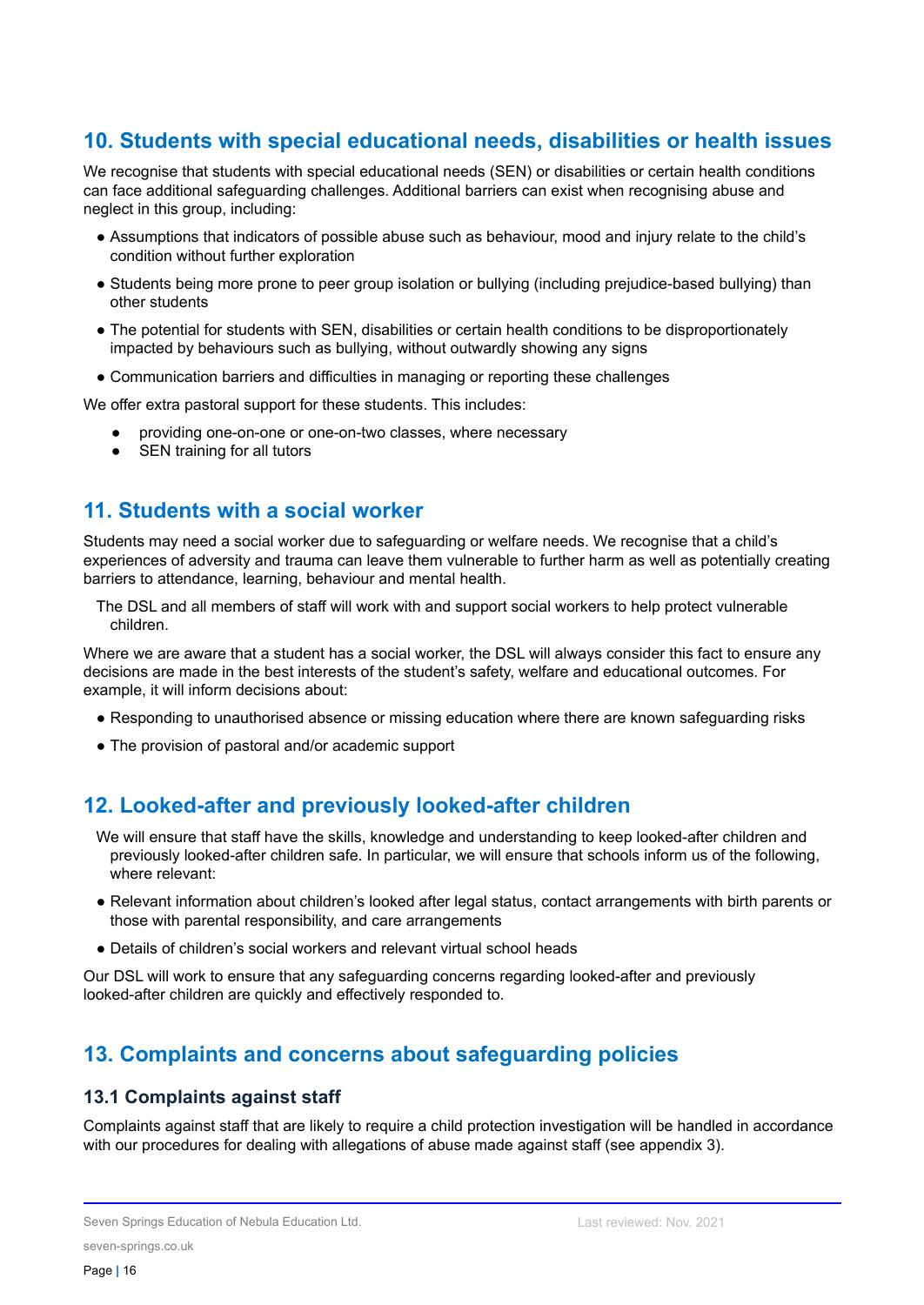#### **13.2 Other complaints**

Other safeguarding-related complaints can be raised with our DSL.

#### **13.3 Whistle-blowing**

We have a separate whistle-blowing policy that covers concerns regarding the way we safeguard students as well as other concerns - including poor practice, or potential failures. You may refer to it for more information.

## **14. Record-keeping**

We will hold records in line with our records retention schedule.

All safeguarding concerns, discussions, decisions made and the reasons for those decisions, must be recorded in writing. If you are in any doubt about whether to record something, discuss it with the DSL.

Records will include:

- A clear and comprehensive summary of the concern
- Details of how the concern was followed up and resolved
- A note of any action taken, decisions reached and the outcome

Concerns and referrals will be kept in a separate child protection file for each child.

Any non-confidential records will be readily accessible and available. Confidential information and records will be held securely and only available to those who have a right or professional need to see them.

Safeguarding records relating to individual children will be retained for a reasonable period of time after they have left Seven Springs Education.

Safeguarding records which contain information about allegations of sexual abuse will be retained for the Independent Inquiry into Child Sexual Abuse (IICSA), for the term of the inquiry.

If a child who has, or has had, safeguarding concerns moves to another school, it is the child's school's DSL's responsibility to ensure that their child protection file is forwarded promptly and securely, and separately from the main student file. In addition, the previous school's DSL should inform the receiving school's DSL to inform Seven Springs Education's DSL of any safeguarding concerns and updates if the child remains a student with us.

Our safeguarding records are kept electronically in Seven Springs Education's servers. We keep these confidential and separate from student records. We retain and dispose of information as per our Records Management, Retention and Disposal Policy. We share information on a need to know basis and only with relevant schools, other safeguarding partners and agencies.

In addition:

- Appendix 2 sets out our policy on record-keeping specifically with respect to recruitment and pre-appointment checks
- Appendix 3 sets out our policy on record-keeping with respect to allegations of abuse made against staff

## **15. Training**

#### **15.1 All staff**

All staff members undertake safeguarding and child protection training at induction, including on whistle-blowing procedures, to ensure they understand the Seven Springs Education's safeguarding systems and their responsibilities, and can identify signs of possible abuse or neglect.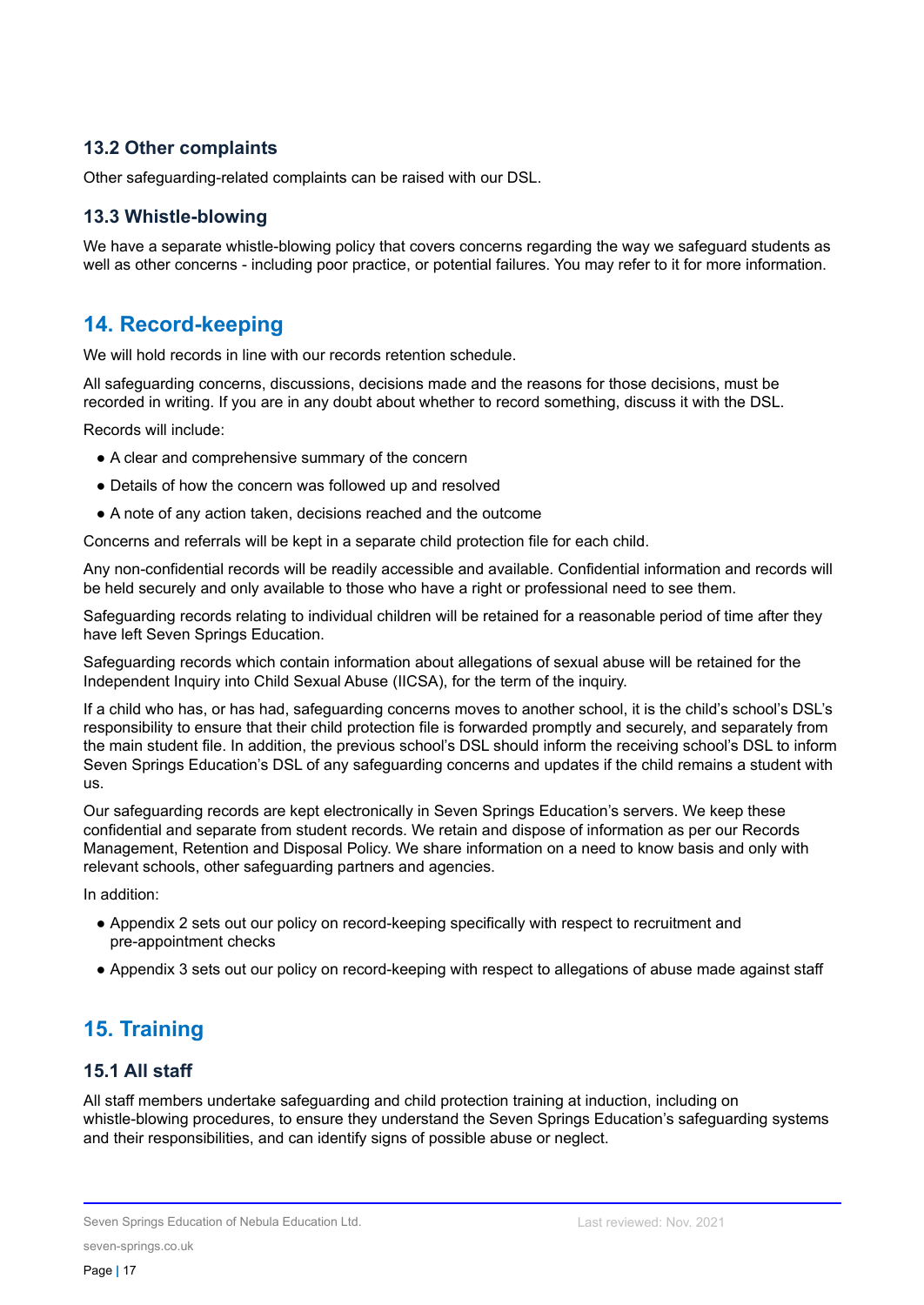This training is regularly updated and will always:

- Be integrated, aligned and considered as part of our whole safeguarding approach and wider staff training
- Take into account relevant advice from the 3 safeguarding partners
- Have regard to the Teachers' Standards to support the expectation that all teachers:
	- o Manage behaviour effectively to ensure a good and safe environment
	- o Have a clear understanding of the needs of all students

All staff will have training on the government's anti-radicalisation strategy, Prevent, to enable them to identify children at risk of being drawn into terrorism and to challenge extremist ideas.

Staff will also receive regular safeguarding and child protection updates, including on online safety, as required but at least annually (for example, through emails, e-bulletins and staff meetings).

Other staff will receive appropriate training, if applicable.

#### **15.2 The DSL and deputy**

The DSL and deputy will undertake child protection and safeguarding training at least every 2 years.

In addition, they will update their knowledge and skills at regular intervals and at least annually (for example, through e-bulletins, meeting other DSLs, or taking time to read and digest safeguarding developments).

They will also undertake Prevent awareness training.

#### **15.3 Senior Leadership Team**

All members of the Senior Leadership Team receive training about safeguarding to make sure they have the knowledge and information needed to perform their functions and understand their responsibilities.

As members of the Senior Leadership Team may be required to act as the 'case manager' in the event that an allegation of abuse is made against the DSL or other staff, they receive training in managing allegations for this purpose.

#### **15.4 Recruitment – interview panels**

At least one person conducting any interview for a post at Seven Springs Education will have undertaken safer recruitment training. This will cover, as a minimum, the contents of the Department for Education's statutory guidance, and Keeping Children Safe in Education, and will be in line with local safeguarding procedures.

#### **15.5 Staff who have contact with students and families**

<span id="page-17-0"></span>All staff who have contact with children and families will have supervisions which will provide them with support, coaching and training, promote the interests of children and allow for confidential discussions of sensitive issues.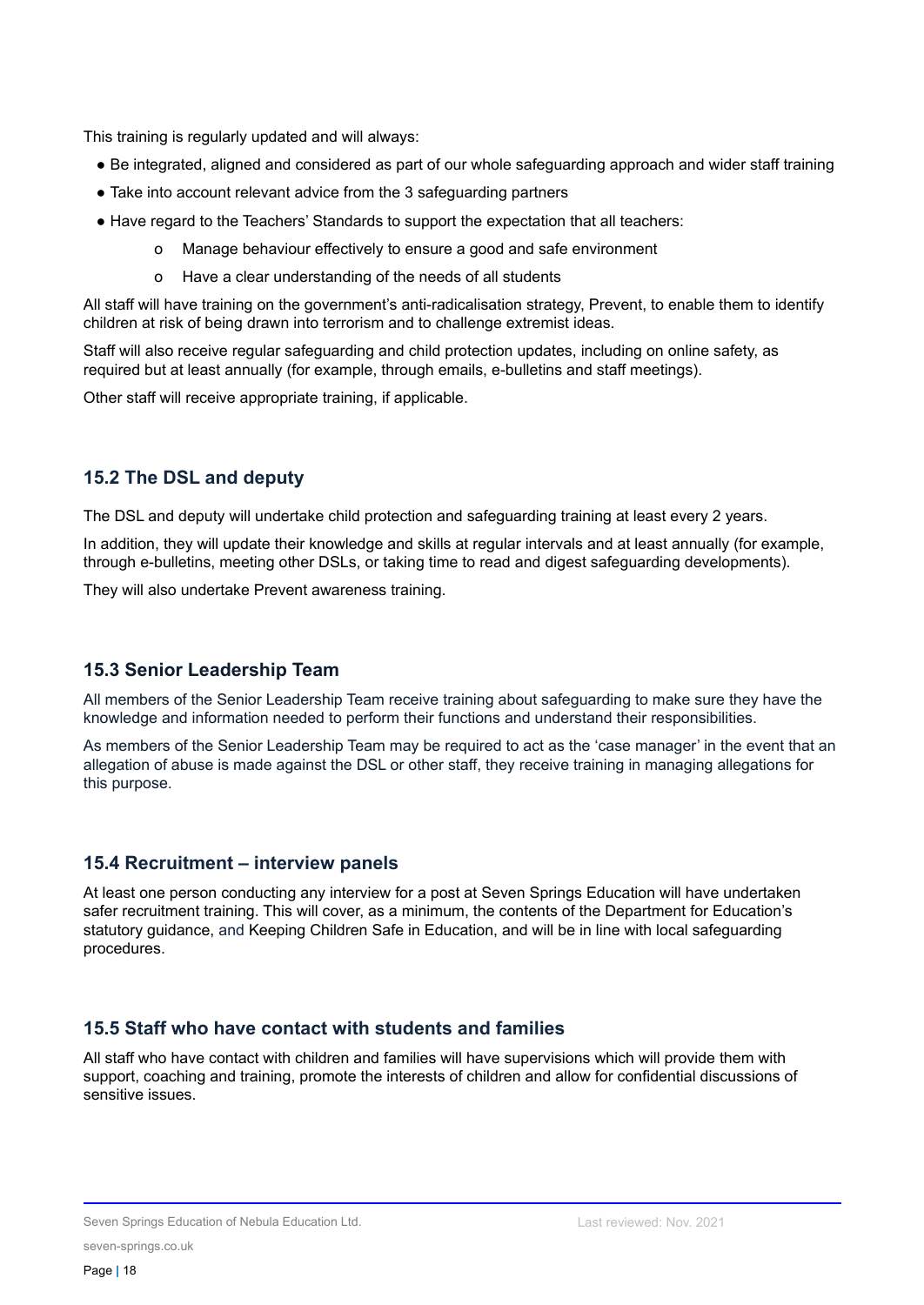## **16. Monitoring arrangements**

This policy will be reviewed annually by the DSL. At every review, it will be approved by the Senior Leadership Team.

## <span id="page-18-0"></span>**17. Links with other policies**

This policy links to the following policies and procedures:

- Behaviour Policy
- Staff code of conduct
- Complaints
- Attendance
- Online safety
- Equality, diversity and inclusion
- Privacy notices

<span id="page-18-1"></span>These can be viewed on our website.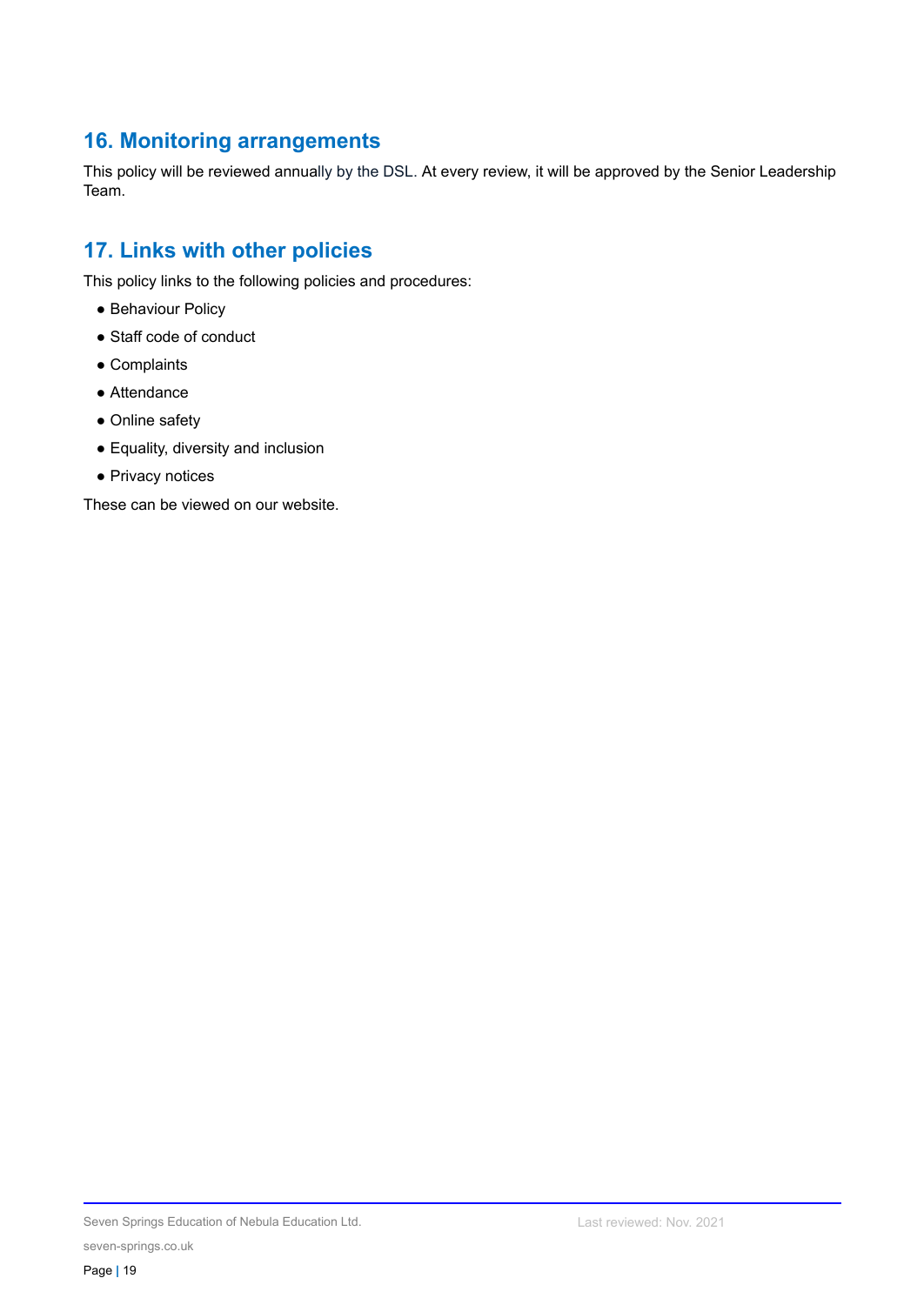#### **Appendix 1: types of abuse**

**Abuse**, including neglect, and safeguarding issues are rarely standalone events that can be covered by one definition or label. In most cases, multiple issues will overlap.

**Physical abuse** may involve hitting, shaking, throwing, poisoning, burning or scalding, drowning, suffocating or otherwise causing physical harm to a child. Physical harm may also be caused when a parent or carer fabricates the symptoms of, or deliberately induces, illness in a child.

**Emotional abuse** is the persistent emotional maltreatment of a child such as to cause severe and adverse effects on the child's emotional development. Some level of emotional abuse is involved in all types of maltreatment of a child, although it may occur alone.

Emotional abuse may involve:

- Conveying to a child that they are worthless or unloved, inadequate, or valued only insofar as they meet the needs of another person
- Not giving the child opportunities to express their views, deliberately silencing them or 'making fun' of what they say or how they communicate
- Age or developmentally inappropriate expectations being imposed on children. These may include interactions that are beyond a child's developmental capability, as well as overprotection and limitation of exploration and learning, or preventing the child participating in normal social interaction
- Seeing or hearing the ill-treatment of another
- Serious bullying (including cyber-bullying), causing children frequently to feel frightened or in danger, or the exploitation or corruption of children

**Sexual abuse** involves forcing or enticing a child or young person to take part in sexual activities, not necessarily involving a high level of violence, whether or not the child is aware of what is happening. The activities may involve:

- Physical contact, including assault by penetration (for example rape or oral sex) or non-penetrative acts such as masturbation, kissing, rubbing and touching outside of clothing
- Non-contact activities, such as involving children in looking at, or in the production of, sexual images, watching sexual activities, encouraging children to behave in sexually inappropriate ways, or grooming a child in preparation for abuse (including via the internet)

Sexual abuse is not solely perpetrated by adult males. Women can also commit acts of sexual abuse, as can other children.

**Neglect** is the persistent failure to meet a child's basic physical and/or psychological needs, likely to result in the serious impairment of the child's health or development. Neglect may occur during pregnancy as a result of maternal substance abuse.

Once a child is born, neglect may involve a parent or carer failing to:

- Provide adequate food, clothing and shelter (including exclusion from home or abandonment)
- Protect a child from physical and emotional harm or danger
- Ensure adequate supervision (including the use of inadequate care-givers)
- Ensure access to appropriate medical care or treatment

It may also include neglect of, or unresponsiveness to, a child's basic emotional needs.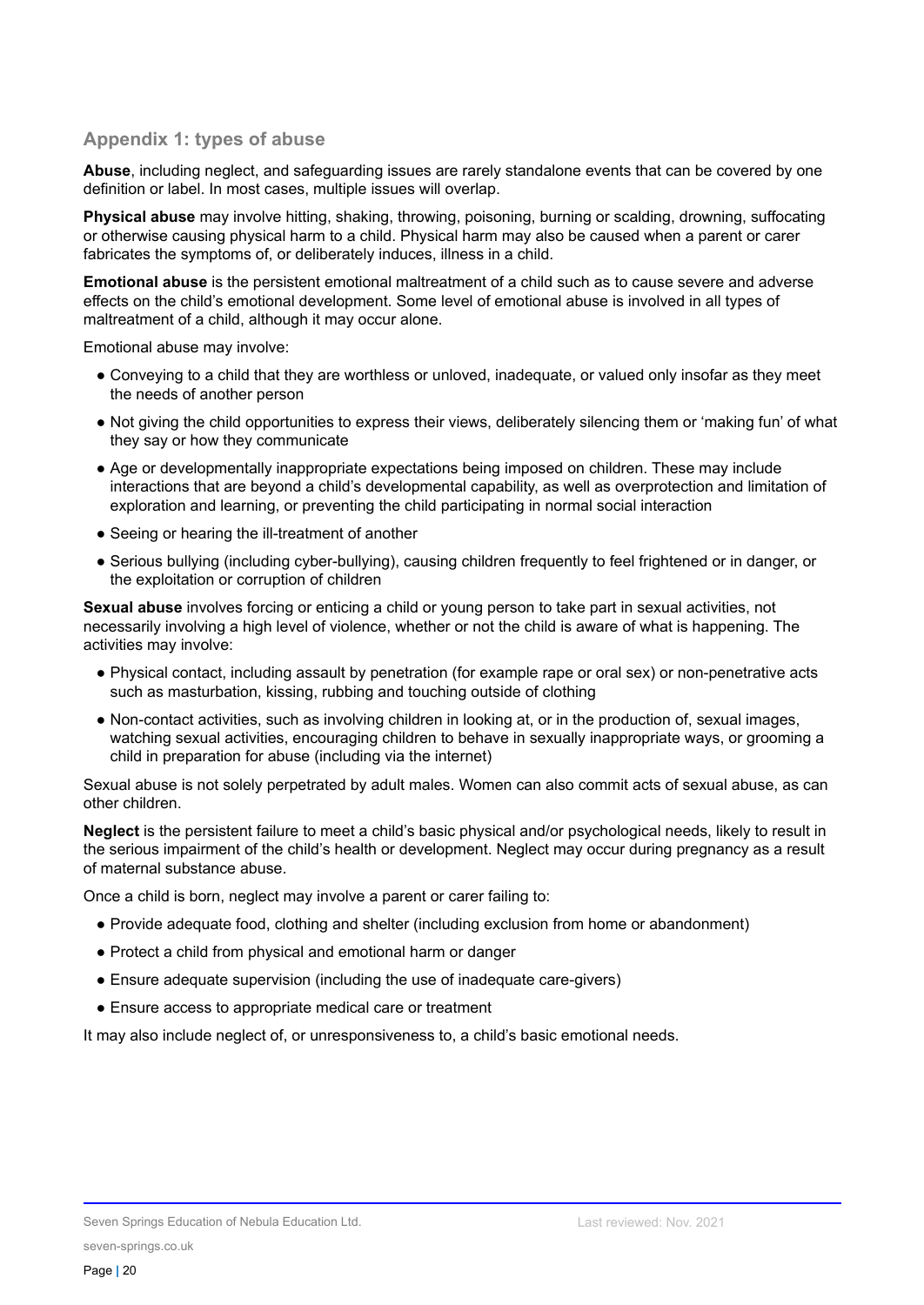#### **Appendix 2: safer recruitment and DBS checks – policy and procedures**

To make sure we recruit suitable people, we ensure that those involved in the recruitment and employment of staff to work with children have received appropriate safer recruitment training.

We have put the following steps in place during our recruitment and selection process to ensure we are committed to safeguarding and promoting the welfare of children.

#### **Advertising**

When advertising roles, we make clear:

- Our commitment to safeguarding and promoting the welfare of children
- That safeguarding checks will be undertaken
- The safeguarding requirements and responsibilities of the role, such as the extent to which the role will involve contact with children
- Whether or not the role is exempt from the Rehabilitation of Offenders Act 1974 and the amendments to the Exceptions Order 1975, 2013 and 2020. If the role is exempt, certain spent convictions and cautions are 'protected', so they do not need to be disclosed, and if they are disclosed, we cannot take them into account

#### **Application forms**

Our application forms:

- Include a statement saying that it is an offence to apply for the role if an applicant is barred from engaging in regulated activity relevant to children (where the role involves this type of regulated activity)
- Include a copy of, or link to, our child protection and safeguarding policy and our policy on the employment of ex-offenders

#### **Shortlisting**

Our shortlisting process for employee positions involves at least 2 people and:

- Considers any inconsistencies and looks for gaps in employment and reasons given for them
- Explores all potential concerns

Once we have shortlisted candidates, we ask shortlisted candidates to:

- Complete a self-declaration of their criminal record or any information that would make them unsuitable to work with children, so that they have the opportunity to share relevant information and discuss it at interview stage. The information we ask for includes:
	- o If they have a criminal history
	- o Whether they are included on the barred list
	- o Whether they are prohibited from teaching
	- o Information about any criminal offences committed in any country in line with the law as applicable in England and Wales
	- o Any relevant overseas information
- Sign a declaration confirming the information they have provided is true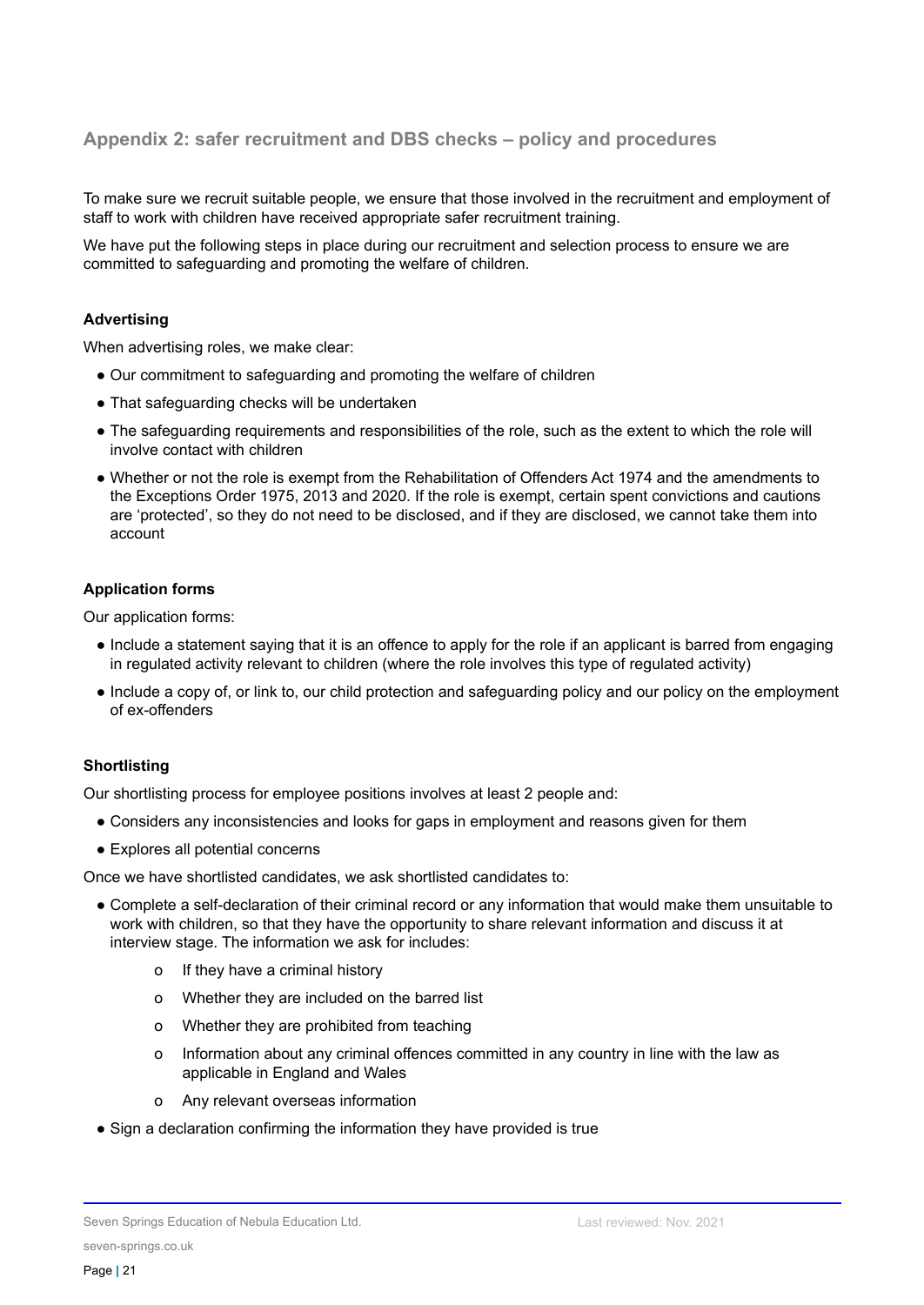#### **Seeking references and checking employment history**

We will obtain references before interview. Any concerns raised are explored further with referees and taken up with the candidate at interview.

When seeking references we:

- Do not accept open references
- Liaise directly with referees and verify any information contained within references with the referees
- Ensure references include one from the candidate's current employer and are completed by a senior person. Where the referee is school based, we ask for the reference to be confirmed by the headteacher/principal as accurate in respect to disciplinary investigations
- Obtain verification of the candidate's most recent relevant period of employment if they are not currently employed
- Secure a reference from the relevant employer from the last time the candidate worked with children if they are not currently working with children
- Compare the information on the application form with that in the reference and take up any inconsistencies with the candidate
- Resolve any concerns before any appointment is confirmed

#### **Interview and selection**

When interviewing candidates, we:

- Probe any gaps in employment, or where the candidate has changed employment or location frequently, and ask candidates to explain this
- Explore any potential areas of concern to determine the candidate's suitability to work with children
- Record all information considered and decisions made

#### **Pre-appointment vetting checks**

We record all information on the checks carried out in the single central record (SCR). Copies of these checks, where appropriate, are held in individuals' personnel files. We follow requirements and best practice in retaining copies of these checks, as set out below.

#### **New staff**

All offers of appointment are conditional until satisfactory completion of the necessary pre-employment checks. When appointing new staff, we:

- Verify their identity
- Obtain (via the applicant) an enhanced DBS certificate, including barred list information for those who will be engaging in regulated activity (see definition below). We obtain the certificate before, or as soon as practicable after, appointment, including when using the DBS update service. We will not keep a copy of the certificate for longer than 6 months, but when the copy is destroyed, we may still keep a record of the fact that vetting took place, the result of the check and recruitment decision taken
- Obtain a separate barred list check if they will start work in regulated activity before the DBS certificate is available
- Verify their mental and physical fitness to carry out their work responsibilities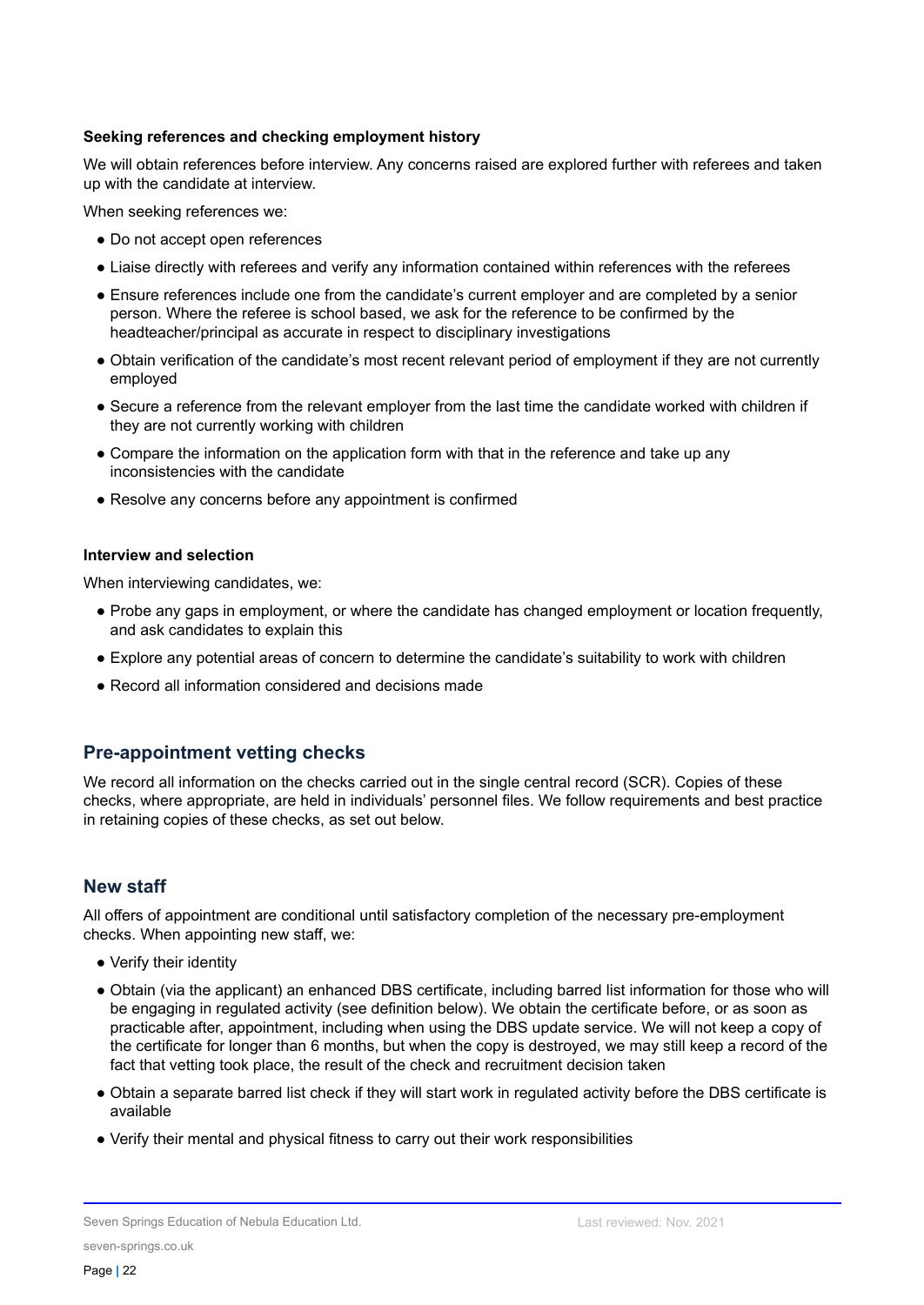- Verify their right to work in the UK. We keep a copy of this verification for the duration of the member of staff's employment and for 2 years afterwards
- Verify their professional qualifications, as appropriate
- Ensure they are not subject to a prohibition order if they are employed to be a teacher
- Carry out further additional checks, as appropriate, on candidates who have lived or worked outside of the UK. Where available, these will include:
	- o Criminal records checks for overseas [applicants,](https://www.gov.uk/government/publications/criminal-records-checks-for-overseas-applicants) and additional risk assessment steps where these are not available or do not meet the required standards
	- o Obtaining a letter of professional standing from the professional regulating authority in the country where the applicant has worked, if relevant
- Check that candidates taking up a management position are not subject to a prohibition from management (section 128) direction made by the secretary of state

**Regulated activity** means a person who will be:

- Responsible, on a regular basis in a school or college, for teaching, training, instructing, caring for or supervising children; or
- Carrying out paid, or unsupervised unpaid, work regularly in a school or college where that work provides an opportunity for contact with children; or
- Engaging in intimate or personal care or overnight activity, even if this happens only once and regardless of whether they are supervised or not

## **Existing staff**

In certain circumstances, we will carry out all the relevant checks on existing staff as if the individual was a new member of staff. These circumstances are when:

- There are concerns about an existing member of staff's suitability to work with children; or
- An individual moves from a post that is not regulated activity to one that is; or
- There has been a break in service of 12 weeks or more

We will refer to the DBS anyone who has harmed, or poses a risk of harm, to a child or vulnerable adult where:

- We believe the individual has engaged in [relevant](https://www.gov.uk/guidance/making-barring-referrals-to-the-dbs#relevant-conduct-in-relation-to-children) conduct; or
- We believe the individual has received a caution or conviction for a relevant (automatic barring either with or without the right to make representations) offence, under the [Safeguarding](http://www.legislation.gov.uk/uksi/2009/37/contents/made) Vulnerable Groups Act 2006 (Prescribed Criteria and [Miscellaneous](http://www.legislation.gov.uk/uksi/2009/37/contents/made) Provisions) Regulations 2009; or
- We believe the 'harm test' is satisfied in respect of the individual (i.e. they may harm a child or vulnerable adult or put them at risk of harm); and
- The individual has been removed from working in regulated activity (paid or unpaid) or would have been removed if they had not left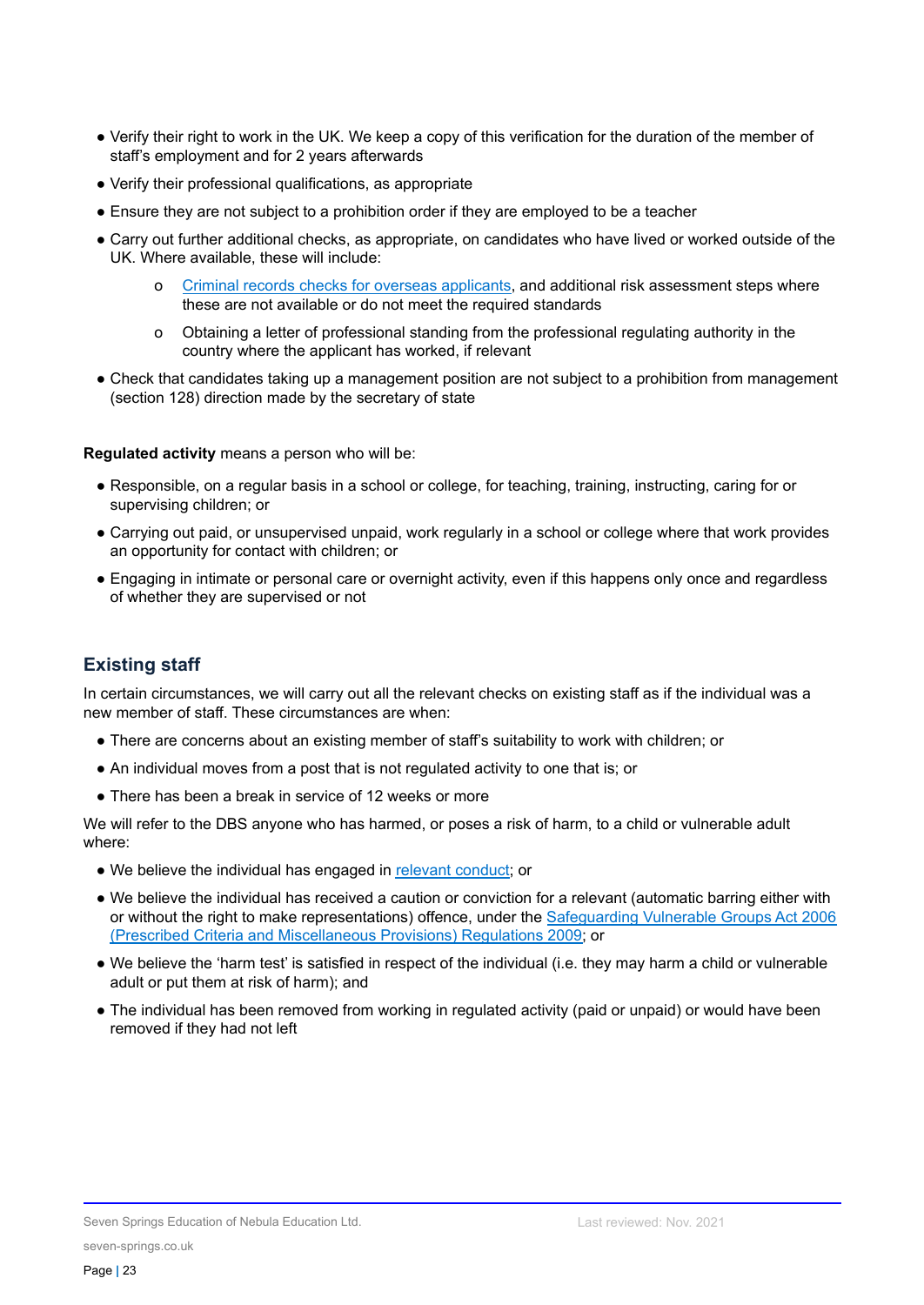## **Template risk assessment for existing DBS checks for UK applicants or overseas applicants for whom we have received a full background check:**

| <b>RISK</b>            | <b>CONSIDERATIONS</b>                                                                                                                                                                                                                                                                                            | <b>NOTES</b>                                                                                                                                                                                                                                                                                                                                                                                                                                                         | <b>RISK RATING</b><br>(HIGH, MEDIUM,<br>LOW) | <b>ACTION REQUIRED</b> |
|------------------------|------------------------------------------------------------------------------------------------------------------------------------------------------------------------------------------------------------------------------------------------------------------------------------------------------------------|----------------------------------------------------------------------------------------------------------------------------------------------------------------------------------------------------------------------------------------------------------------------------------------------------------------------------------------------------------------------------------------------------------------------------------------------------------------------|----------------------------------------------|------------------------|
| The DBS<br>certificate | $\bullet$ How old is it?<br>• Are there any convictions, cautions or<br>other relevant information listed? Are any<br>of them recent?<br>• Have they provided the original<br>certificate?<br>• Is the check the right level of check<br>(enhanced, or enhanced with barred list<br>information if appropriate)? |                                                                                                                                                                                                                                                                                                                                                                                                                                                                      |                                              |                        |
| Employment<br>history  | • Are there any unexplained gaps in their<br>employment history?<br>• Have they provided a satisfactory<br>explanation for why they left their last<br>job?<br>• Have we confirmed that the job history<br>they've provided is accurate?                                                                         | Example areas for questioning:<br>• finding out what attracted the<br>candidate to the post being applied<br>for and their motivation for working<br>with children:<br>• exploring their skills and asking for<br>examples of experience of working<br>with<br>children which are relevant to the role;<br>and<br>• probing any gaps in employment or<br>where the candidate has changed<br>employment or location frequently,<br>asking about the reasons for this. |                                              |                        |

Seven Springs Education of Nebula Education Ltd.

seven-springs.co.uk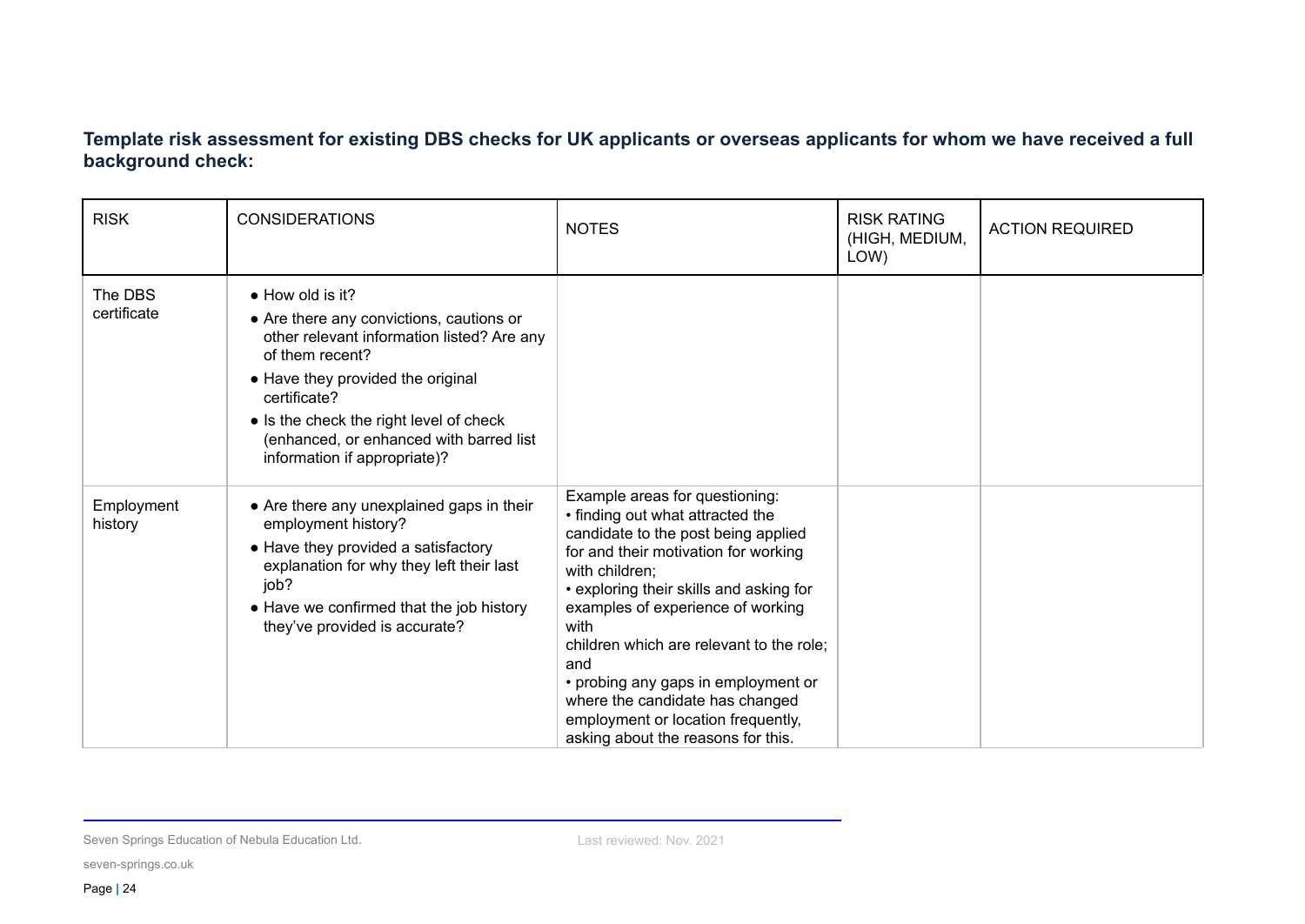| References              | • Have they provided appropriate<br>references?<br>• Have the references been received?<br>• Did the references mention any causes<br>for concern? If so, have we followed up?                       |                                                                                                                                                                                                                                                                                                                                                                                                                         |  |
|-------------------------|------------------------------------------------------------------------------------------------------------------------------------------------------------------------------------------------------|-------------------------------------------------------------------------------------------------------------------------------------------------------------------------------------------------------------------------------------------------------------------------------------------------------------------------------------------------------------------------------------------------------------------------|--|
| Conduct at<br>interview | • Did their conduct or presentation during<br>the interview stage raise any questions<br>or concerns?                                                                                                | Areas that may be concerning and<br>lead to further probing include:<br>• implication that adults and children<br>are equal;<br>• lack of recognition and/or<br>understanding of the vulnerability of<br>children:<br>• inappropriate idealisation of children;<br>• inadequate understanding of<br>appropriate boundaries between<br>adults and children; and,<br>• indicators of negative safeguarding<br>behaviours. |  |
| Application<br>process  | • Have their answers been consistent<br>across all stages of the interview<br>process?<br>(If the answer is 'no', make a note of when<br>and how you followed up on<br>inconsistencies or anomalies) |                                                                                                                                                                                                                                                                                                                                                                                                                         |  |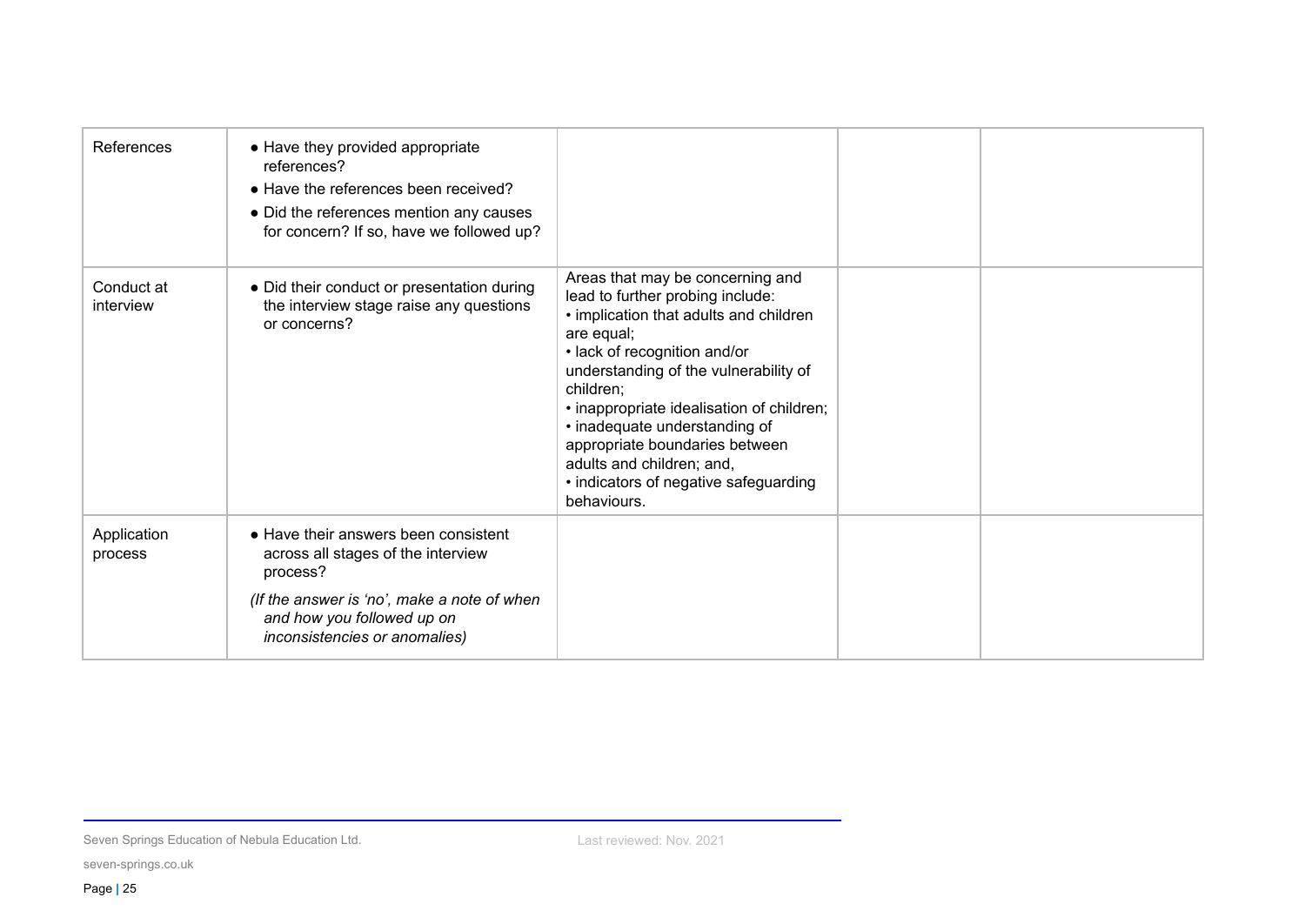| Additional<br>recruitment<br>checks | • Is the applicant fit to work?<br>• Have we completed qualification checks<br>and prohibition from teaching checks<br>(where relevant)?<br>• Have 'right to work' checks been<br>completed? |  | See below. |
|-------------------------------------|----------------------------------------------------------------------------------------------------------------------------------------------------------------------------------------------|--|------------|
|                                     |                                                                                                                                                                                              |  |            |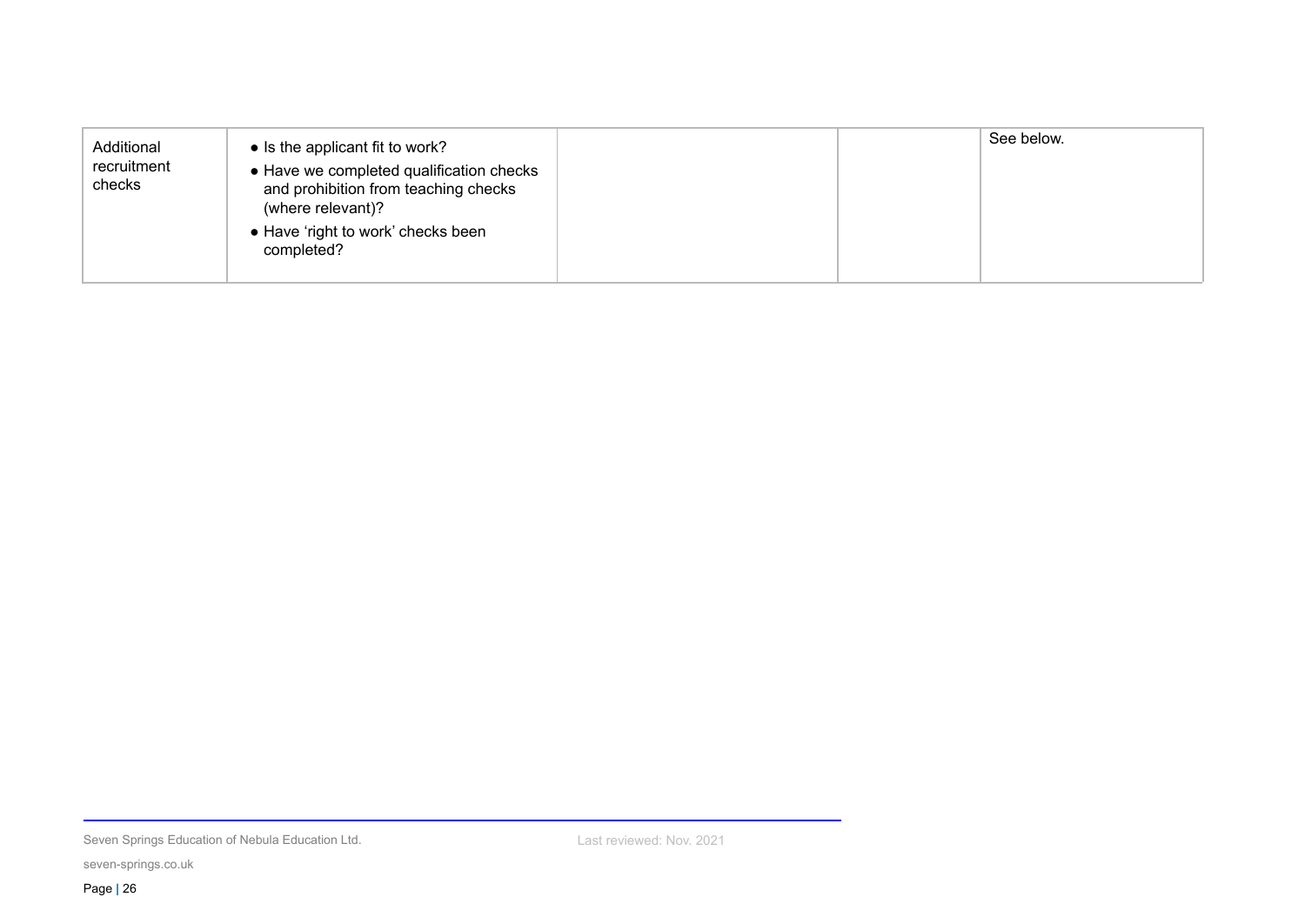## **Risk Assessment for Overseas Applicants for whom we have not received a full background check**

| Step 1                                                                                                                                                                                                                                                                                         | Step 2                                                                                                                                                                                                      | Step 3                                                                                        |
|------------------------------------------------------------------------------------------------------------------------------------------------------------------------------------------------------------------------------------------------------------------------------------------------|-------------------------------------------------------------------------------------------------------------------------------------------------------------------------------------------------------------|-----------------------------------------------------------------------------------------------|
| Check ID to verify identity.<br>https://www.gov.uk/government/p<br>ublications/identity-proofing-and-v<br>erification-of-an-individual<br>Check relevant qualifications<br>using original or verified copies of<br>official documents. e.g- Teaching<br>qualification certificates, university | Check with referees who cover<br>the last 5 years of the candidates'<br>employment history that they<br>report no safeguarding concerns<br>that would preclude the candidate<br>from working with children. | Review candidate's application to<br>ensure that all background<br>information is consistent. |
| transcripts                                                                                                                                                                                                                                                                                    |                                                                                                                                                                                                             |                                                                                               |

## **Recruitment of Ex-offenders' policy and procedure.**

As an organisation assessing applicants' suitability for positions which are included in the Rehabilitation of Offenders Act 1974 (Exceptions) Order using criminal record checks processed through the Disclosure and Barring Service (DBS), Seven Springs Education complies fully with the code of [practice](https://www.gov.uk/government/publications/dbs-code-of-practice) and undertakes to treat all applicants for positions fairly.

Seven Springs Education undertakes not to discriminate unfairly against any subject of a criminal record check on the basis of a conviction or other information revealed.

Seven Springs Education can only ask an individual to provide details of convictions and cautions that Seven Springs Education is legally entitled to know about. Where a DBS certificate at either standard or enhanced level can legally be requested (where the position is one that is included in the Rehabilitation of Offenders Act 1974 (Exceptions) Order 1975 as amended, and where appropriate Police Act Regulations as amended).

Seven Springs Education can only ask an individual about convictions and cautions that are not protected.

Seven Springs Education is committed to the fair treatment of its staff, potential staff or users of its services, regardless of race, gender, religion, sexual orientation, responsibilities for dependents, age, physical/mental disability or offending background.

Seven Springs Education has a written policy on the recruitment of ex-offenders, which is made available to all DBS applicants at the start of the recruitment process **(See Dealing with convictions).**

Seven Springs Education actively promotes equality of opportunity for all with the right mix of talent, skills and potential and welcomes applications from a wide range of candidates, including those with criminal records.

Seven Springs Education selects all candidates for interview based on their skills, qualifications and experience.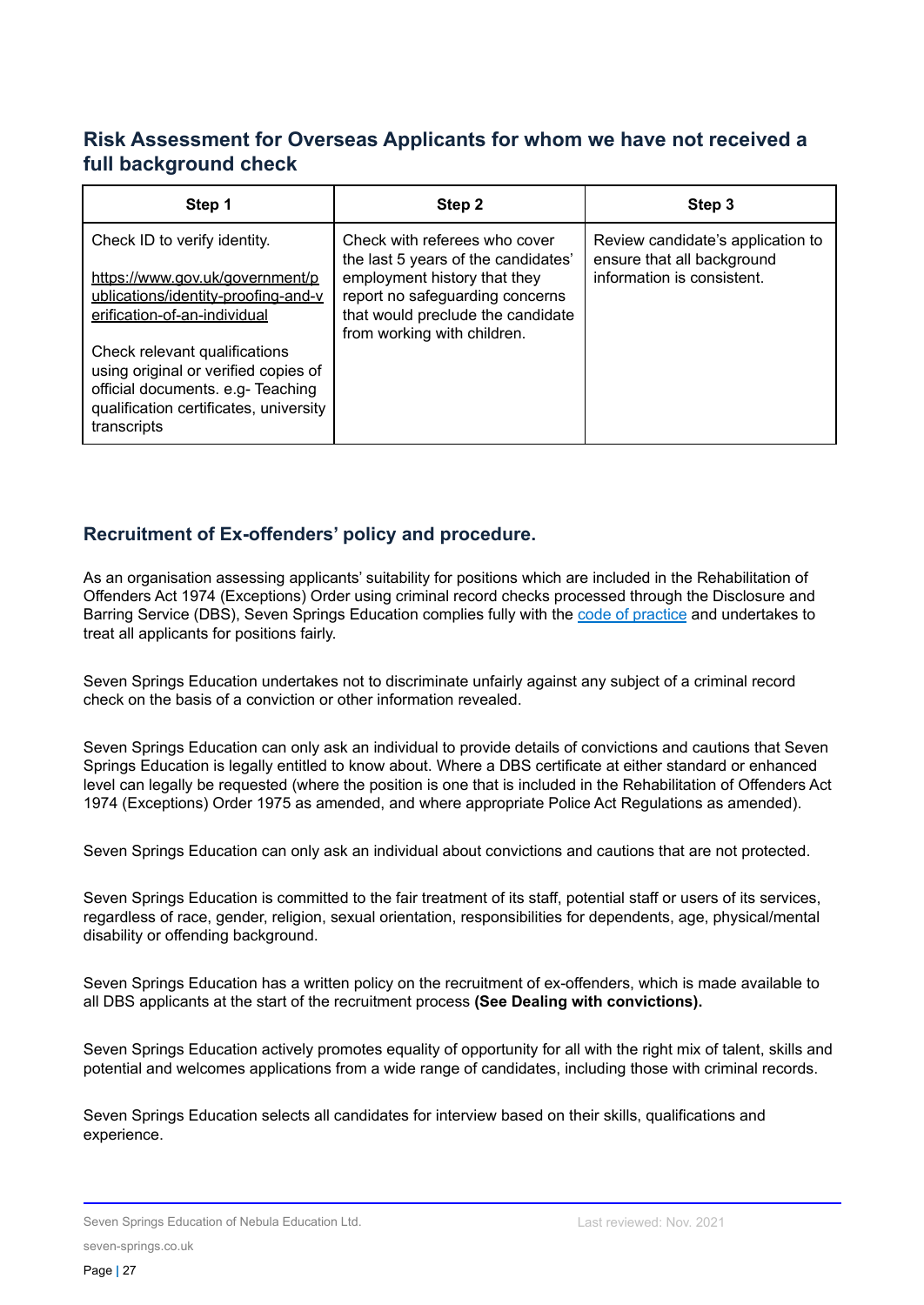An application for a criminal record check is only submitted to DBS after a thorough risk assessment has indicated that one is both proportionate and relevant to the position concerned. For those positions where a criminal record check is identified as necessary, all application forms, job adverts and recruitment briefs will contain a statement that an application for a DBS certificate will be submitted in the event of the individual being offered the position.

Seven Springs Education ensures that all those in Seven Springs Education who are involved in the recruitment process have been suitably trained to identify and assess the relevance and circumstances of offences.

Seven Springs Education also ensures that it has received appropriate guidance and training in the relevant legislation relating to the employment of ex-offenders, e.g. the Rehabilitation of Offenders Act 1974.

At interview, or in a separate discussion, Seven Springs Education ensures that an open and measured discussion takes place on the subject of any offences or other matter that might be relevant to the position. Failure to reveal information that is directly relevant to the position sought could lead to withdrawal of an offer of employment.

Seven Springs Education makes every subject of a criminal record check submitted to DBS aware of the existence of the code of [practice](https://www.gov.uk/government/publications/dbs-code-of-practice) and makes a copy available on request.

Seven Springs Education undertakes to discuss any matter revealed on a DBS certificate with the individual seeking the position before withdrawing a conditional offer of employment.

#### **Dealing with convictions**

Seven Springs Education operates a formal procedure if a DBS Certificate is returned with details of convictions.

In the event that relevant information (whether in relation to previous convictions or otherwise) is volunteered by an applicant during the recruitment process or obtained through a disclosure check, the organisation considers the following factors before reaching a recruitment decision:

- whether the conviction or other matter revealed is relevant to the position in question;
- the seriousness of any offence or other matter revealed;
- the length of time since the offence or other matter occurred;
- whether the applicant has a pattern of offending behaviour or other relevant matters;
- whether the applicant's circumstances have changed since the offending behaviour or
- other relevant matters; and the circumstances surrounding the offence and the explanation(s) offered by the applicant.

It is the organisation's normal policy to consider it a high risk to employ anyone who has been convicted at any time of any the following offences:

- murder
- manslaughter
- rape
- other serious sexual offences
- grievous bodily harm
- or other serious acts of violence:
- or serious class A drug related offences,
- robbery,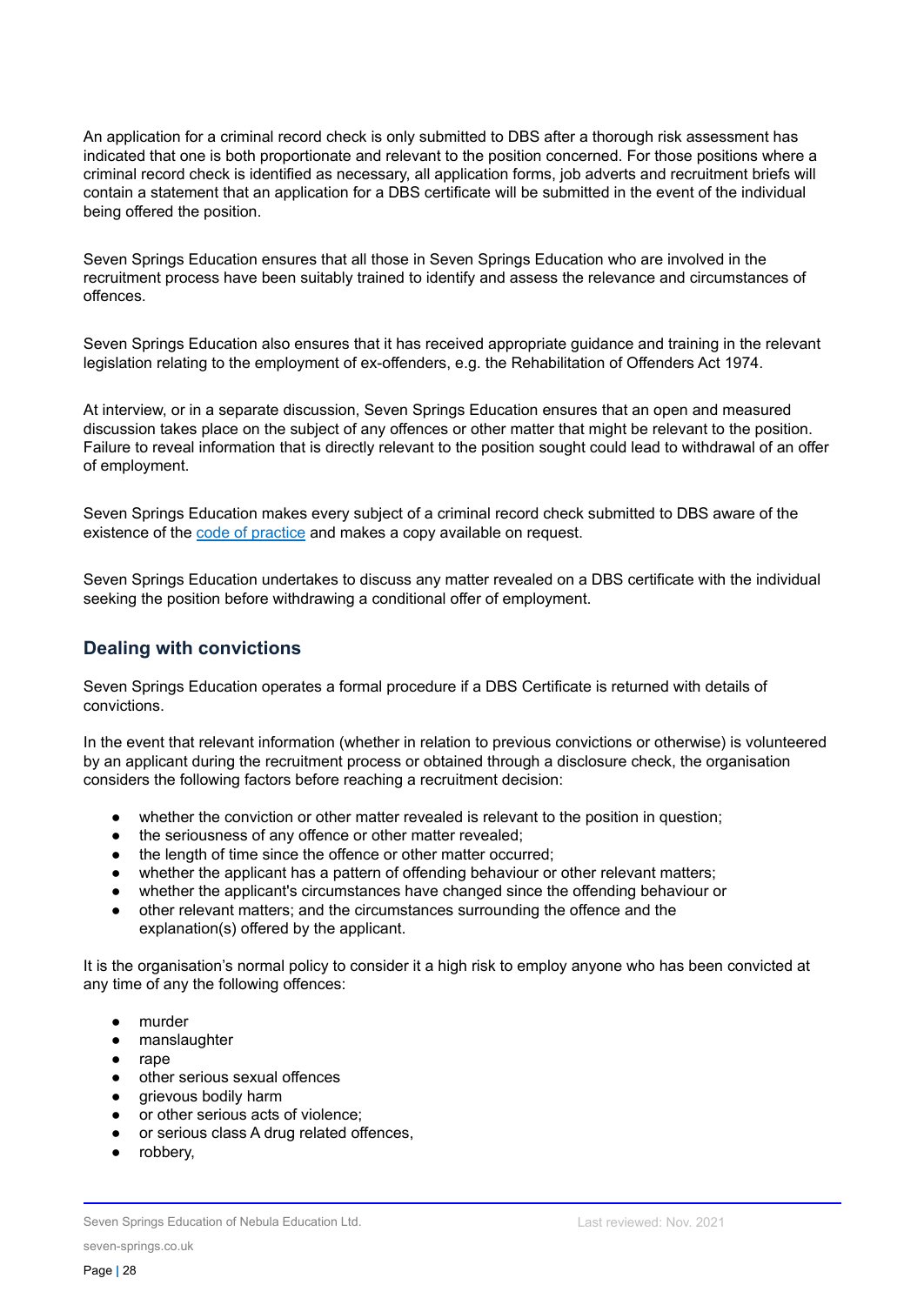- burglary,
- theft,
- deception or fraud.

If the post involves access to money or budget responsibility, it is the organisation's normal policy to consider it a high risk to employ anyone who has been convicted at any time of robbery, burglary, theft, deception or fraud.

#### **Retention and security of disclosure information**

Our policy is to observe the guidance issued or supported by the DBS on the use of disclosure information.

In particular, we:

- Store disclosure information and other confidential documents issued by the DBS in locked, non-portable storage containers, access to which is restricted;
- not retain disclosure information or any associated correspondence for longer than is necessary, and for a maximum of six months.
- We keep a record of the date of a disclosure, the name of the subject, the type of disclosure, the position in question, the unique number issued by the DBS and the recruitment decision taken;
- Ensure that any disclosure information is destroyed by suitably secure means such as shredding; and prohibit the photocopying or scanning of any disclosure information without the express permission of the individual to whom the disclosure relates.

If a DBS Certificate reveals any convictions, the person concerned is invited to attend an interview with a member of our recruitment panel to discuss the conviction(s) and circumstances. Following this meeting a risk assessment is carried out and a decision made and communicated back to the person concerned. For safer recruitment purposes, until this decision has been made the applicant should not commence employment.

## **Senior Management Team**

All members of the Senior Management Team have an enhanced DBS check without barred list information. They have an enhanced DBS check with barred list information if working in regulated activity.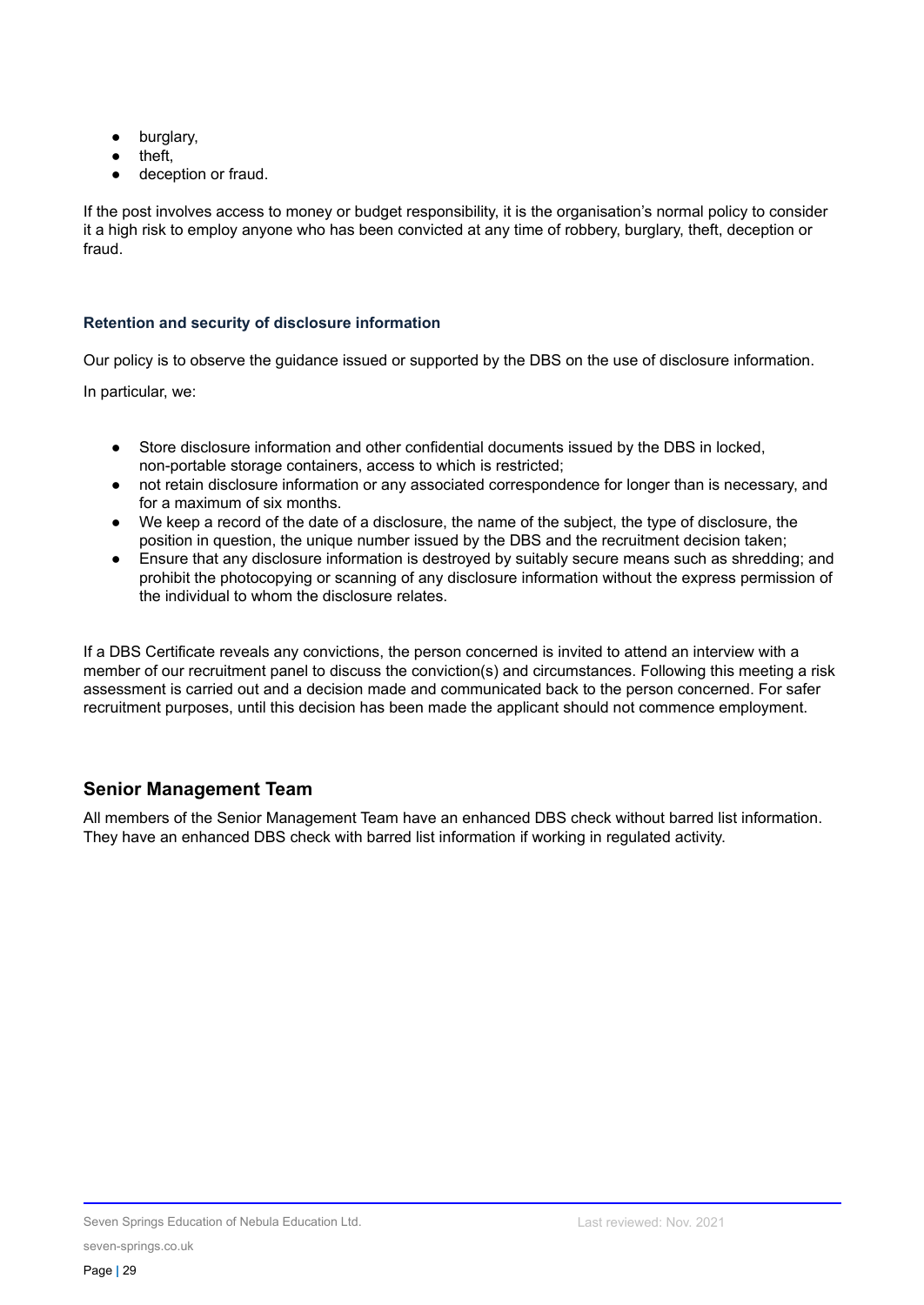**Appendix 3: allegations of abuse made against staff**

## **Section 1: allegations that may meet the harms threshold**

This section applies to all cases in which it is alleged that a current member of staff has:

- Behaved in a way that has harmed a child, or may have harmed a child, and/or
- Possibly committed a criminal offence against or related to a child, and/or
- Behaved towards a child or children in a way that indicates he or she may pose a risk of harm to children, and/or
- $\bullet$  Behaved or may have behaved in a way that indicates they may not be suitable to work with children this includes behaviour taking place both inside and outside of work

We will always deal with any allegation of abuse quickly, in a fair and consistent way that provides effective child protection while also supporting the individual who is the subject of the allegation.

A 'case manager' will lead any investigation. This will be the DSL or a member of the Senior Leadership Team where the DSL is the subject of the allegation. The case manager will be identified at the earliest opportunity.

Our procedures for dealing with allegations will be applied with common sense and judgement.

#### **Suspension of the accused until the case is resolved**

Suspension of the accused will not be the default position, and will only be considered in cases where there is reason to suspect that a child or other children is/are at risk of harm, or the case is so serious that it might be grounds for dismissal. In such cases, we will only suspend an individual if we have considered all other options available and there is no reasonable alternative.

Based on an assessment of risk, we will consider alternatives such as:

- Redeployment within Seven Springs Education so that the individual does not have direct contact with the child or children concerned
- Providing an assistant to be present when the individual has classes with children
- Redeploying the individual to alternative work in Seven Springs Education so that they do not have unsupervised access to children
- Moving the child or children to classes where they will not come into contact with the individual, making it clear that this is not a punishment

#### **Definitions for outcomes of allegation investigations**

- **Substantiated:** there is sufficient evidence to prove the allegation
- **Malicious:** there is sufficient evidence to disprove the allegation and there has been a deliberate act to deceive
- **False:** there is sufficient evidence to disprove the allegation
- **Unsubstantiated:** there is insufficient evidence to either prove or disprove the allegation (this does not imply guilt or innocence)
- **Unfounded**: to reflect cases where there is no evidence or proper basis which supports the allegation being made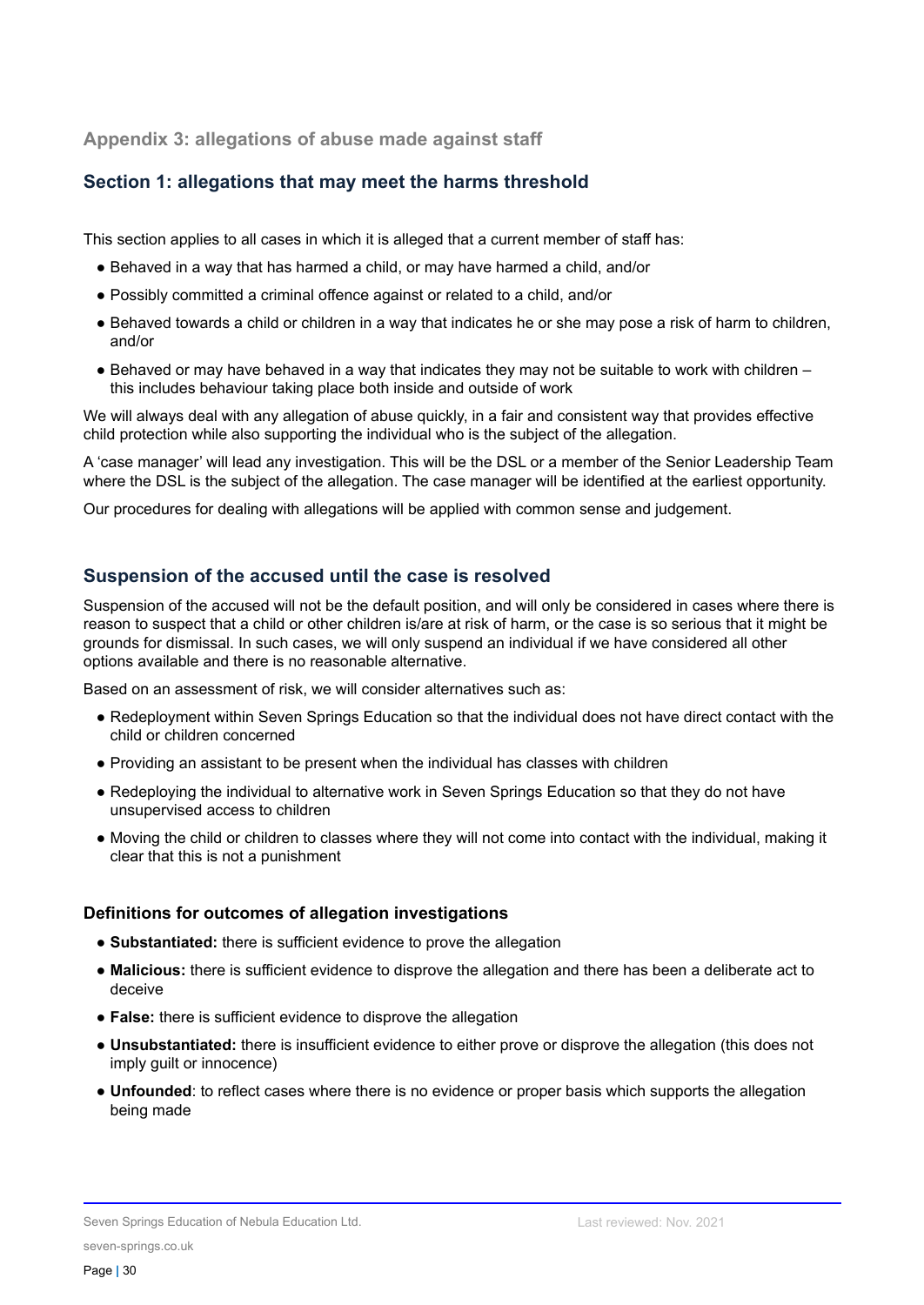#### **Procedure for dealing with allegations**

In the event of an allegation that meets the criteria above, the case manager will take the following steps:

- Conduct basic enquiries to establish the facts to help determine whether there is any foundation to the allegation before carrying on with the steps below
- Discuss the allegation with the child's school's DSL and designated officer at the child's local authority if appropriate. This is to consider the nature, content and context of the allegation and agree a course of action, including whether further enquiries are necessary to enable a decision on how to proceed, and whether it is necessary to involve the police and/or children's social care services. (The case manager may, on occasion, consider it necessary to involve the police *before* consulting the designated officer – for example, if the accused individual is deemed to be an immediate risk to children or there is evidence of a possible criminal offence. In such cases, the case manager will notify the designated officer as soon as practicably possible after contacting the police)
- Inform the accused individual of the concerns or allegations and likely course of action as soon as possible after speaking to the school's DSL or designated officer (and the police or children's social care services, where necessary). Where the police and/or children's social care services are involved, the case manager will only share such information with the individual as has been agreed with those agencies
- Where appropriate (in the circumstances described above), carefully consider whether suspension of the individual from contact with children is justified or whether alternative arrangements such as those outlined above can be put in place. Advice will be sought from the designated officer, police and/or children's social care services, as appropriate
- Where the case manager is concerned about the welfare of other children in the community or the individual's family, they will discuss these concerns with the school's DSL and make a risk assessment of the situation. If necessary, the DSL or the school's DSL may make a referral to children's social care
- **If immediate suspension is considered necessary**, agree and record the rationale for this with the Senior Leadership Team. The record will include information about the alternatives to suspension that have been considered, and why they were rejected. Written confirmation of the suspension will be provided to the individual facing the allegation or concern within 1 working day, and the individual will be given a named contact at Seven Springs Education and their contact details
- **If it is decided that no further action is to be taken** in regard to the subject of the allegation or concern, record this decision and the justification for it and agree with the Senior Leadership Team what information should be put in writing to the individual and by whom, as well as what action should follow both in respect of the individual and those who made the initial allegation
- **If it is decided that further action is needed**, take steps as agreed with the Senior Leadership Team to initiate the appropriate action within Seven Springs Education and/or liaise with the police and/or children's social care services as appropriate
- Provide effective support for the individual facing the allegation or concern, including appointing a named representative to keep them informed of the progress of the case and considering what other support is appropriate
- Inform the parents or carers of the child/children involved about the allegation as soon as possible if they do not already know (following agreement with the child's school and/or children's social care services and/or the police, if applicable). The case manager will also inform the parents or carers of the requirement to maintain confidentiality about any allegations made against teachers/tutors (where this applies) while investigations are ongoing. Any parent or carer who wishes to have the confidentiality restrictions removed in respect of a teacher/tutors will be advised to seek legal advice
- Keep the parents or carers of the child/children involved informed of the progress of the case through the school (only in relation to their child – no information will be shared regarding the staff member)
- Make a referral to the DBS where it is thought that the individual facing the allegation or concern has engaged in conduct that harmed or is likely to harm a child, or if the individual otherwise poses a risk of harm to a child

Seven Springs Education of Nebula Education Ltd.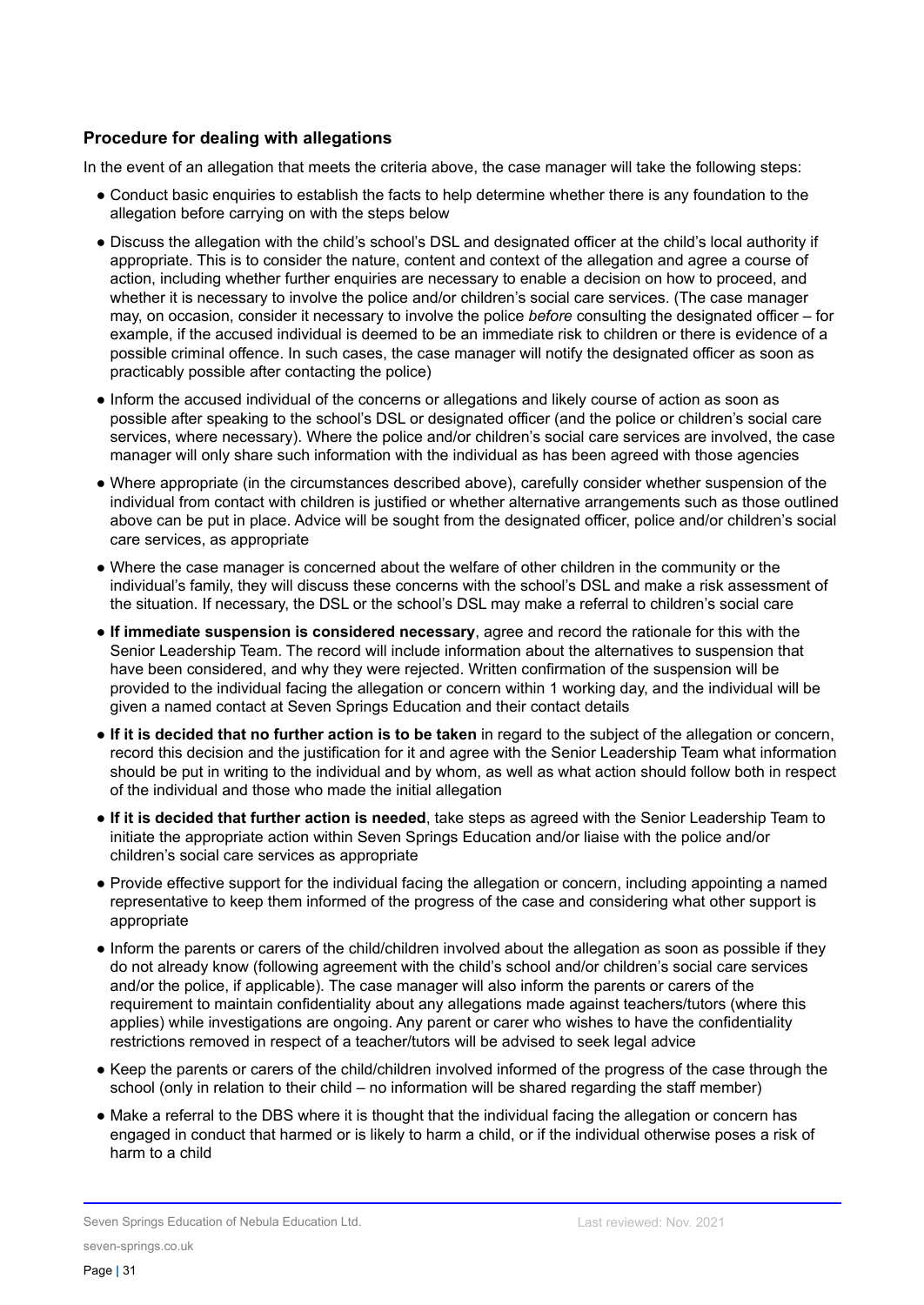If we are made aware that the secretary of state has made an interim prohibition order in respect of an individual, we will immediately suspend that individual from teaching, pending the findings of the investigation by the Teaching Regulation Agency.

Where the police are involved, wherever possible we will ask the police at the start of the investigation to obtain consent from the individuals involved to share their statements and evidence for use in our disciplinary process, should this be required at a later point.

#### **Timescales**

We will deal with all allegations as quickly and effectively as possible and will endeavour to comply with the following timescales, where reasonably practicable:

- Any cases where it is clear immediately that the allegation is unsubstantiated or malicious should be resolved within 1 week
- If the nature of an allegation does not require formal disciplinary action, appropriate action should be taken within 5 working days
- If a disciplinary hearing is required and can be held without further investigation, this should be held within 15 working days

However, these are objectives only and where they are not met, we will endeavour to take the required action as soon as possible thereafter.

#### **Specific actions**

#### **Action following a criminal investigation or prosecution**

The case manager will discuss with the local authority's designated officer whether any further action, including disciplinary action, is appropriate and, if so, how to proceed, taking into account information provided by the police and/or children's social care services.

#### **Conclusion of a case where the allegation is substantiated**

If the allegation is substantiated and the individual is dismissed or we cease to use their services, or the individual resigns or otherwise ceases to provide their services, we will make a referral to the DBS for consideration of whether inclusion on the barred lists is required.

If the individual concerned is a member of teaching staff, Seven Springs Education will consider whether to refer the matter to the Teaching Regulation Agency to consider prohibiting the individual from teaching.

#### **Individuals returning to work after suspension**

If it is decided on the conclusion of a case that an individual who has been suspended can return to work, the case manager will consider how best to facilitate this.

The case manager will also consider how best to manage the individual's contact with the child or children who made the allegation, if they are still attending Seven Springs Education.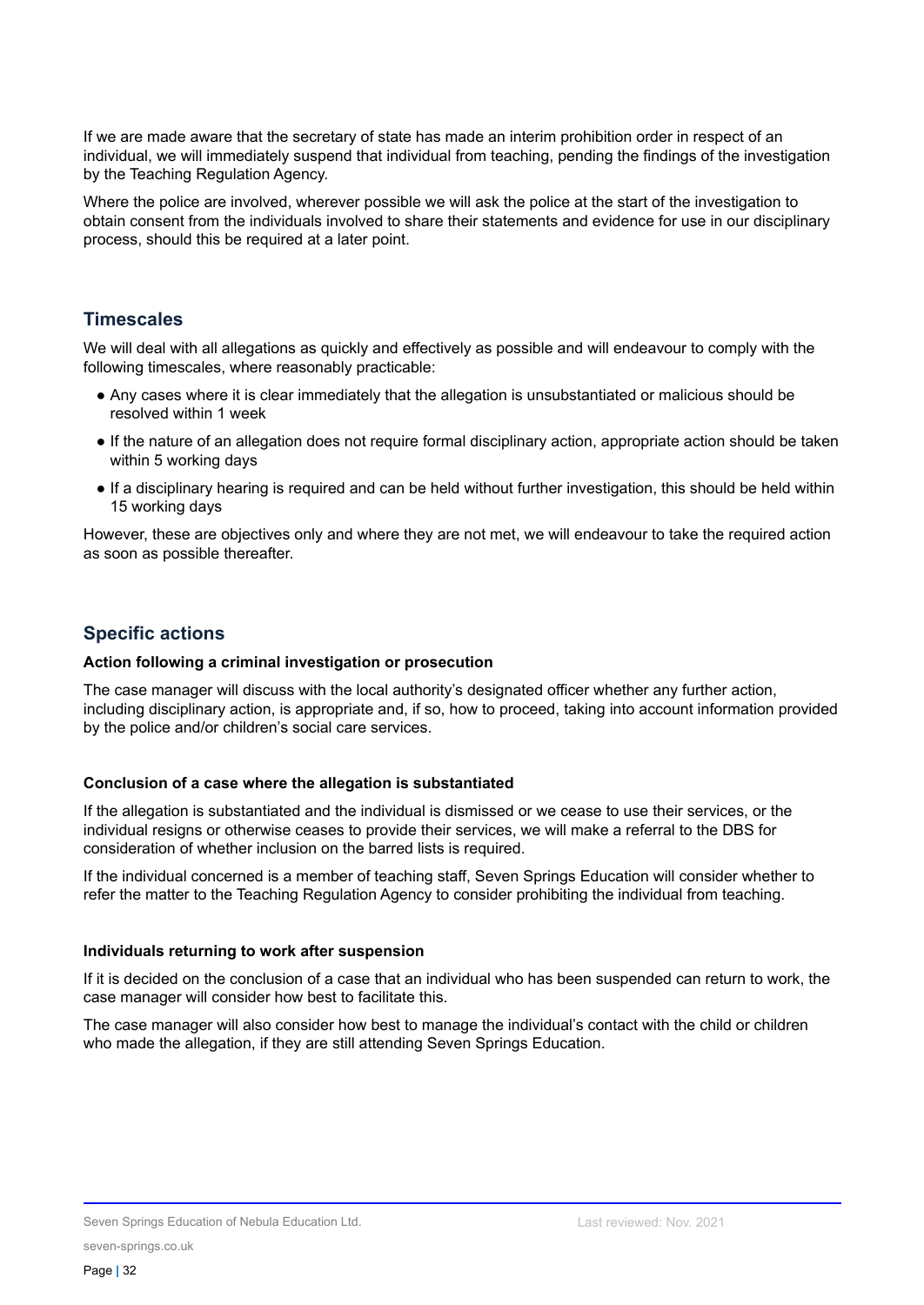#### **Unsubstantiated, unfounded, false or malicious reports**

If a report is:

- Determined to be unsubstantiated, unfounded, false or malicious, the DSL will consider the appropriate next steps. If they consider that the child and/or person who made the allegation is in need of help, or the allegation may have been a cry for help, a referral to children's social care may be appropriate
- Shown to be deliberately invented, or malicious, Seven Springs Education will consider whether any disciplinary action is appropriate against the individual(s) who made it

#### **Unsubstantiated, unfounded, false or malicious allegations**

If an allegation is:

- Determined to be unsubstantiated, unfounded, false or malicious, the case manager will consider the appropriate next steps. If they consider that the child and/or person who made the allegation is in need of help, or the allegation may have been a cry for help, a referral to children's social care may be appropriate
- Shown to be deliberately invented, or malicious, we will consider whether any disciplinary action is appropriate against the individual(s) who made it

#### **Confidentiality and information sharing**

We will make every effort to maintain confidentiality and guard against unwanted publicity while an allegation is being investigated or considered.

The case manager will take advice from the LADO, police and children's social care services, as appropriate, to agree:

- Who needs to know about the allegation and what information can be shared
- How to manage speculation, leaks and gossip, including how to make parents or carers of a child/children involved aware of their obligations with respect to confidentiality
- What, if any, information can be reasonably given to the wider community to reduce speculation
- How to manage press interest if, and when, it arises

#### **Record-keeping**

The case manager will maintain clear records about any case where the allegation or concern meets the criteria above and store them on the individual's confidential personnel file for the duration of the case.

The records of any allegation that, following an investigation, is found to be malicious or false will be deleted from the individual's personnel file (unless the individual consents for the records to be retained on the file).

For all other allegations (which are not found to be malicious or false), the following information will be kept on the file of the individual concerned:

- A clear and comprehensive summary of the allegation
- Details of how the allegation was followed up and resolved
- Notes of any action taken, decisions reached and the outcome
- A declaration on whether the information will be referred to in any future reference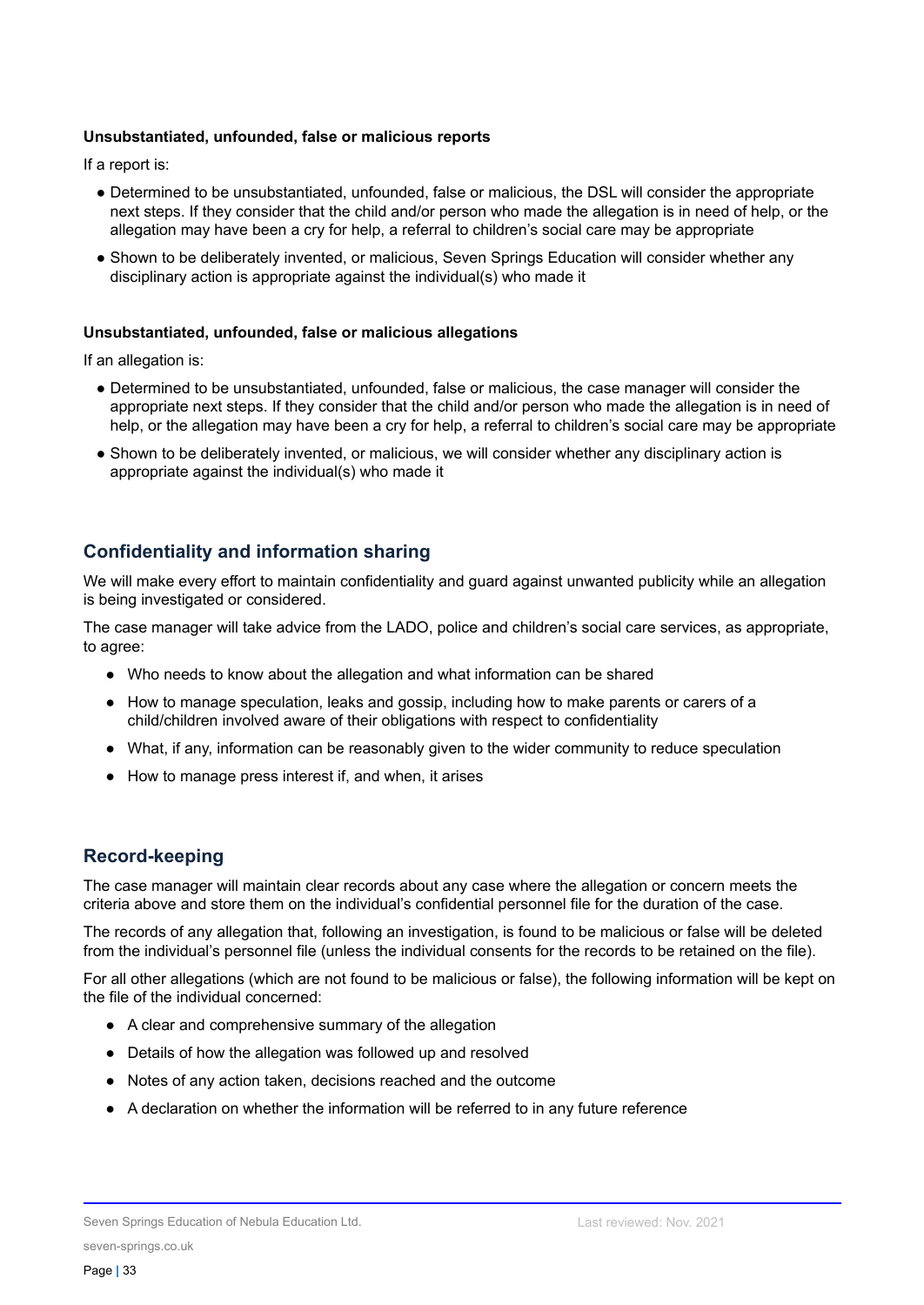In these cases, we will provide a copy to the individual, in agreement with children's social care or the police as appropriate.

Where records contain information about allegations of sexual abuse, we will preserve these for the Independent Inquiry into Child Sexual Abuse (IICSA), for the term of the inquiry. We will retain all other records at least until the individual has reached normal pension age, or for 10 years from the date of the allegation if that is longer.

#### **References**

When providing employer references, we will:

- Not refer to any allegation that has been found to be false, unfounded, unsubstantiated or malicious, or any repeated allegations which have all been found to be false, unfounded, unsubstantiated or malicious
- Include substantiated allegations, provided that the information is factual and does not include opinions

#### **Learning lessons**

After any cases where the allegations are *substantiated*, the case manager will review the circumstances of the case with the local authority's designated officer to determine whether there are any improvements that we can make to our procedures or practice to help prevent similar events in the future.

This will include consideration of (as applicable):

- Issues arising from the decision to suspend the member of staff
- The duration of the suspension
- Whether or not the suspension was justified
- The use of suspension when the individual is subsequently reinstated. We will consider how future investigations of a similar nature could be carried out without suspending the individual

For all other cases, the case manager will consider the facts and determine whether any improvements can be made.

#### **Non-recent allegations**

Abuse can be reported, no matter how long ago it happened.

We will report any non-recent allegations made by a child to the LADO in line with the relevant local authority's procedures for dealing with non-recent allegations.

Where an adult makes an allegation to Seven Springs Education that they were abused as a child, we will advise the individual to report the allegation to the police.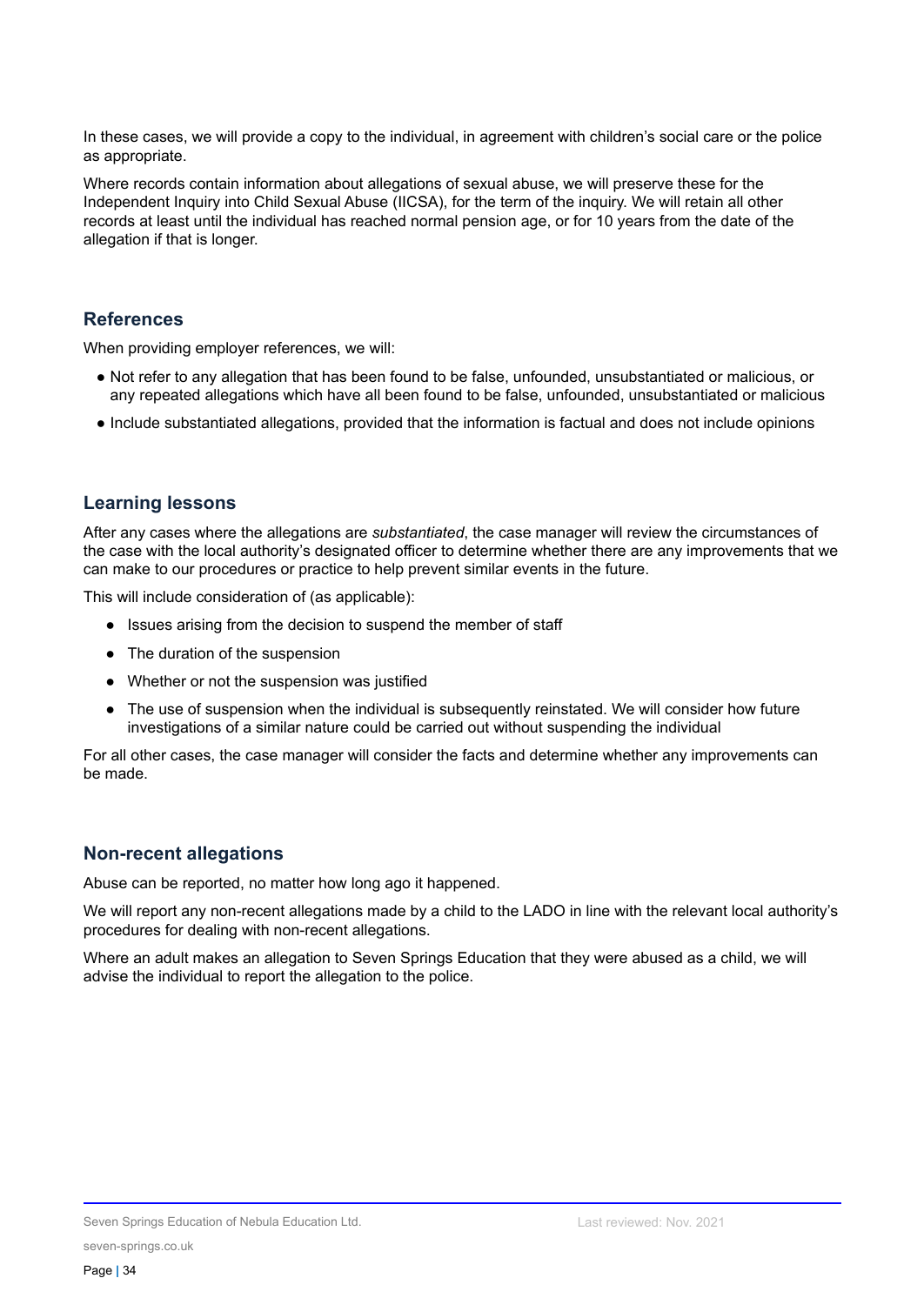#### **Section 2: concerns that do not meet the harm threshold**

This section applies to all concerns (including allegations) about members of staff, which do not meet the harm threshold set out in section 1 above.

Concerns may arise through, for example:

- Suspicion
- Complaint
- Disclosure made by a child, parent or other adult
- Pre-employment vetting checks

We recognise the importance of responding to and dealing with any concerns in a timely manner to safeguard the welfare of children.

## **Definition of low-level concerns**

The term 'low-level' concern is any concern – no matter how small – that an adult working in or on behalf of Seven Springs Education may have acted in a way that:

- Is inconsistent with the staff code of conduct, including inappropriate conduct outside of work, **and**
- Does not meet the allegations threshold or is otherwise not considered serious enough to consider a referral to the relevant designated officer at the local authority

Examples of such behaviour could include, but are not limited to:

- Being overly friendly with children
- Having favourites
- Taking photographs of children on their mobile phone
- Engaging with a child on a one-to-one basis in a secluded area or behind a closed door
- Using inappropriate sexualised, intimidating or offensive language

#### **Sharing low-level concerns**

We recognise the importance of creating a culture of openness, trust and transparency to encourage all staff to share low-level concerns so that they can be addressed appropriately.

We will create this culture by:

- Ensuring staff are clear about what appropriate behaviour is, and are confident in distinguishing expected and appropriate behaviour from concerning, problematic or inappropriate behaviour, in themselves and others
- Empowering staff to share any low-level concerns as per section 7.7 of this policy
- Empowering staff to self-refer
- Addressing unprofessional behaviour and supporting the individual to correct it at an early stage
- Providing a responsive, sensitive and proportionate handling of such concerns when they are raised
- Helping to identify any weakness in the our safeguarding system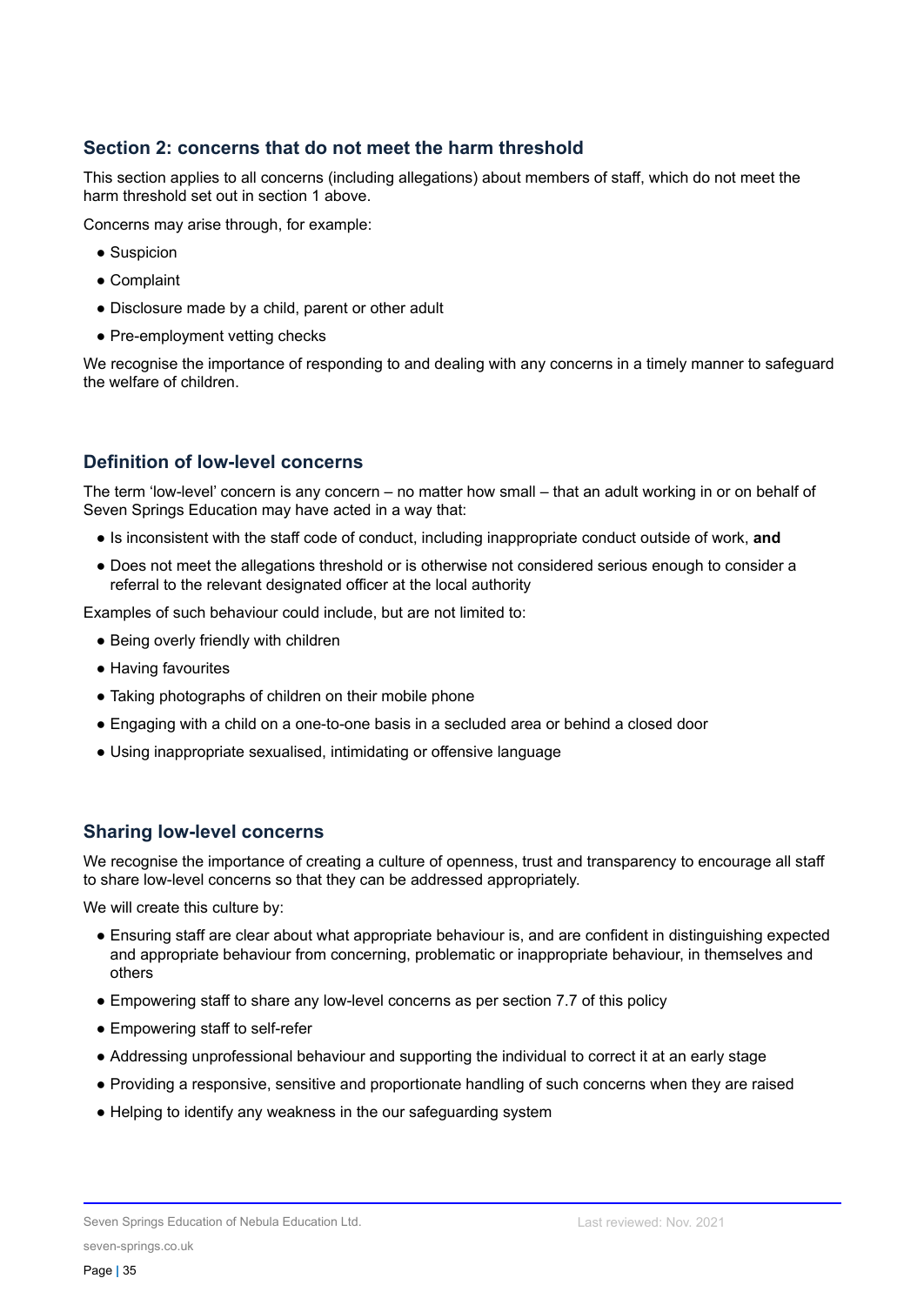#### **Responding to low-level concerns**

If the concern is raised via a third party, the DSL will collect evidence where necessary by speaking:

- Directly to the person who raised the concern, unless it has been raised anonymously
- To the individual involved and any witnesses

The DSL will use the information collected to categorise the type of behaviour and determine any further action, in line with our staff behaviour policy and code of conduct.

## **Record keeping**

All low-level concerns will be recorded in writing. In addition to details of the concern raised, records will include the context in which the concern arose, any action taken and the rationale for decisions and action taken.

Records will be:

- Kept confidential, held securely and comply with the DPA 2018 and UK GDPR
- Reviewed so that potential patterns of concerning, problematic or inappropriate behaviour can be identified. Where a pattern of such behaviour is identified, we will decide on a course of action, either through our disciplinary procedures or, where a pattern of behaviour moves from a concern to meeting the harms threshold as described in section 1 of this appendix, we will refer it to the designated officer at the local authority
- Retained at least until the individual leaves employment at Seven Springs Education

## **References**

We will not include low-level concerns in references unless:

- The concern (or group of concerns) has met the threshold for referral to the designated officer at the relevant local authority and is found to be substantiated; and/or
- The concern (or group of concerns) relates to issues which would ordinarily be included in a reference, such as misconduct or poor performance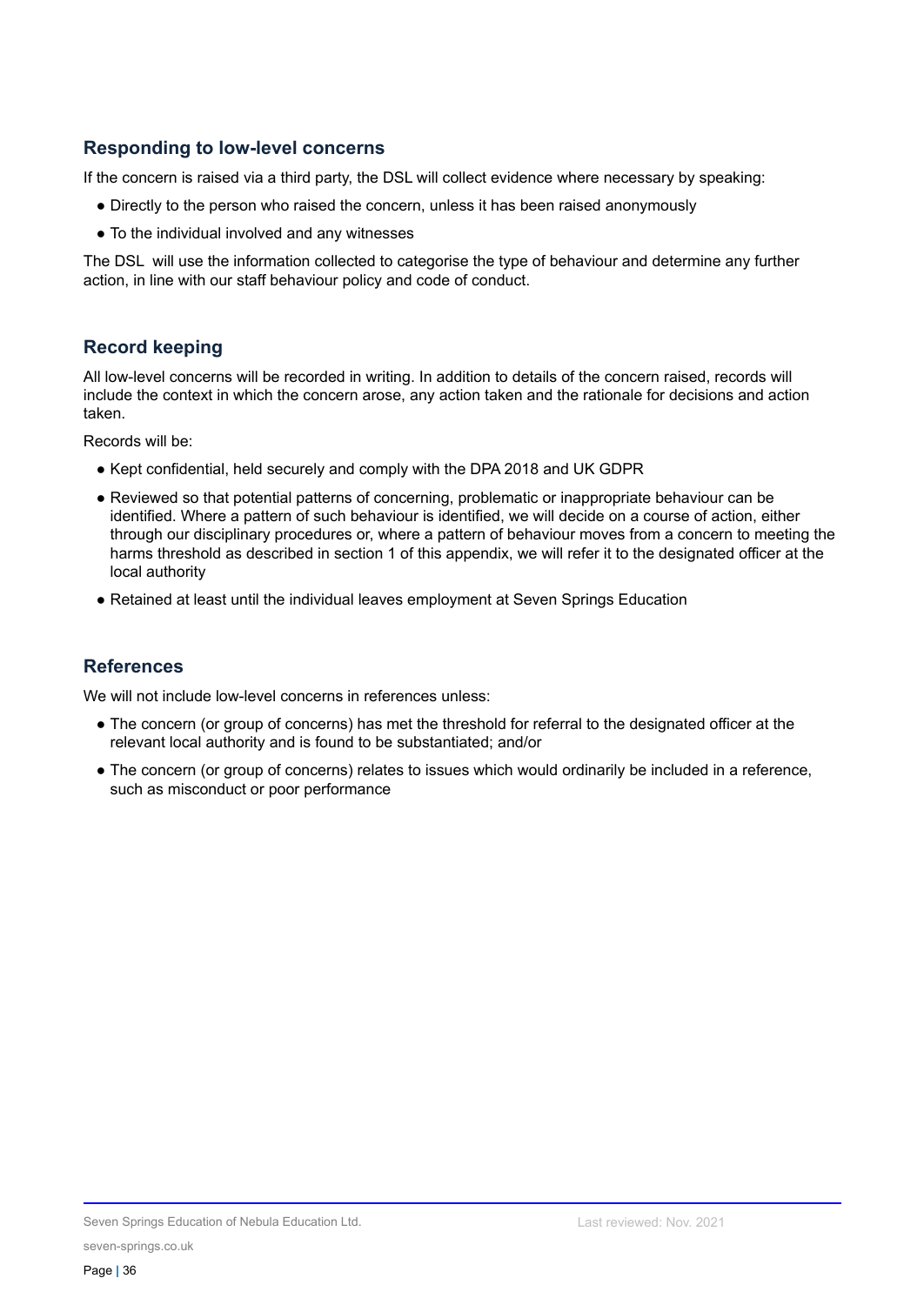#### **Appendix 4: specific safeguarding issues**

This appendix is mostly based on the advice in Keeping Children Safe in Education.

## **Children missing from education**

A child going missing from education, particularly repeatedly, can be a warning sign of a range of safeguarding issues. This might include abuse or neglect, such as sexual abuse or exploitation or child criminal exploitation, or issues such as mental health problems, substance abuse, radicalisation, FGM or forced marriage.

There are many circumstances where a child may become missing from education, but some children are particularly at risk. These include children who:

- Are at risk of harm or neglect
- Are at risk of forced marriage or FGM
- Come from Gypsy, Roma, or Traveller families
- Come from the families of service personnel
- Go missing or run away from home or care
- Are supervised by the youth justice system
- Cease to attend a school
- Come from new migrant families

We will follow our procedures for absences and for dealing with children who go missing from education. We will report to the school of any absences as stated in the Attendance Policy.

Staff will be trained in signs to look out for and the individual triggers to be aware of when considering the risks of potential safeguarding concerns which may be related to being missing, such as travelling to conflict zones, FGM and forced marriage.

If a staff member suspects that a child is suffering from harm or neglect, we will follow local child protection procedures, including with respect to making reasonable enquiries. We will make an immediate referral to the relevant local authority children's social care team, and the police, if the child is suffering or likely to suffer from harm, or in immediate danger.

## **Child criminal exploitation**

Child criminal exploitation (CCE) is a form of abuse where an individual or group takes advantage of an imbalance of power to coerce, control, manipulate or deceive a child into criminal activity, in exchange for something the victim needs or wants, and/or for the financial or other advantage of the perpetrator or facilitator, and/or through violence or the threat of violence.

The abuse can be perpetrated by males or females, and children or adults. It can be a one-off occurrence or a series of incidents over time, and range from opportunistic to complex organised abuse.

The victim can be exploited even when the activity appears to be consensual. It does not always involve physical contact and can happen online. For example, young people may be forced to work in cannabis factories, coerced into moving drugs or money across the country (county lines), forced to shoplift or pickpocket, or to threaten other young people.

Indicators of CCE can include a child:

- Appearing with unexplained gifts or new possessions
- Associating with other young people involved in exploitation
- Suffering from changes in emotional wellbeing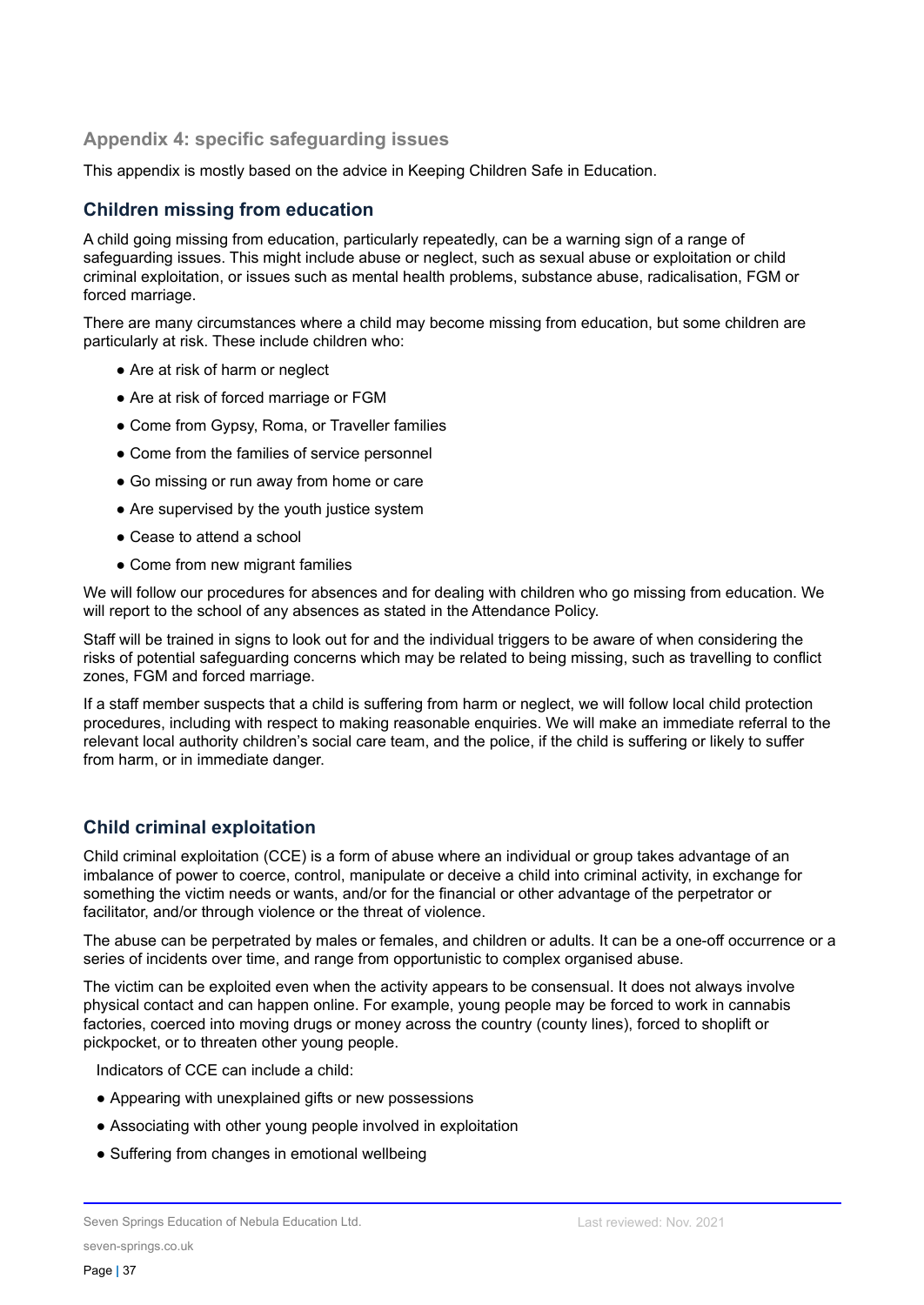- Misusing drugs and alcohol
- Going missing for periods of time or regularly coming home late
- Regularly missing school or education
- Not taking part in education

If a member of staff suspects CCE, they will discuss this with the DSL. The DSLwill inform the school's DSL, who will trigger the local safeguarding procedures, including a referral to the local authority's children's social care team and the police, if appropriate.

#### **Domestic abuse**

Children can witness and be adversely affected by domestic abuse and/or violence at home where it occurs between family members. In some cases, a child may blame themselves for the abuse or may have had to leave the family home as a result.

Types of domestic abuse include intimate partner violence, abuse by family members, teenage relationship abuse and child/adolescent to parent violence and abuse. Anyone can be a victim of domestic abuse, regardless of gender, age, ethnicity, socioeconomic status, sexuality or background, and domestic abuse can take place inside or outside of the home.

Older children may also experience domestic abuse and/or violence in their own personal relationships.

Exposure to domestic abuse and/or violence can have a serious, long-lasting emotional and psychological impact on children.

If police are called to an incident of domestic abuse and any children in the household have experienced the incident, the police will inform the key adult in the child's school (usually the designated safeguarding lead) before the child or children arrive at school the following day.

The school's DSL will provide support according to the child's needs and update records about their circumstances. They may choose to inform Seven Springs Education where deemed necessary.

## **Child sexual exploitation**

Child sexual exploitation (CSE) is a form of child sexual abuse that occurs where an individual or group takes advantage of an imbalance of power to coerce, manipulate or deceive a child into sexual activity in exchange for something the victim needs or wants, and/or for the financial advantage or increased status of the perpetrator or facilitator.

This can involve violent, humiliating and degrading sexual assaults, but does not always involve physical contact and can happen online. For example, young people may be persuaded or forced to share sexually explicit images of themselves, have sexual conversations by text, or take part in sexual activities using a webcam.

Children or young people who are being sexually exploited may not understand that they are being abused. They often trust their abuser and may be tricked into believing they are in a loving, consensual relationship.

If a member of staff suspects CSE, they will discuss this with the DSL. The DSL will inform the school's DSL and will trigger Seven Springs Education's safeguarding procedures. The school shall follow their local safeguarding procedures, including a referral to the local authority's children's social care team and the police, if appropriate.

Indicators of sexual exploitation can include a child:

- Appearing with unexplained gifts or new possessions
- Associating with other young people involved in exploitation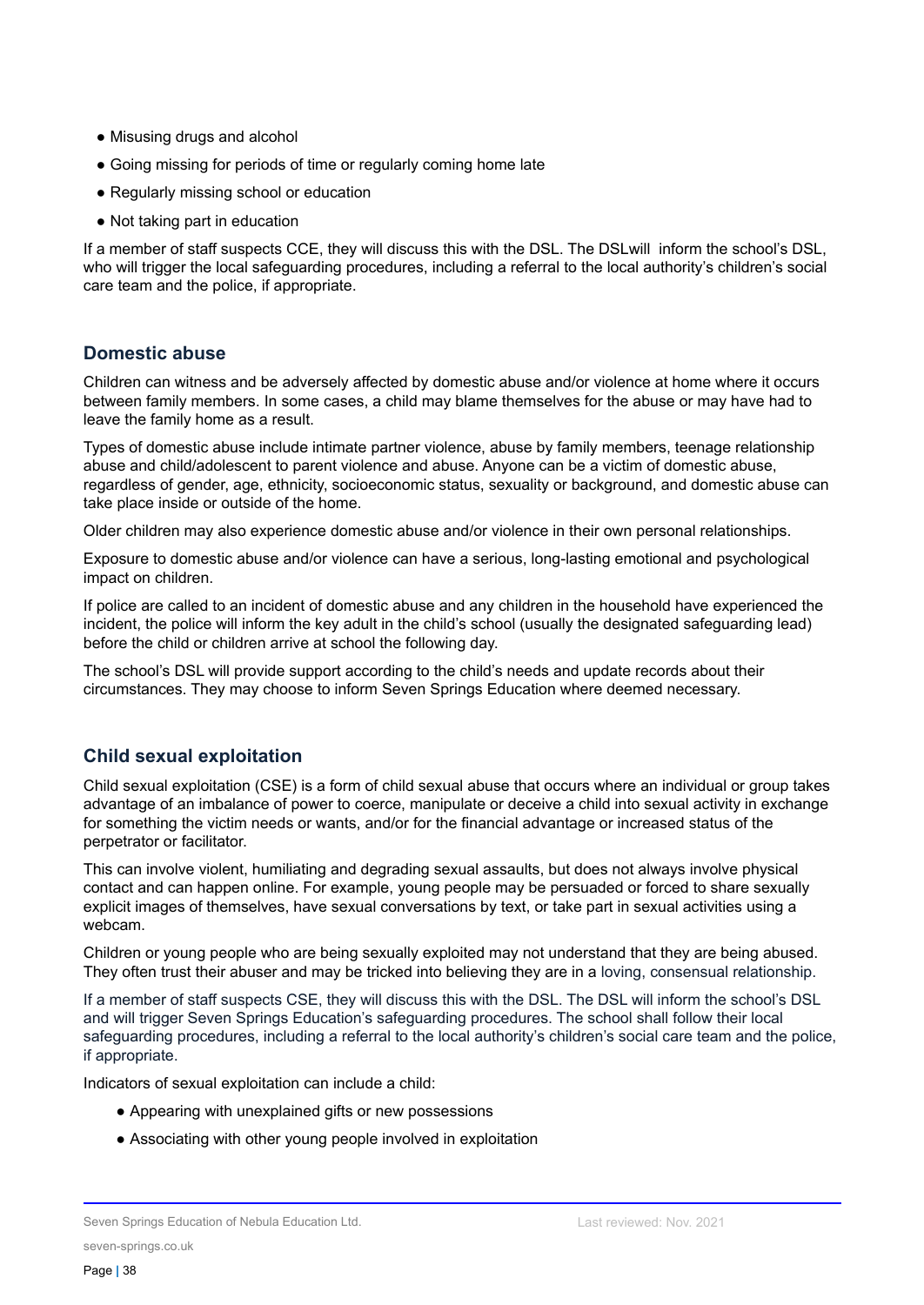- Having older boyfriends or girlfriends
- Suffering from sexually transmitted infections or becoming pregnant
- Displaying inappropriate sexualised behaviour
- Suffering from changes in emotional wellbeing
- Misusing drugs and/or alcohol
- Going missing for periods of time, or regularly coming home late
- Regularly missing school or education, or not taking part in education

#### **Homelessness**

Being homeless or being at risk of becoming homeless presents a real risk to a child's welfare.

The DSL and deputy will be aware of contact details and referral routes in to the local housing authority so they can raise/progress concerns at the earliest opportunity (where appropriate and in accordance with local procedures).

Our staff are trained to recognise signs that a child is homeless or at risk of becoming homeless. The DSL will raise concerns with the school where concerns are raised by a member of staff.

Where a child has been harmed or is at risk of harm, the DSL will also make a referral to children's social care.

#### **So-called 'honour-based' violence (including FGM and forced marriage)**

So-called 'honour-based' violence (HBV) encompasses incidents or crimes committed to protect or defend the honour of the family and/or community, including FGM, forced marriage, and practices such as breast ironing.

Abuse committed in this context often involves a wider network of family or community pressure and can include multiple perpetrators.

All forms of HBV are abuse and will be handled and escalated as such. All staff will be alert to the possibility of a child being at risk of HBV or already having suffered it. If staff have a concern, they will speak to the DSL, who will activate safeguarding procedures and inform the school.

#### **FGM**

The DSL will make sure that staff have access to appropriate training to equip them to be alert to children affected by FGM or at risk of FGM.

Section 7.3 of this policy sets out the procedures to be followed if a staff member discovers that an act of FGM appears to have been carried out or suspects that a student is at risk of FGM.

Indicators that FGM has already occurred include:

- A student confiding in a professional that FGM has taken place
- A mother/family member disclosing that FGM has been carried out
- A family/student already being known to social services in relation to other safeguarding issues
- A girl:
	- Having difficulty walking, sitting or standing, or looking uncomfortable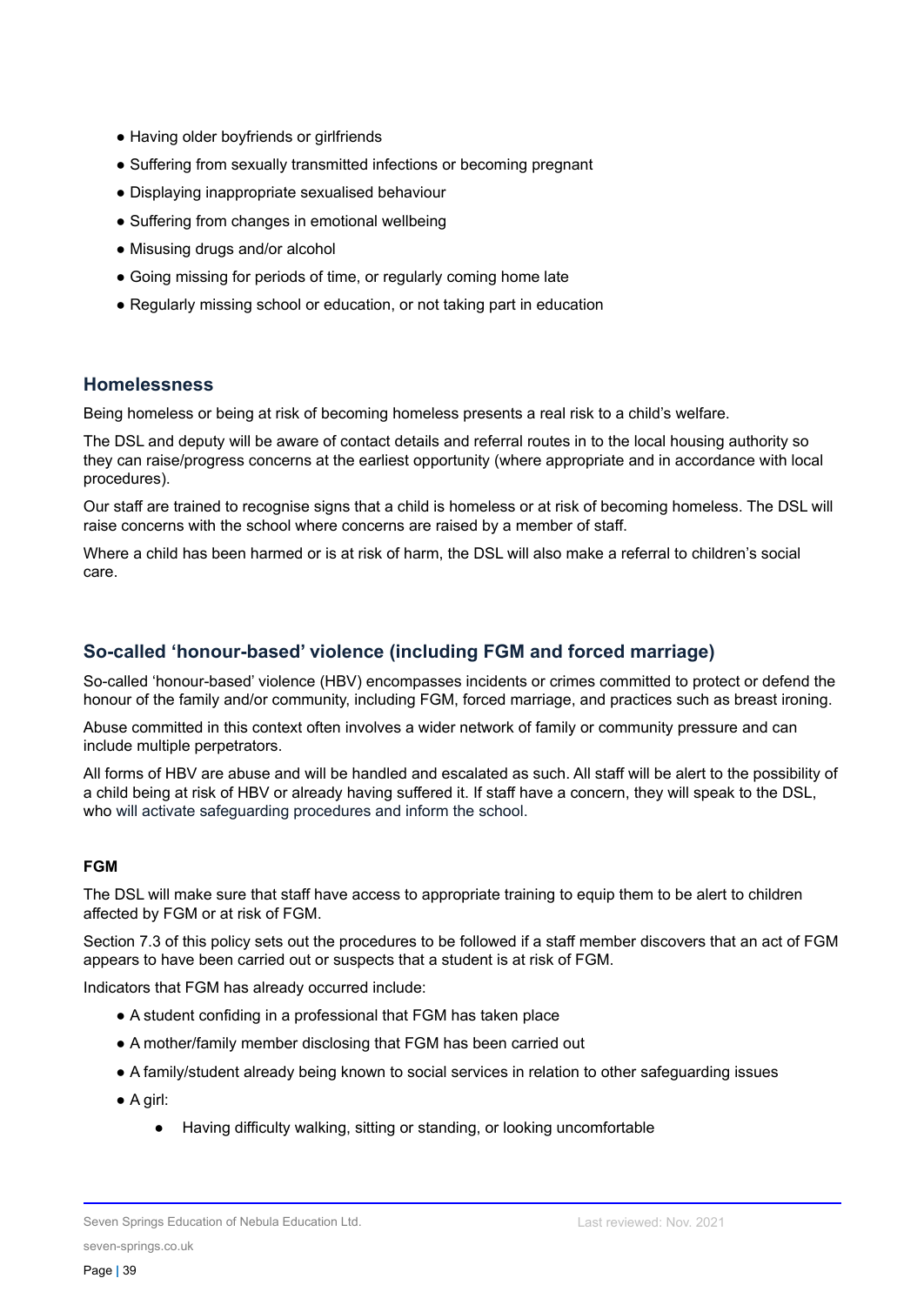- Finding it hard to sit still for long periods of time (where this was not a problem previously)
- Spending longer than normal in the bathroom or toilet due to difficulties urinating
- Having frequent urinary, menstrual or stomach problems
- Avoiding physical exercise or missing PE
- Being repeatedly absent from school, or absent for a prolonged period
- Demonstrating increased emotional and psychological needs for example, withdrawal or depression, or significant change in behaviour
- Being reluctant to undergo any medical examinations
- Asking for help, but not being explicit about the problem
- Talking about pain or discomfort between her legs

Potential signs that a student may be at risk of FGM include:

- The girl's family having a history of practising FGM (this is the biggest risk factor to consider)
- FGM being known to be practised in the girl's community or country of origin
- A parent or family member expressing concern that FGM may be carried out
- A family not engaging with professionals (health, education or other) or already being known to social care in relation to other safeguarding issues
- A girl:
	- Having a mother, older sibling or cousin who has undergone FGM
	- Having limited level of integration within UK society
	- Confiding to a professional that she is to have a "special procedure" or to attend a special occasion to "become a woman"
	- Talking about a long holiday to her country of origin or another country where the practice is prevalent, or parents stating that they or a relative will take the girl out of the country for a prolonged period
	- Requesting help from a teacher/tutor or another adult because she is aware or suspects that she is at immediate risk of FGM
	- Talking about FGM in conversation for example, a girl may tell other children about it (although it is important to take into account the context of the discussion)
	- Being unexpectedly absent from school
	- Having sections missing from her 'red book' (child health record) and/or attending a travel clinic or equivalent for vaccinations/anti-malarial medication

The above indicators and risk factors are not intended to be exhaustive.

#### **Forced marriage**

Forcing a person into marriage is a crime. A forced marriage is one entered into without the full and free consent of one or both parties and where violence, threats, or any other form of coercion is used to cause a person to enter into a marriage. Threats can be physical or emotional and psychological.

Staff will receive training around forced marriage and the presenting symptoms. We are aware of the 'one chance' rule, i.e. we may only have one chance to speak to the potential victim and only one chance to save them.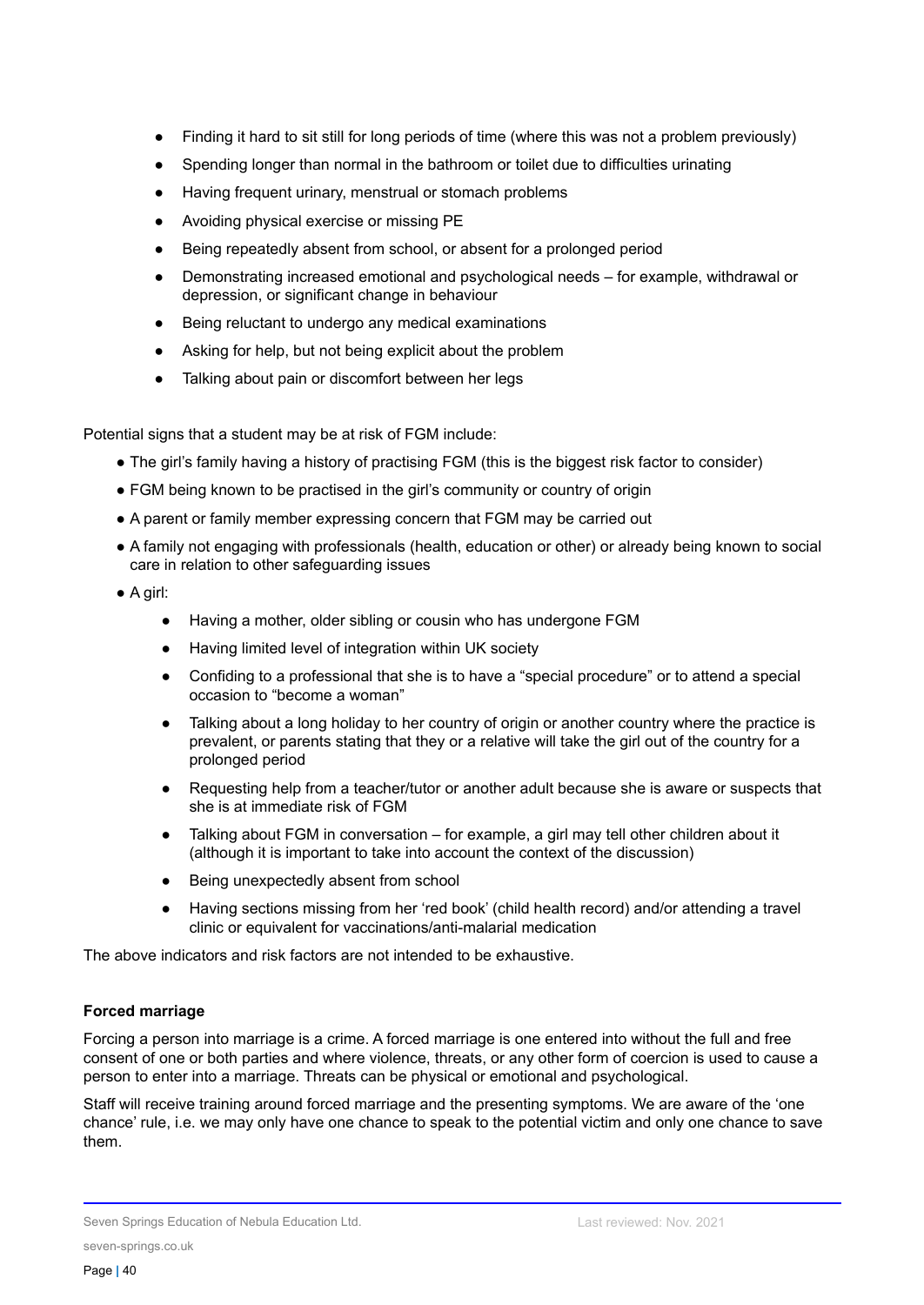If a member of staff suspects that a student is being forced into marriage, they will speak to the student about their concerns in a secure and private place. They will then report this to the DSL. The DSL will then inform the school's DSL, who may:

- Speak to the student about the concerns in a secure and private place
- Activate the local safeguarding procedures and refer the case to the local authority's designated officer
- Seek advice from the Forced Marriage Unit on 020 7008 0151 or [fmu@fco.gov.uk](mailto:fmu@fco.gov.uk)
- Refer the student to an education welfare officer, pastoral tutor, learning mentor, or school counsellor, as appropriate

#### **Preventing radicalisation**

- **Radicalisation** refers to the process by which a person comes to support terrorism and extremist ideologies associated with terrorist groups
- **Extremism** is vocal or active opposition to fundamental British values, such as democracy, the rule of law, individual liberty, and mutual respect and tolerance of different faiths and beliefs. This also includes calling for the death of members of the armed forces
- **Terrorism** is an action that:
	- Endangers or causes serious violence to a person/people;
	- Causes serious damage to property; or
	- Seriously interferes or disrupts an electronic system

The use or threat of terrorism must be designed to influence the government or to intimidate the public and is made for the purpose of advancing a political, religious or ideological cause.

We believe we have a duty to prevent children from being drawn into terrorism. The DSL has undertaken Prevent awareness training and makes sure that staff have access to appropriate training to equip them to identify children at risk.

We will assess the risk of children at Seven Springs Education being drawn into terrorism. This assessment will be based on discussion with the school who have an understanding of the potential risk in their local area, in collaboration with their local safeguarding partners and local police force.

We will ensure that students are familiar with the online safety policy, and equip our students to stay safe online at school and at home.

There is no single way of identifying an individual who is likely to be susceptible to an extremist ideology. Radicalisation can occur quickly or over a long period.

Staff will be alert to changes in students' behaviour.

The government website [Educate](http://educateagainsthate.com/parents/what-are-the-warning-signs/) Against Hate and charity [NSPCC](https://www.nspcc.org.uk/what-you-can-do/report-abuse/dedicated-helplines/protecting-children-from-radicalisation/) say that signs that a student is being radicalised can include:

- Refusal to engage with, or becoming abusive to, peers who are different from themselves
- Becoming susceptible to conspiracy theories and feelings of persecution
- Changes in friendship groups and appearance
- Rejecting activities they used to enjoy
- Converting to a new religion
- Isolating themselves from family and friends
- Talking as if from a scripted speech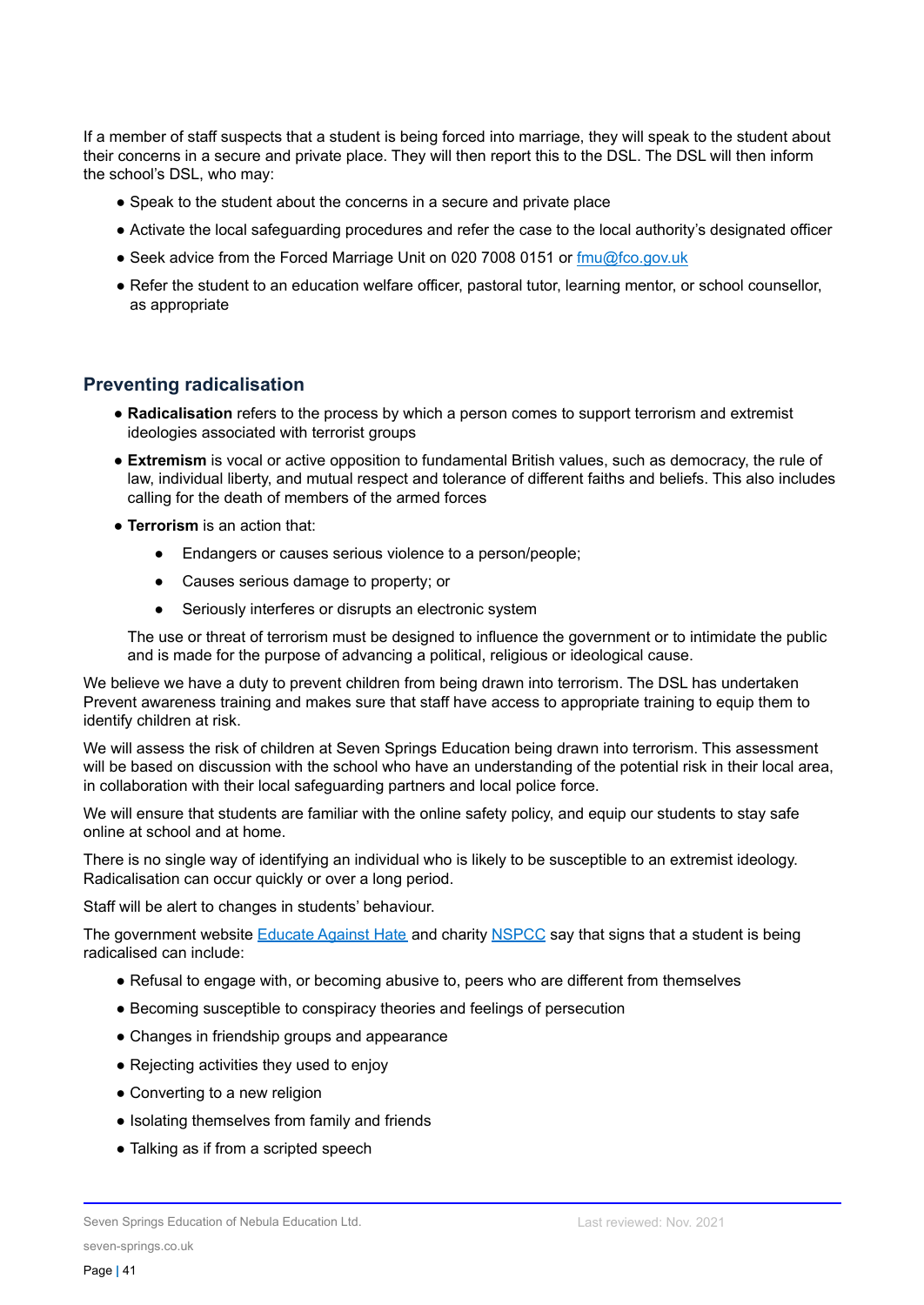- An unwillingness or inability to discuss their views
- A sudden disrespectful attitude towards others
- Increased levels of anger
- Increased secretiveness, especially around internet use
- Expressions of sympathy for extremist ideologies and groups, or justification of their actions
- Accessing extremist material online, including on Facebook or Twitter
- Possessing extremist literature
- Being in contact with extremist recruiters and joining, or seeking to join, extremist organisations

Children who are at risk of radicalisation may have low self-esteem, or be victims of bullying or discrimination. It is important to note that these signs can also be part of normal teenage behaviour – staff should have confidence in their instincts and seek advice if something feels wrong.

If staff are concerned about a student, they will follow our procedures set out in section 7.5 of this policy, including discussing their concerns with the DSL.

Staff should **always** take action if they are worried.

Further information on our measures to prevent radicalisation are set out in other policies and procedures, including online safety policy.

#### **Peer-on-peer abuse**

Peer-on-peer abuse is when children abuse other children. This type of abuse can take place inside and outside of school and online.

Peer-on-peer abuse is most likely to include, but may not be limited to:

- Bullying (including cyber-bullying, prejudice-based and discriminatory bullying)
- Abuse in intimate personal relationships between peers
- Physical abuse such as hitting, kicking, shaking, biting, hair pulling, or otherwise causing physical harm (this may include an online element which facilitates, threatens and/or encourages physical abuse)
- Sexual violence, such as rape, assault by penetration and sexual assault (this may include an online element which facilitates, threatens and/or encourages sexual violence)
- Sexual harassment, such as sexual comments, remarks, jokes and online sexual harassment, which may be standalone or part of a broader pattern of abuse
- Causing someone to engage in sexual activity without consent, such as forcing someone to strip, touch themselves sexually, or to engage in sexual activity with a third party
- Consensual and non-consensual sharing of nudes and semi nudes images and/or videos (also known as sexting or youth produced sexual imagery)
- Upskirting, which typically involves taking a picture under a person's clothing without their permission, with the intention of viewing their genitals or buttocks to obtain sexual gratification, or cause the victim humiliation, distress or alarm
- Initiation/hazing type violence and rituals (this could include activities involving harassment, abuse or humiliation used as a way of initiating a person into a group and may also include an online element)

Where children abuse their peers online, this can take the form of, for example, abusive, harassing, and misogynistic messages; the non-consensual sharing of indecent images, especially around chat groups; and the sharing of abusive images and pornography, to those who don't want to receive such content.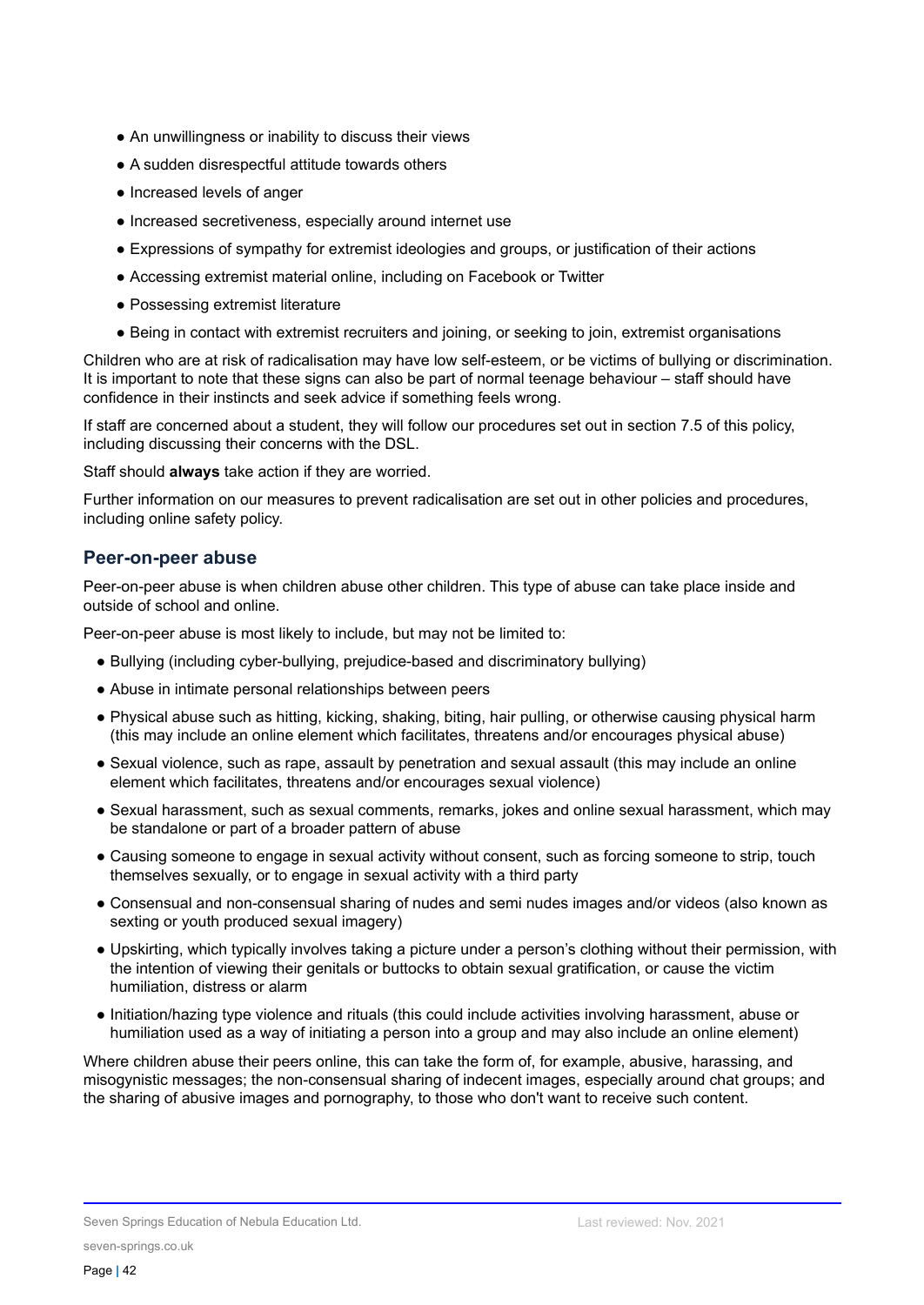If staff have any concerns about peer-on-peer abuse, or a child makes a report to them, they will follow the procedures set out in section 7 of this policy, as appropriate. In particular, section 7.8 and 7.9 set out more detail about our approach to this type of abuse.

#### **Sexual violence and sexual harassment between children**

Sexual violence and sexual harassment can occur:

- Between 2 children of any age and sex
- Through a group of children sexually assaulting or sexually harassing a single child or group of children
- Online and face to face (both physically and verbally)

Sexual violence and sexual harassment exist on a continuum and may overlap.

Children who are victims of sexual violence and sexual harassment will likely find the experience stressful and distressing. This will, in all likelihood, adversely affect their educational attainment and will be exacerbated if the alleged perpetrator(s) attends the same school.

If a victim reports an incident, it is essential that staff make sure they are reassured that they are being taken seriously and that they will be supported and kept safe. A victim should never be given the impression that they are creating a problem by reporting sexual violence or sexual harassment. Nor should a victim ever be made to feel ashamed for making a report.

Some groups are potentially more at risk. Evidence shows that girls, children with SEN and/or disabilities, and lesbian, gay, bisexual and transgender (LGBT) children are at greater risk.

Staff should be aware of the importance of:

- Challenging inappropriate behaviours
- Making clear that sexual violence and sexual harassment is not acceptable, will never be tolerated and is not an inevitable part of growing up
- Challenging physical behaviours (potentially criminal in nature), such as grabbing bottoms, breasts and genitalia, pulling down trousers, flicking bras and lifting up skirts. Dismissing or tolerating such behaviours risks normalising them

If staff have any concerns about sexual violence or sexual harassment, or a child makes a report to them, they will follow the procedures set out in section 7 of this policy, as appropriate. In particular, section 7.8 and 7.9 set out more detail about our approach to this type of abuse.

## **Serious violence**

Indicators which may signal that a child is at risk from, or involved with, serious violent crime may include:

- Increased absence from school
- Change in friendships or relationships with older individuals or groups
- Significant decline in performance
- Signs of self-harm or a significant change in wellbeing
- Signs of assault or unexplained injuries
- Unexplained gifts or new possessions (this could indicate that the child has been approached by, or is involved with, individuals associated with criminal networks or gangs and may be at risk of criminal exploitation (see above))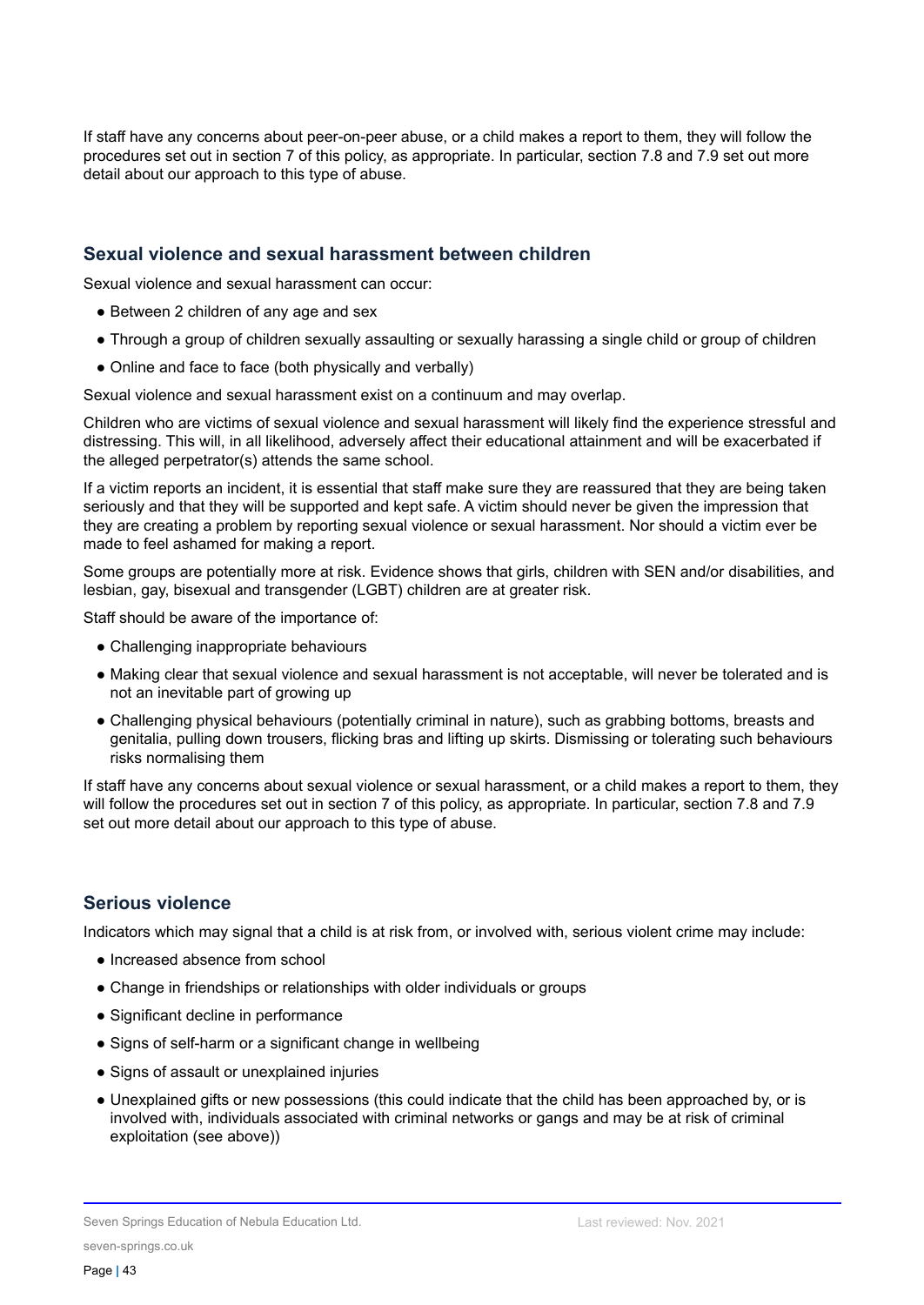Risk factors which increase the likelihood of involvement in serious violence include:

- Being male
- Having been frequently absent or permanently excluded from school
- Having experienced child maltreatment
- Having been involved in offending, such as theft or robbery

Staff will be aware of these indicators and risk factors. If a member of staff has a concern about a student being involved in, or at risk of, serious violence, they will report this to the DSL, who shall inform the child's school.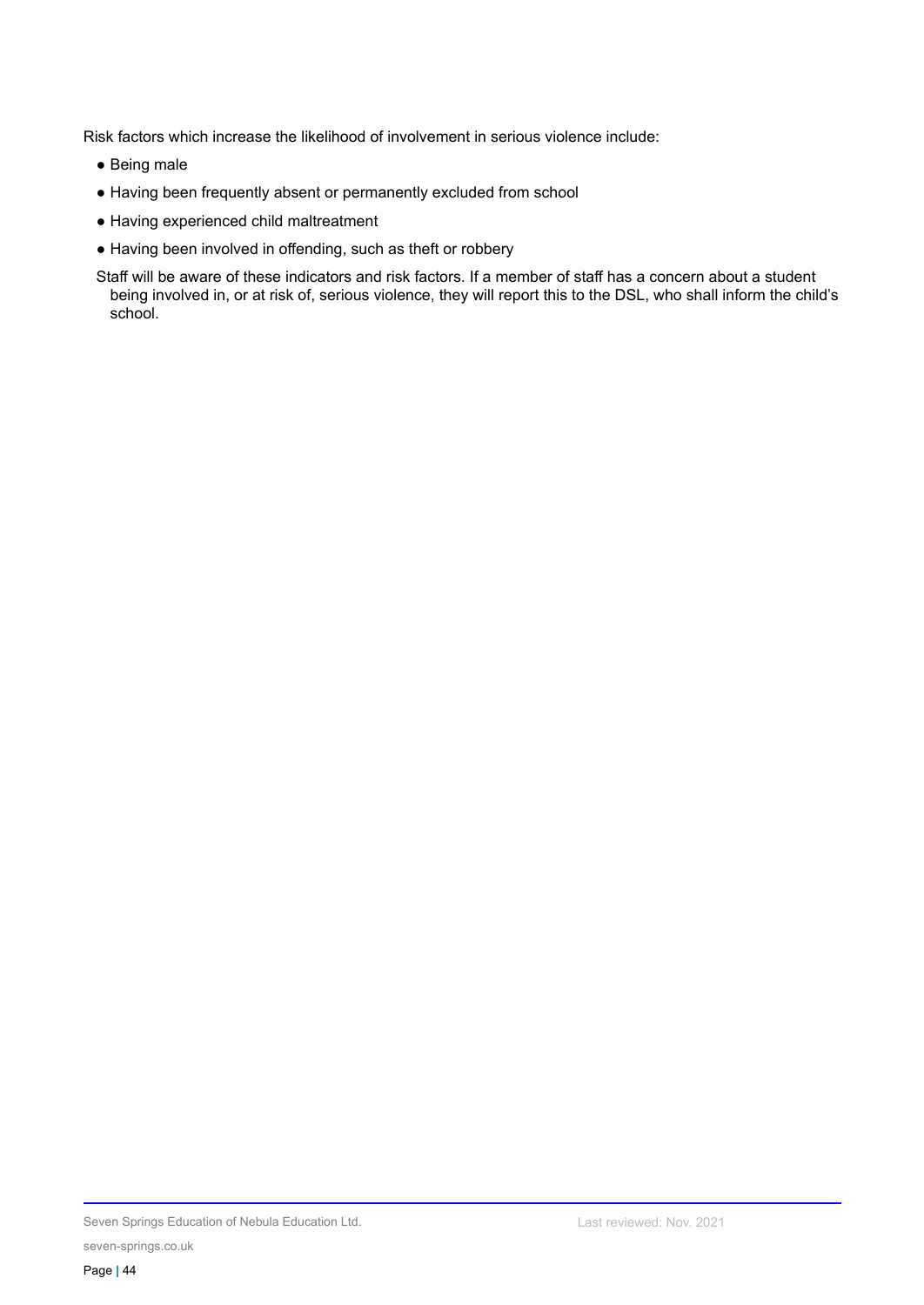#### **Appendix 5: safeguarding reporting procedure - National Tutoring Programme**

When working as a part of the National Tutoring Programme (NTP), the Prime and/or relevant school will be notified of any safeguarding concerns as part of our reporting procedure. We will work with the Prime and/or relevant school to follow their safeguarding procedures.

## **Safeguarding Reporting Procedure**



Seven Springs Education of Nebula Education Ltd.

seven-springs.co.uk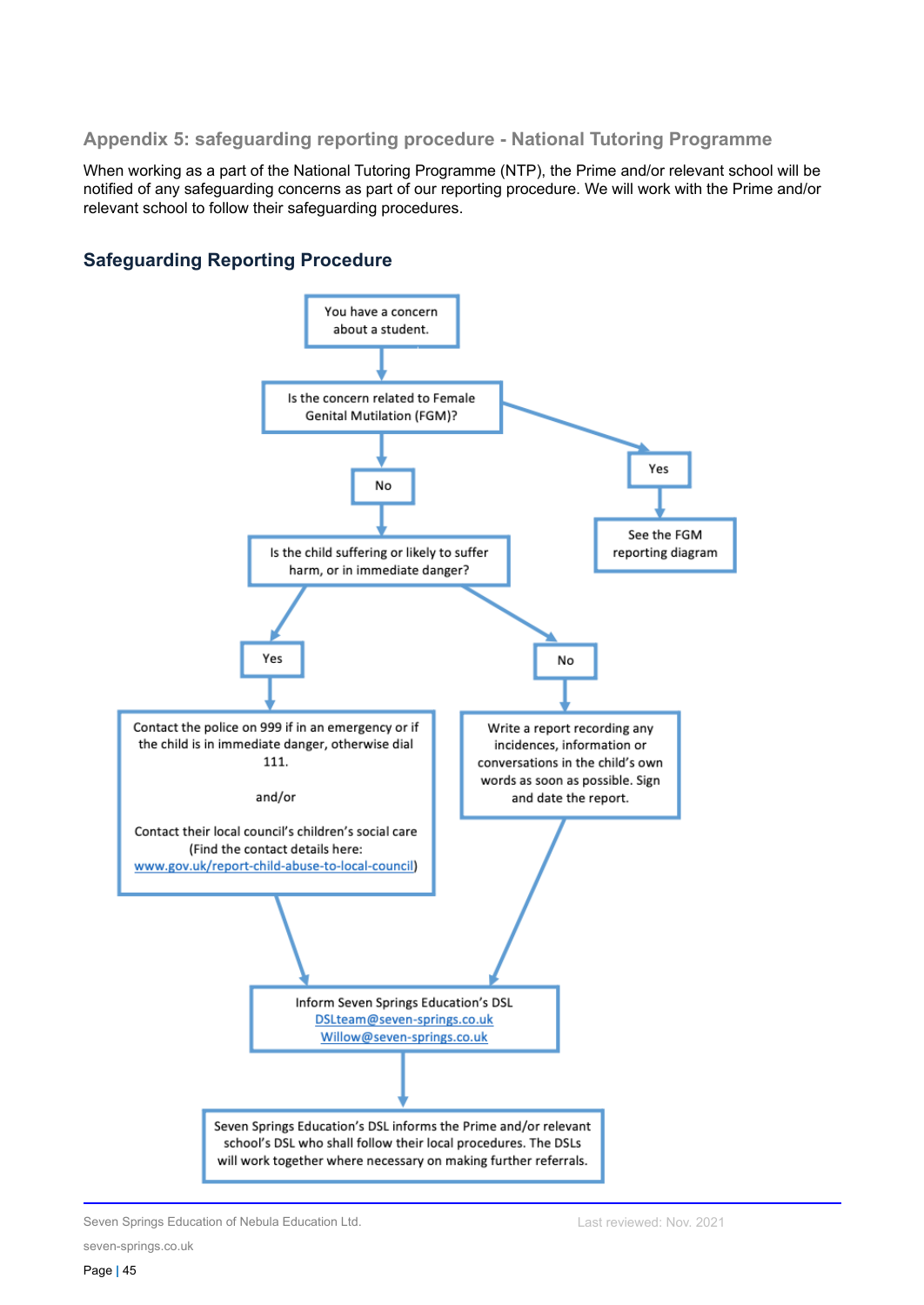## **FGM Reporting Diagram**

## **For England:**